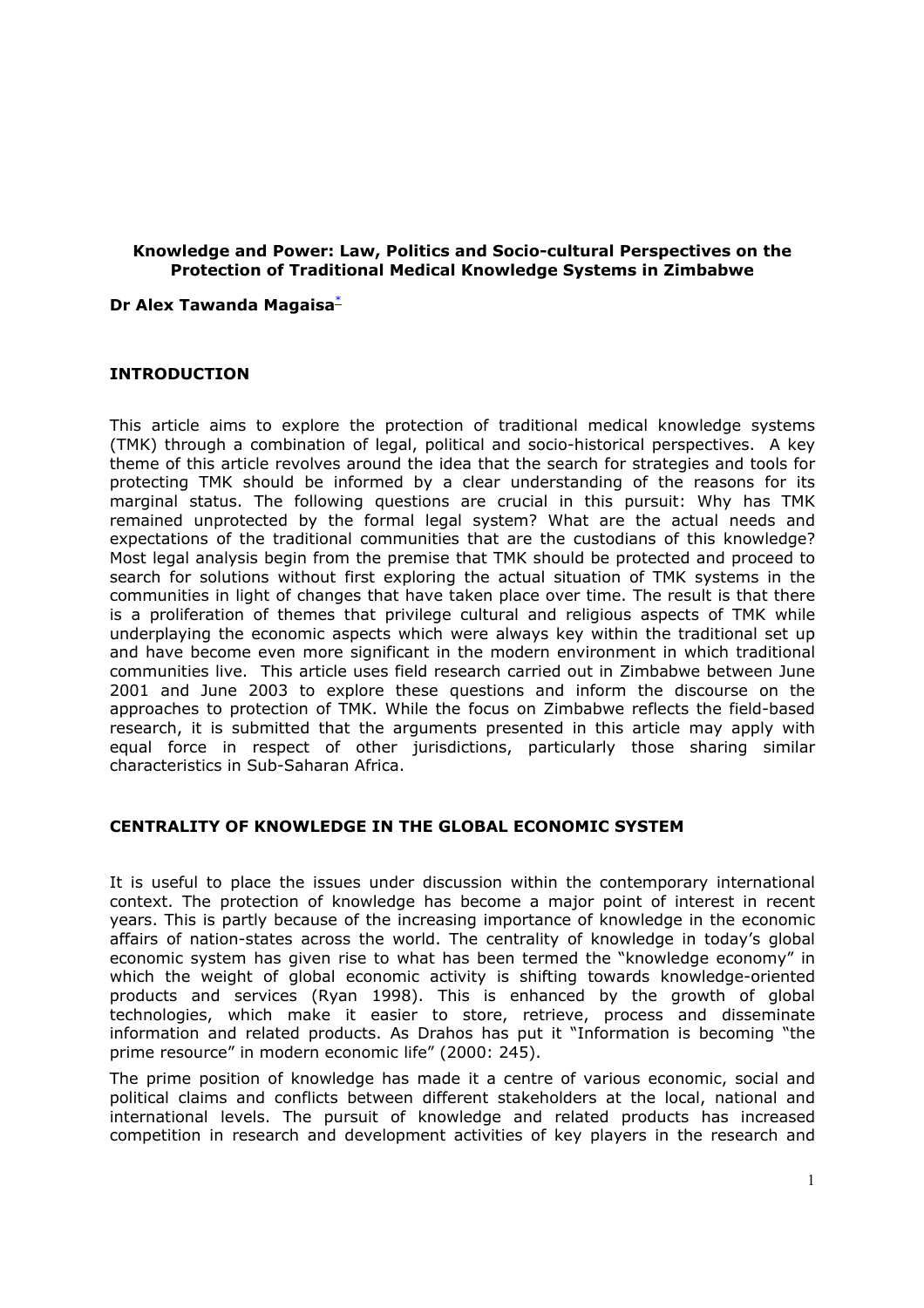corporate community and brought close attention to different kinds of knowledge in various parts of the world. The interest in TMK systems by major pharmaceutical companies and research institutions is part of the manifestation of this growing attention to different types of knowledge and resources.

## **TRADITIONAL KNOWLEDGE SYSTEMS**

Traditional medical knowledge systems are part of the broader traditional knowledge systems (TK) that embody the experiences, developments, heritage and lifestyles of the traditional communities normally living in their traditional communities. It has been noted that such traditional knowledge illustrate(s) how the traditional people learned to cope and survive within their environment (Veitayaki 2002: 401). Scholars have emphasized that while terms like "traditional" might suggest that such knowledge is old and static, the reality is that these are dynamic forms of knowledge that are constantly changing in accordance with need and development over time (Blakeney 1999, Chavunduka 1985). The TMK systems grew out of the need to cope with disease and misfortune in the traditional people's daily lives. They are not static but continually develop as new challenges arise. Traditional communities refer to people that are the original inhabitants of a given geographical space and whose attachment to that land pre-date the other communities that later occupied their territories markedly during the period of imperial conquest and the onset of colonialism<sup>1</sup>. They have a unique and traditional way of life and can easily identify themselves with the territory. Traditional communities developed unique systems of medicine which uses holistic methods that encapsulate the application of both the physical and spiritual elements. Traditional communities rely on the plants and animals within the environment for the supply of medicine, food and other uses. Through generations such knowledge has been passed on and developed so that the communities or some members of the communities possess a vast quantity of expertise on the uses of plant and animal matter for curing disease and other spiritual problems.

In recent years, the scientific research and commercial pharmaceutical community has become more interested in these forms of traditional medicine. The knowledge of plant and other biological materials with key medicinal properties has become a primary point of research in the search for commercial drugs to deal with various ailments (Kongolo 2000). This primary knowledge, developed and passed on through the years in the communities is being used to identify the biological material and medicinal uses for purposes of developing laboratory and clinical research. The allocation of rights arising from the products of that process has not been properly regulated with the result that the

<span id="page-1-0"></span> <sup>1</sup>  $1$ . The definition of traditional communities has been debated in many forums by researchers, activists and policymakers. Also known as Indigenous communities, there is no single specific meaning although various international instruments such as the Draft Declaration of the Rights of Indigenous Peoples and the ILO Convention the UN Convention on Biological Diversity confirm the general acceptance of the existence of communities that fall within that bracket. It seems safe to accept that an international norm recognising the existence of and the rights of traditional or indigenous peoples is now firmly established. The Special-Rappoteur of the ……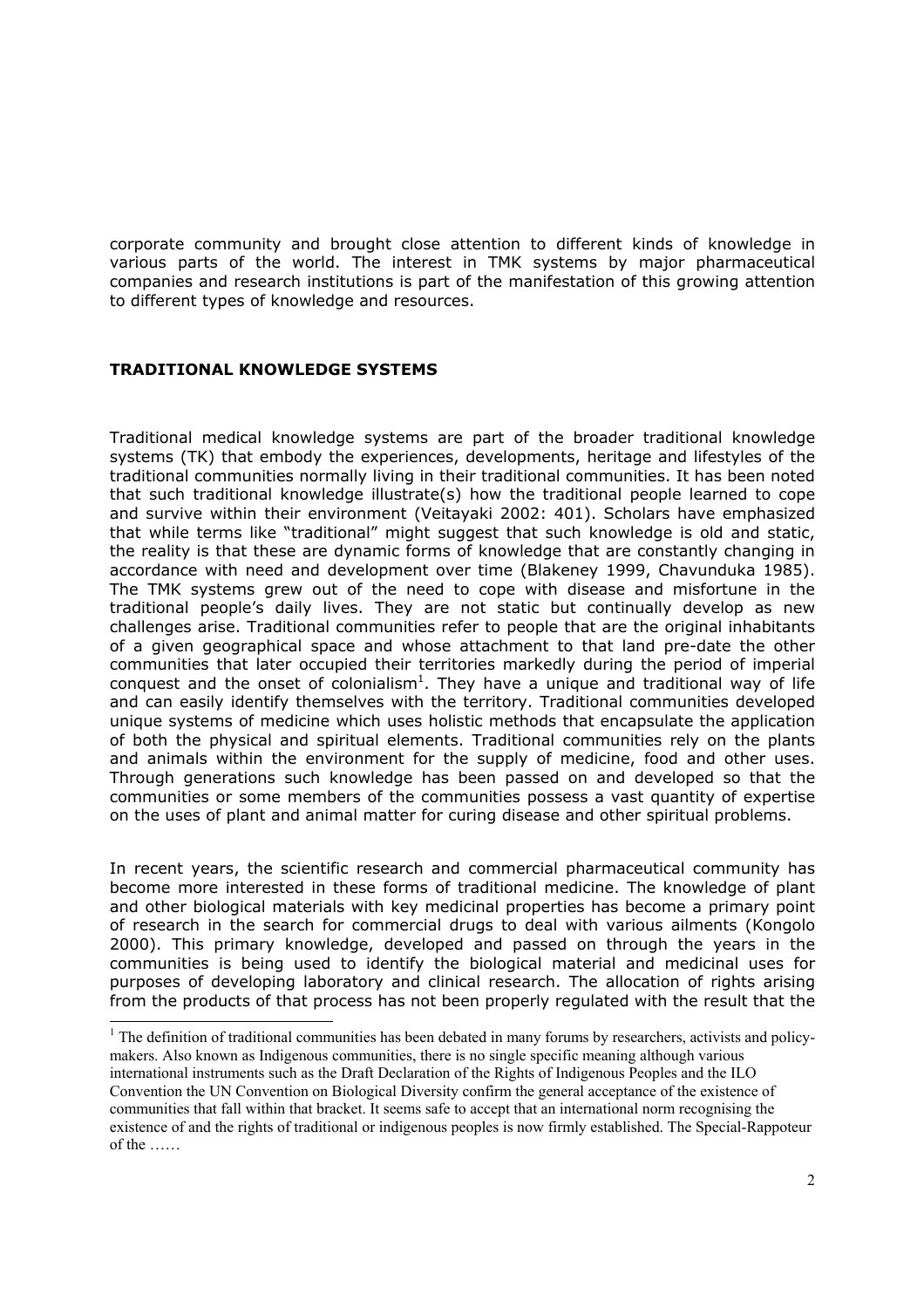powerful commercial and research community has seemingly been reaping the benefits while the traditional communities have been left empty-handed. Therefore, problems have arisen in the search for new drugs, with battle-lines drawn between the research and commercial entities on the one hand and the traditional communities holding the key knowledge and resources on the other hand.

A recent example in Southern Africa is the case involving the San traditional communities. The story is that for generations the San people have been using the *Hoodia Gordoni* plant, which has ingredients that among other things help to reduce appetite. So on their hunting expeditions or in times of hardship, they could consume this plant and stave off hunger and other benefits. Exploiting this primary knowledge, the Centre for Scientific and Industrial Research (CSIR) in South Africa conducted clinical research on this plant. In collaboration with Phytopharm, a UK pharmaceutical company, they produced a medicinal drug that can be used to deal with obesity problems. Pfizer now holds the rights to the medicinal drug, which currently is undergoing clinical trials but it is understood that given the market for the obesity drugs, the potential rewards from the success of the drug will be immense. The undeniable fact is that this potentially lucrative drug was developed using the primary knowledge of the San people. However, at the initial stages, the San were neither acknowledged nor rewarded for their contribution. Indeed at some point during the dispute it was alleged by Phytopharm that the communities responsible for the primary knowledge could not be identified as they no longer existed. After a protracted battle a deal was eventually agreed whereby the San communities are now entitled to some benefits from the commercial rewards of the drug.

Another example is the Zimbabwean case involving the Snake-Bean (Mutukutu) plant. The plant has long been used by traditional communities in Zimbabwe to treat fungal infections while the pods are used to kill snails. In 1995 an agreement was entered between the University of Zimbabwe (UZ) and the University of Lausanne of Switzerkand in terms of which the Department of Phamarcy at the UZ would screen species of flora that is used in traditional medicine in Zimbabwe. The selection and collection of plant material was to be done by the National Herbarium and National Botanical Gardens' taxonomists in Harare while the Department of Pharmacy at the UZ was tasked with the preliminary extraction of essential compounds. Lausanne would supply financial resources and other materials and also perform further research tasks.

Under the agreement, the Swiss would gain access to more than 5000 species of medicinal plants used in Zimbabwe. The agreement cited Lausanne and the UZ as the two beneficial parties and it also provided for the *"joint application of any patent filed"* and the proceeds would specifically benefit the same parties. Any modifications to the agreement were to be on mutually agreed terms. However, without the knowledge of the UZ, a patent application was filed in respect of a drug to treat fungal infections. After it was granted, Lausanne negotiated licencing arrangements with a US pharmaceutical company, Phytera.

When this anomaly was discovered a protracted battle ensued and at the time of the research negotiations were taking place to resolve the dispute. The state intervened to safeguard its rights under the CBD which had not been recognised while the traditional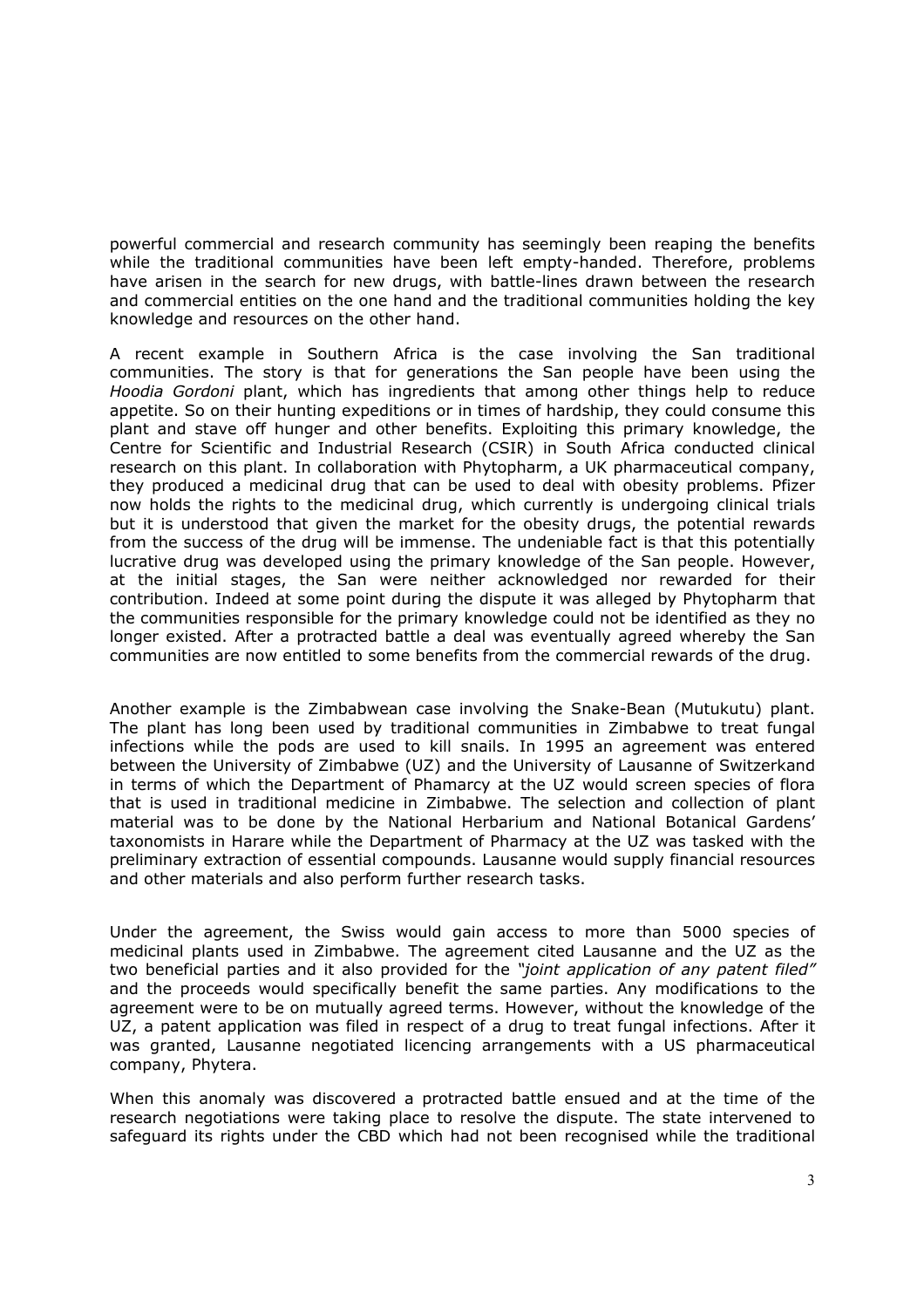practitioners have also been involved to protect their rights since they supplied the primary knowledge to the UZ. At the time Zimbabwe did not have legislation as required by the CBD. Interestingly, Lausanne used the all too familiar argument that the traditional knowledge was not documented, as if to suggest that what is not put in writing does not exist. The Head of research at Lausanne, Mr Martson is quoted as having said, **"I don't want to pretend nobody has used it in any antifungal activity in traditional medicine, but we don't have any documented evidence"<sup>[1](http://gwmail2.nottingham.ac.uk/servlet/webacc/hobktbUc8lhdpidEqc/GWAP/AREF/)</sup> of the uses.** 

These two cases demonstrate the key problems in connection with the protection of traditional knowledge systems. This article identifies the following characteristics at the centre of the problems regarding the protection of TMK:

- The exclusion of traditional communities that are the developers and custodians of traditional knowledge
- The rejection of traditional knowledge as a valid and legitimate form of knowledge
- The state's incapacity or lack of political will to protect traditional knowledge and communities' interests
- Power imbalances among the key players

The prime question occupying legal scholars has been how to protect the traditional knowledge of communities faced with such problems as described above. How can traditional communities' rights to their knowledge be protected in the face of this onslaught by the commercial research community?

As indicated in the introduction, this article argues that the proper approach in devising appropriate solutions for the problems of TMK, is to identify why and how traditional knowledge systems have not been given legal protection as accorded to other forms of knowledge such as the dominant western knowledge systems (WKS) that are largely subject to protection by the medium of intellectual property rights (IPRs). It is argued in this article that the lack of legal protection of TMK arises from the marginalization of such forms of knowledge in political, socio-cultural and economic terms when compared to the treatment of the dominant WKS. The protection of TMK is not simply a legal matter but is a key social, cultural, political and economic issue centred around dynamics of power relations between key stakeholders. Legal literature has tended to focus too much on the technical reform of the legal structures such as laws, rules and institutions without taking sufficient account of these social, economic and political factors that are of major significance. The reform of existing IP laws or new laws such as the much vaunted *Sui Generis* systems are unlikely to achieve much unless closer attention is given to the context within which TKS remain marginalized.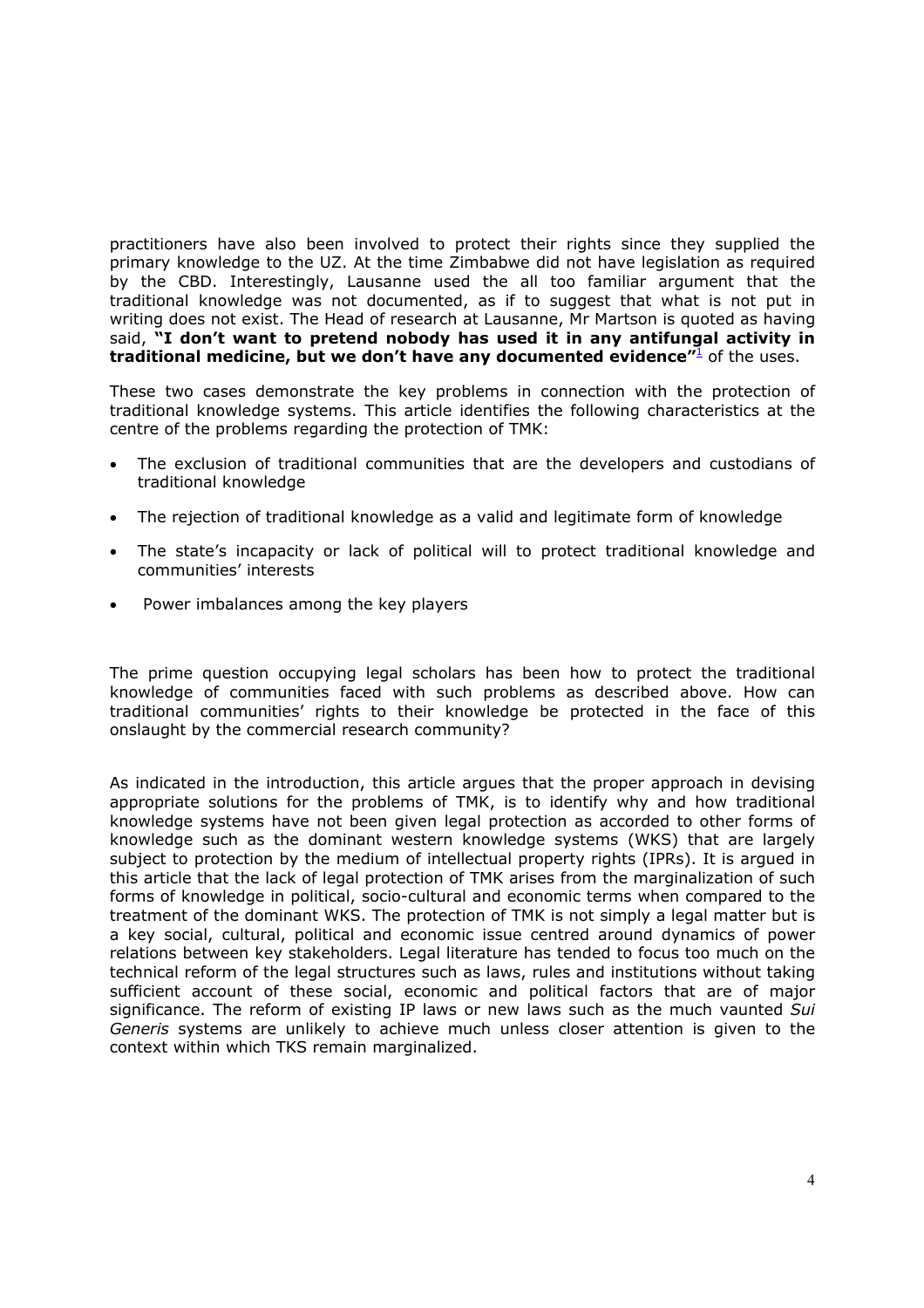# **THE STRUGGLE THESIS**

The "Struggle Thesis" is advanced to offer a framework for exploring and understanding two of the key questions pursued in this article, i.e. Why and How were TMK systems marginalised and therefore not formally protected. It is at the same time a set of propositions and a practical demonstration of the historical and practical of TMK systems vis-à-vis the western forms of knowledge in traditional territories over the years.

This framework also creates the context for the justification of the legitimacy of the claims for the protection of the TMK. The Struggle Thesis rests on the foundation that knowledge has a central place in economic, social and cultural life and as such it is a site of contests and resistance. In an agrarian society where land is the central asset, the socio-economic relations are determined by the patterns of distribution of and title to land. Likewise where knowledge or information is the central element relations will be determined by distribution of, access and title to knowledge. In a knowledge economy, knowledge is a site of struggles as people seek to assert claims and gain rights for their contributions to knowledge.

The Struggle Thesis can be divided into two distinct but related parts:

- Struggles Between Systems of Knowledge and
- Struggles Between Mechanisms of Knowledge Protection and Systems of Knowledge<sup>2</sup>.

The Struggle Thesis is based on the assumption that an encounter between two or more different entities is likely to generate struggles for the greatest portion of the available space. The competition for positional superiority leads to domination and subordination of one system over the other. Consequently the struggle for space creates the phenomenon of the "Dominant" and the "Other" in terms of the relationship between the entities. On the part of the subordinated entity this struggle moulds itself into a movement to reclaim entitlements and space against the dominant entity while the dominant reinforces its position even by extracting and incorporating elements of the subordinated systems. The second aspect is that there is a link between the position of a knowledge system and the availability or otherwise of mechanisms for its protection. The dominant knowledge system is likely to receive more attention and protection compared to the subordinated knowledge system. Thus protection mechanisms are designed for the dominant system that assumes positional superiority while the subordinated system receives no protection. However, problems arise when the dominant system pirates and extracts elements from

<span id="page-4-0"></span> $2$  These struggles are manifestations of the physical encounter between holders of the different knowledge systems.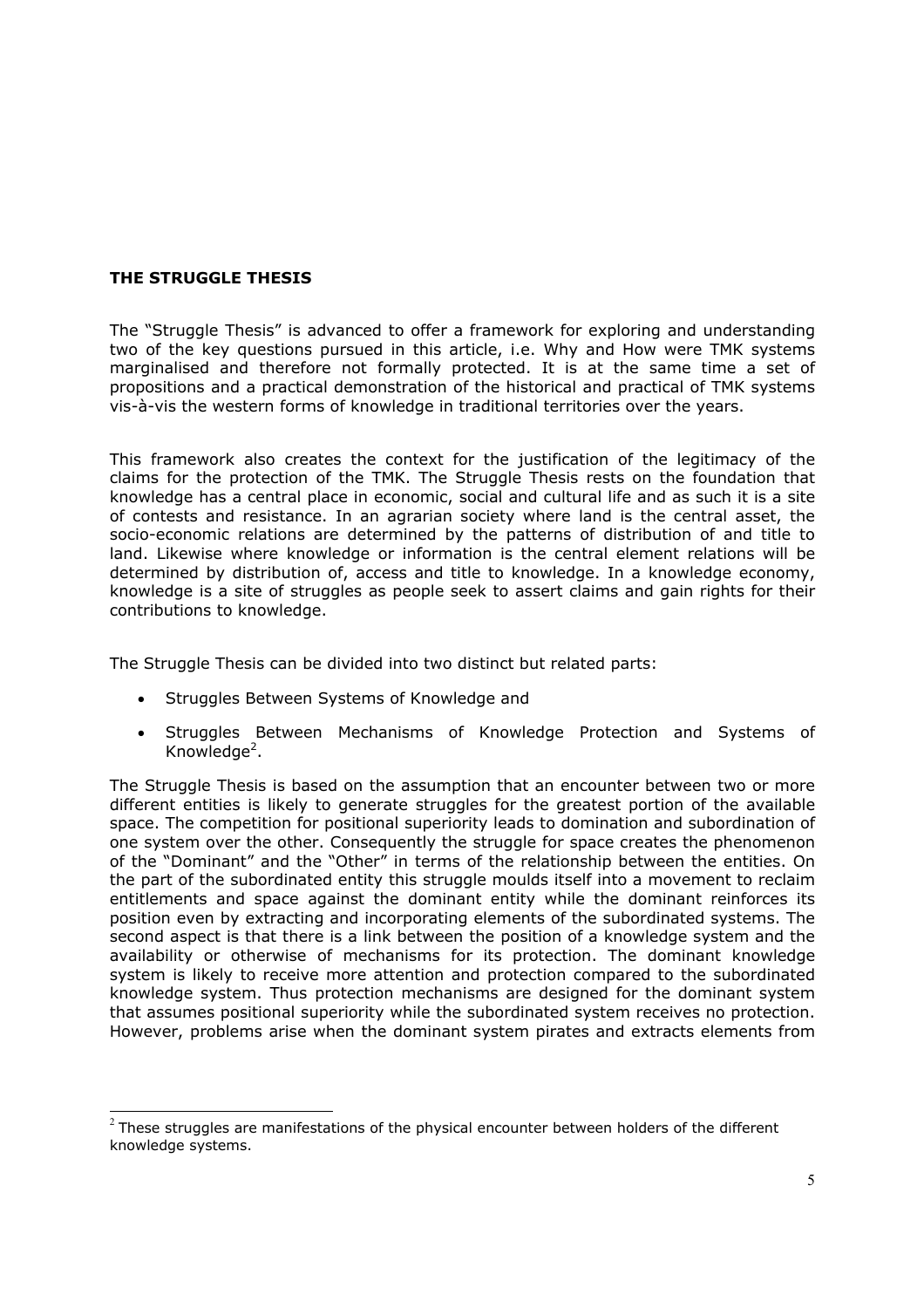the subordinated system in order to enhance its position while dismissing the subordinated systems as invalid and illegitimate<sup>[3](#page-5-0)</sup>.

In this assessment, from an historical perspective the study identifies at least two systems of knowledge competing for space within traditional communities. First, there is the TMK of the traditional communities, which they have held and relied on for thousands of years. Secondly, there is the WKS, which were introduced upon the occupation of the traditional territories more prominently at the advent of imperialism. The existence of two forms of knowledge developed and understood in two different traditions caused the competition for space within the territories. While the TMK of the traditional people fought to retain its place, the new WKS introduced by the settler communities also fought to gain dominance and influence change. Thus there was competition for positional superiority. The essence of the struggle is that for a number of reasons the WKS gained positional superiority over the TMK. Crucially TMK were marginalised not because they were inferior or invalid but because the WKS were supported by more powerful forces and were assisted by the advance of Colonial state and the Christian mission. It was as much cultural and ideological battle as it was a physical fight for power and domination between the colonised and settlers. Significantly, the TMK systems have continued to resist and a struggle between the two systems has been taking place since the encounter. The research from within the WKS into the TKS is a manifestation of the WKS' parasitic behaviour towards other knowledge systems, which it nonetheless continues to dismiss as invalid, archaic and illegitimate. As a process, research represents images of the subordinated systems through the lens of the dominant systems. Research also leads to the phenomenon that the things that may be unknown within the dominant but are known in the subordinated systems are labelled "discoveries". As Tuhiwai-Smith points out in respect of the traditional communities in New Zealand,

### **"European conceptions of knowledge and of research have meant that while being considered "primitive", Maori society has provided fertile ground for research***"* **(1999: 70) (added emphasis).**

More importantly, it is at this point that problems arise since the dominant claims as its own the "discoveries" despite the fact that they are already part of the other systems. Proponents of each system lay conflicting claims to the rights to those "discoveries". The current struggle over the benefits arising from research into TMK systems is thus a modern day manifestation of the Struggle Thesis – a demonstration of the continuing fight between two forms of knowledge which has now been taken from the local to the global stage.

<span id="page-5-0"></span> $3$  The irony is that while dismissing the subordinated system as invalid and unworthy of protection, the dominant system still engages in this process of extraction from that subordinated system.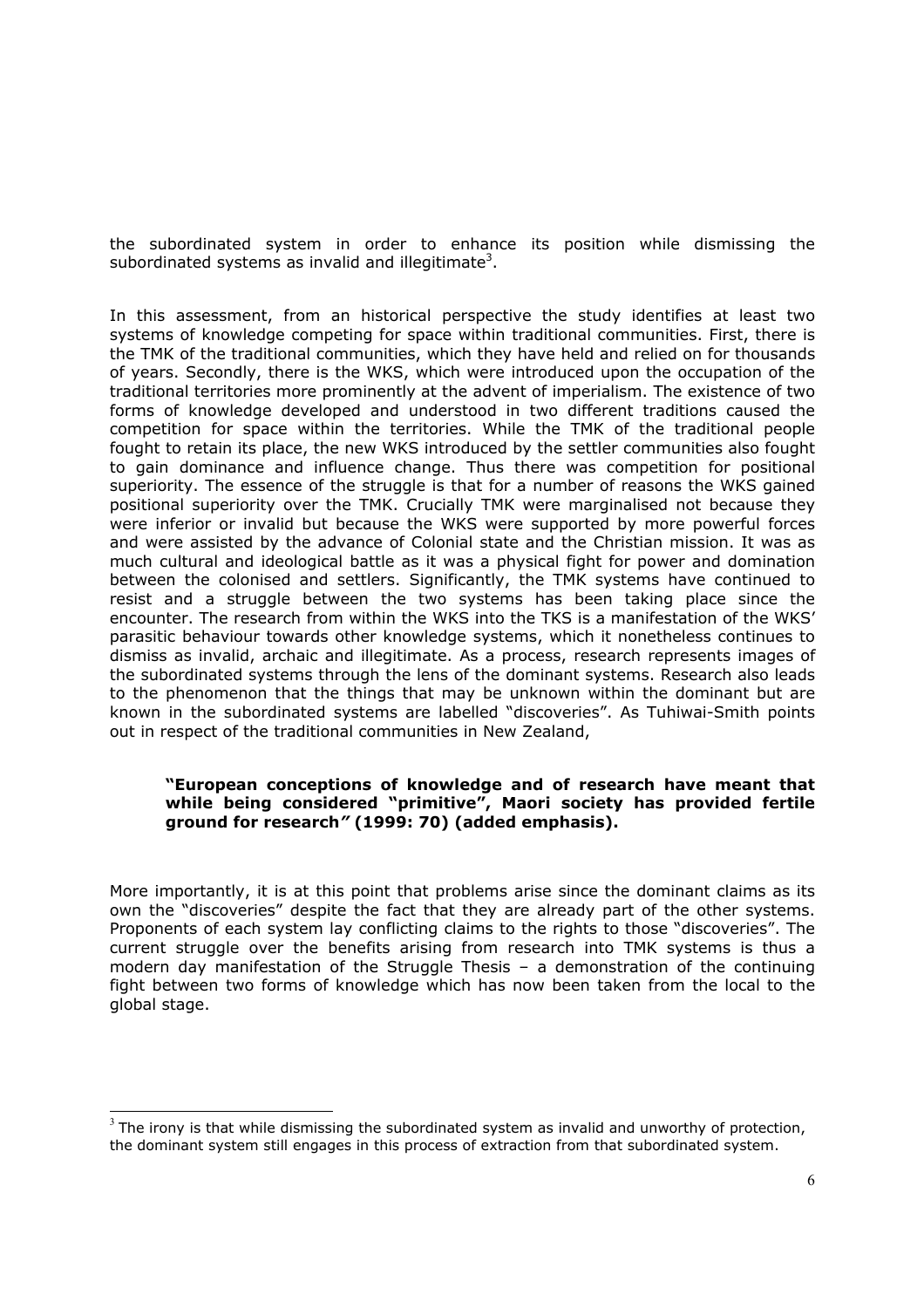The result of this historical process is that due to its dominant position WKS provides the standard for measuring the validity of what is claimed to be knowledge. An interesting example in this context is in the case of advocates for the introduction of databases to record, store and protect TMK. Invariably in most of those schemes the measure for whether knowledge should be recorded and stored is whether it meets the accepted standards of scientific measurement. In a way, it simply perpetuates the image of science as the arbiter of what counts as knowledge, which is a tacit rejection of TMK as valid forms of knowledge in their own right. Do they really need to measure up to scientific criteria to be accepted as knowledge worthy of protection? Therein lies the problem of perpetuating images that represent the marginal and subordinate status of TMK. For as long as the inclusion of TMK in databases is done according to standards set by and in response to the needs of western science, the positional superiority of WKS will remain. Consequently, it will remain difficult to convincingly persuade policy-makers and key other stakeholders in general to recognise the validity and legitimacy of TMK as an independent body of knowledge.

The second part of the Struggle Thesis focuses on the struggle between knowledge systems and knowledge protection mechanisms. At the primary level, this initially involves the encounter between the mechanisms designed for the protection of different knowledge systems. It rests on the idea that each knowledge system has a mechanism that is devised for its protection and preservation (Laurie 1997). This protection recognises the rights of individuals or groups to gains arising from the knowledge systems. Its holders value their knowledge system and they design systems for its distribution, acquisition, use and dissemination within and beyond the community. Indeed,

#### **"All societies have had to devise norms for regulating the ownership and use of different kinds of information … One can thus identify customary equivalents [in indigenous communities] of intellectual property."** (Drahos 2000: 248).

The main proposition is that the dominant knowledge system is more likely to be accompanied by a mechanism that is designed and employed to protect it. The protection mechanism becomes part of the institutional structures created to augment its power and position in relation to other forms of knowledge.

The struggle between protection mechanisms will, as at the first level produce a situation where the mechanism of the dominant knowledge system dominates and sidelines the mechanisms devised for the subordinated knowledge system. The result is that the dominant protection mechanism will be imposed on the subordinated knowledge systems regardless of the possibility of incompatibility between them. In essence, the mechanism for the dominant knowledge system becomes the dominant legal norm by marginalizing the norms that exist in indigenous territories. Like the WKS, the dominant western legal norms establish "positional superiority" over the local norms. The crucial question that arises is whether the dominant legal norm is able to properly cater for the requirements of the subordinated local knowledge system. If, as expected, it cannot cater for its needs,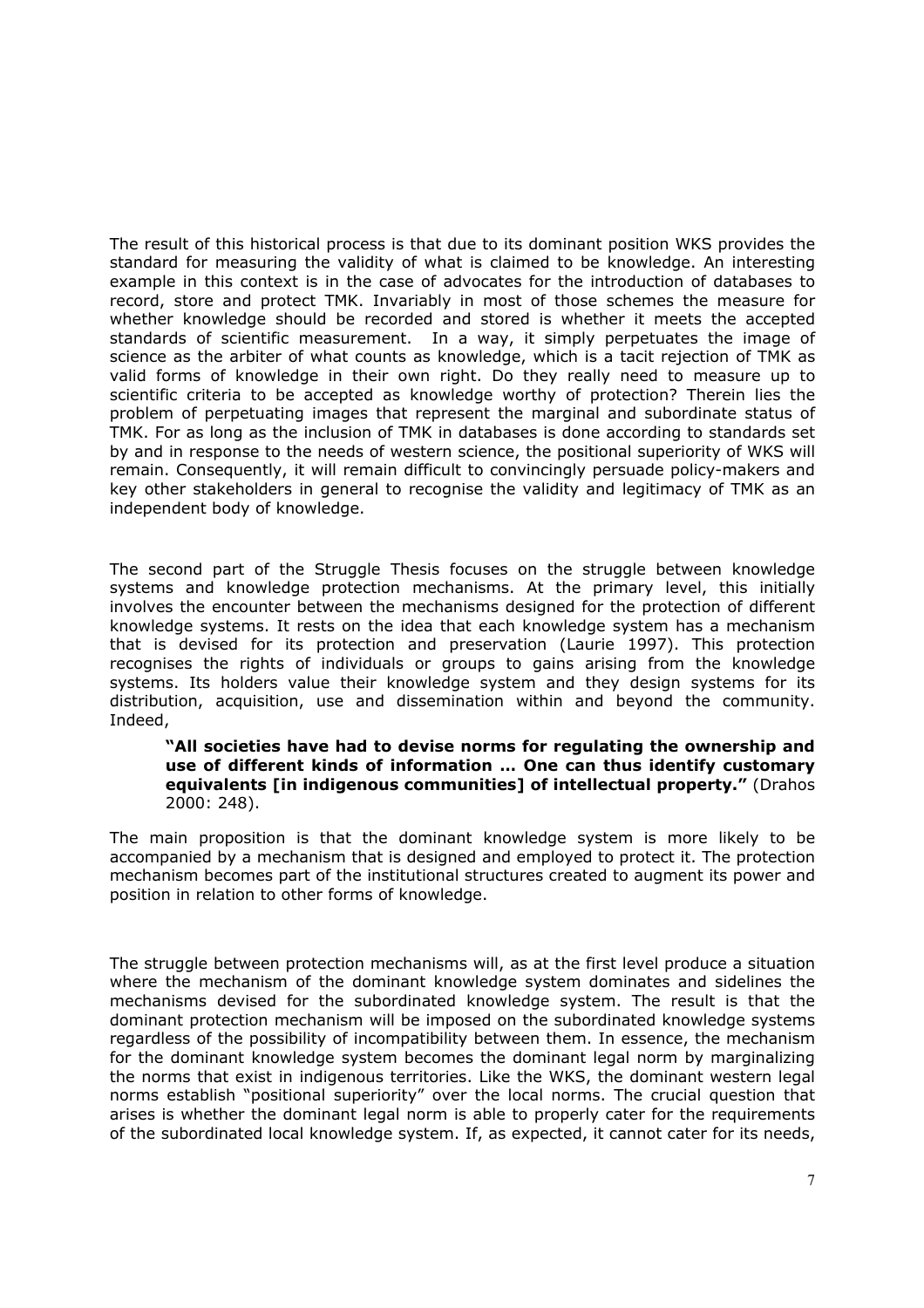it exposes the subordinated knowledge system to all forms of piracy and extraction which prejudices its holders.

In the context of this paper the system of IPRs is identified as the protection mechanism devised principally to meet the needs of the dominant WKS. However, where IP law was devised for the protection of WKS, the traditional communities also developed their own mechanisms for the protection of their own knowledge systems<sup>2</sup>. Each protection mechanism takes into account the unique characteristics of each knowledge system and responds to the needs of the community within which such knowledge is developed and held. There are various considerations that influence the nature of each protection mechanism. The rationale for protection of knowledge may also differ from one community to another. These can range from social, economic, cultural and political factors and their influence varies from one community to another. Nonetheless due to the force of imposition, like the WKS, the dominant western legal norms (IPRs) established "positional superiority" over the traditional norms existing in indigenous communities.

As noted in the preceding paragraph, the crucial point is that when a protection mechanism devised for one system of knowledge is applied to another system there is bound to be a conflict arising from the probable incongruity<sup>3</sup>. This framework can be applied to assess and understand the relationship between IP law and TMK systems. IP law embodies distinctly Western liberal conceptions of personhood, private property and the ideology of "possessive individualism" (McPherson 1988). It is bound to conflict with a different cultural context in which collectivism and individual duties within society are privileged compared to private individual rights against society. The idea of legal globalisation and struggles against it highlight the struggles for power between the various actors on the global stage. The local systems resist the perpetuation of the myth of the superiority of the laws that are subject to globalisation.

Therefore, in this context there is vast potential for a clash between the dominant legal norm (IPRs) and the subordinated TMK system. As Coombe demonstrates, the legal tools that embody Western cultural ideals cannot be easily exported or imposed on a different context without causing harm (Coombe 1998). The ultimate consequence of this clash and potential incompatibility is the creation of a vacuum in the formal protective mechanisms as far as the subordinated knowledge system is concerned. In the circumstances the subordinated knowledge system finds itself vulnerable, as there will be no formally recognised protection mechanism to meet its requirements. The objective of the struggle therefore is to seek an appropriate mechanism to suit the needs of the vulnerable knowledge system. This therefore can be used to explain the vulnerable position of TMK systems. They have no legal protection because there was never a formal mechanism that was put in place simply because as noted at the first level TMK is not considered to be valid knowledge worthy of any protection.

In summary, the essential elements of this framework of analysis are as follows: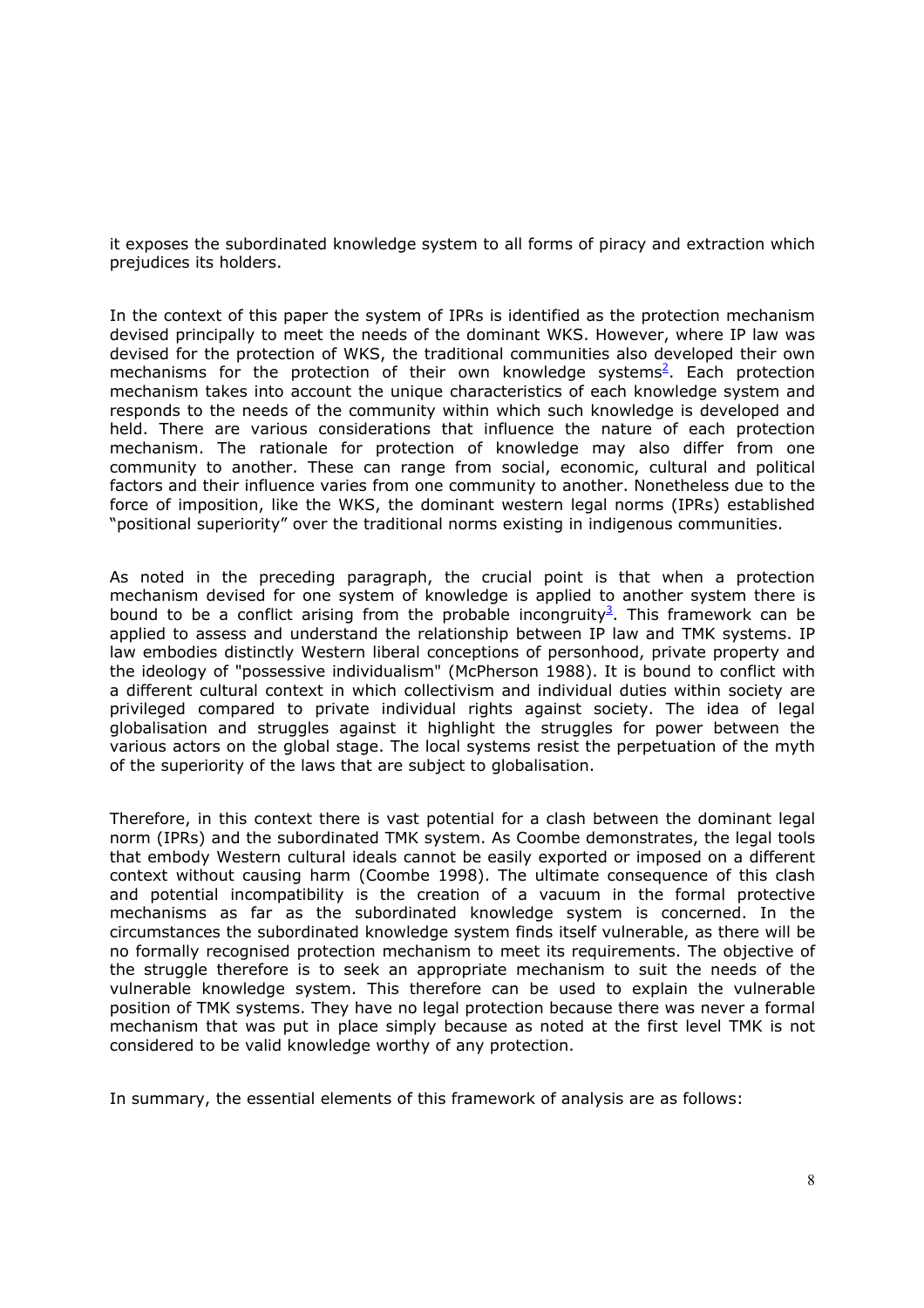- The clash of knowledge systems produces a "Dominant Subordinate" relationship whereby the WKS dominate and sideline the TMK systems. Consequently, the WKS attain "positional superiority" over the TMK.
- The WKS as the dominant knowledge system brings along the protection mechanism designed for its conditions (IPRs) and this mechanism becomes the dominant legal norm by also marginalising the local norms in traditional communities. The positional superiority of the WKS translates into a positional superiority of the legal norms designed for its protection, in this case IPRs;
- The result is that the subordinated TMK systems are left exposed and vulnerable to exploitation because there is a vacuum in the formal protection system;
- Knowledge remains a site of struggles and the holders of subordinated knowledge systems continue to assert claims for the legitimacy of their knowledge and for rights relating to use, distribution and acquisition of knowledge. In short they seek to fill the vacuum created by the imposition of a legal mechanism that fails to protect indigenous knowledge. These battles intensify when the dominant knowledge system tries to extract from the TMK at the expense of its custodians.
- The state plays a key role determining the position of individual knowledge systems by the way it treats them. This is also complimented by the role played by other nonstate institutions in advancing the cause of individual knowledge systems.

## **THE TRADITIONAL MEDICAL KNOWLEDGE SYSTEMS IN ZIMBABWE: EXPLORING THE MARGINALISATION AND LACK OF LEGAL PROTECTION**

It is useful to explore a demonstration of the Struggle Thesis within the context of Zimbabwe. Using the framework laid out above, it is possible to identify the process by which traditional systems were marginalized in Zimbabwe. It helps to show why and how TMK was marginalised and consequently it is useful in demonstrating what it will take to actually achieve viable and useful protection. At least three phases can be identified to analyse the treatment of traditional knowledge systems in Zimbabwe: Pre-Colonial, Colonial and Post-Colonial.

### **PRE-COLONIAL PERIOD (Before 1890)**

In the pre-colonial period holders and practitioners of traditional medicine enjoyed high prestige within the community $4$ . They were accorded high positions within the local structures because they were responsible for the health of the nation. Consequently TMK was highly valued as a resource within the communities. The practitioners of TMK performed many functions in the traditional state system (Chavunduka 1985).

Apart from being medical specialists who treated disease and illness among the people, they also acted as counsellors and political advisors to the traditional authorities. They helped the military during times of war and they also assisted hunters when they went on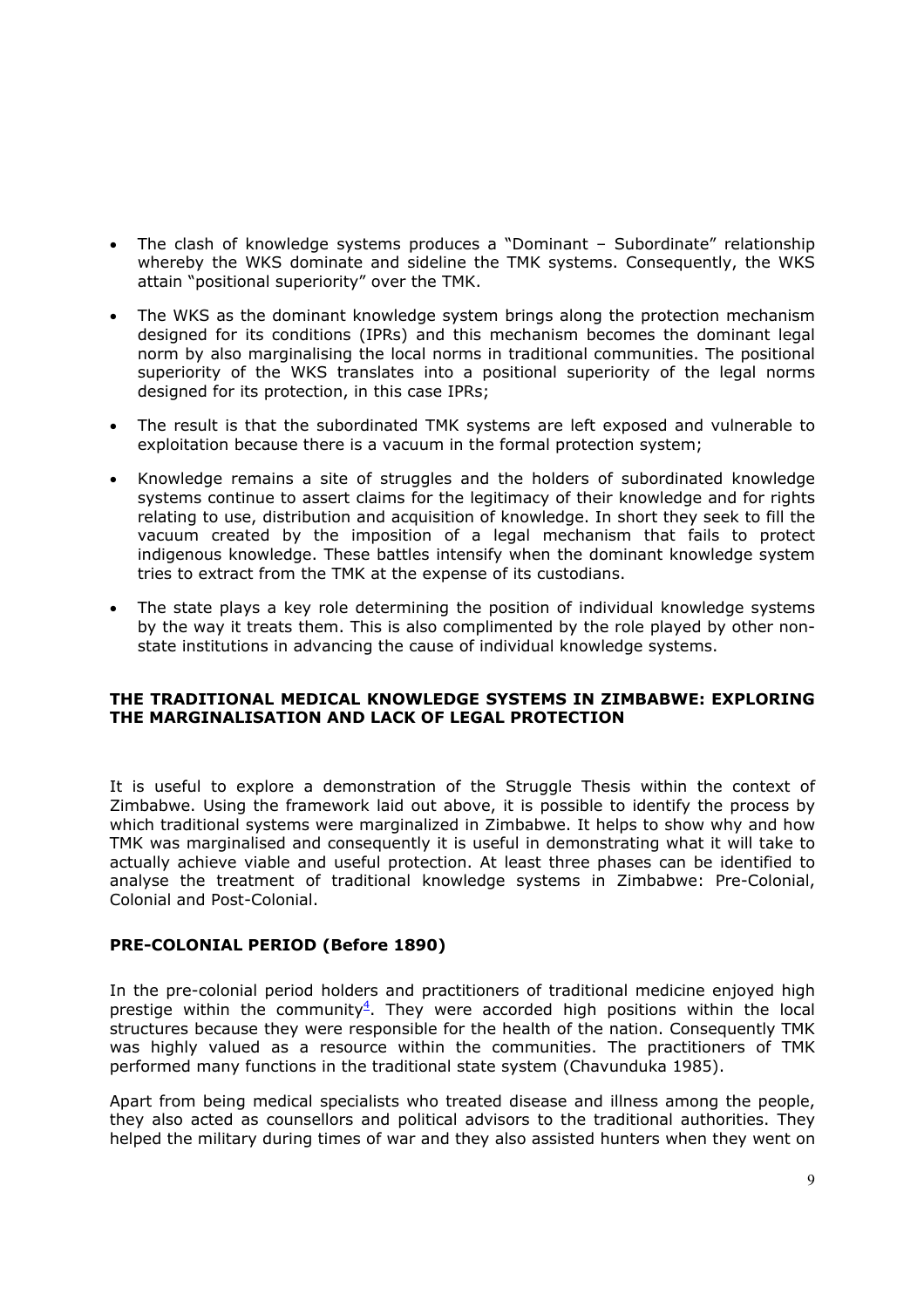their expeditions. They led rainmaking ceremonies and were responsible for helping farmers as they were believed to have powers and knowledge of medicines/charms to increase yields and prevent pests and diseases. The traditional midwives played a key role in the primary health care system. As the link between the spiritual and living worlds, they were also religious and cultural leaders and were therefore highly revered. The traditional knowledge systems played a crucial role in sustaining the power and authority of the traditional state and political system.

It was also only system of medicine known to the traditional people. Consequently, there was heavy reliance on that system and structures were created to protect it. The community played a crucial role in the preservation of knowledge by adhering to the systems meant to preserve biological diversity. At that time people also fully believed in the traditional African religion and that ensured that cultural values were upheld<sup>5</sup>. The protective mechanisms for TMK were based on the traditions and customs in traditional society. That ensured that the people who believed in it and adhered to its callings were able to uphold the protection systems.

# **COLONIAL PERIOD (1890 -1980)**

It was during this period that the bulk of the WKS were introduced into traditional communities by the settler communities. It was also at this stage when the competition between traditional and new forms of western knowledge intensified. Colonial governments and early Christian missionaries despised TKS, which they saw as stumbling blocks to the penetration of Christianity and colonial influence<sup>[6](http://gwmail2.nottingham.ac.uk/servlet/webacc/hobktbUc8lhdpidEqc/GWAP/AREF/)</sup>. As indicated in the last section, the TKS was an important part of the power structures in traditional communities. It enhanced the authority of the leadership and the belief system strengthened the bond between the people and the traditional authorities. Colonial authorities saw it as a key part of the traditional system that needed to be dismantled to establish firm authority. The denigration of traditional medicine was part of the strategy to undermine the traditional systems and authority. At the same time colonial medicine was introduced in the communities. Western medicine played a crucial role in the settlement of the new communities.

The colonial state sought to use medicine as a tool to convince the traditional communities of the superiority of western civilisation and the traditional medical system was portrayed as a backward system that had to be abandoned<sup>2</sup>. While the local communities accepted western medicine, they did not abandon their systems of medicine. The efforts to marginalise indigenous medicine succeeded at the official level but on the ground the people continued to rely on it $^8$  $^8$ . There were several reasons for the state's policy of marginalising IMK systems. It was largely due to ignorance of the validity of the traditional systems. These systems were associated with witchcraft and sorcery and considered to be archaic and useless. In addition, the desire to establish political roots and dismantle local systems ensured that the traditional belief systems had to be dismissed and marginalized.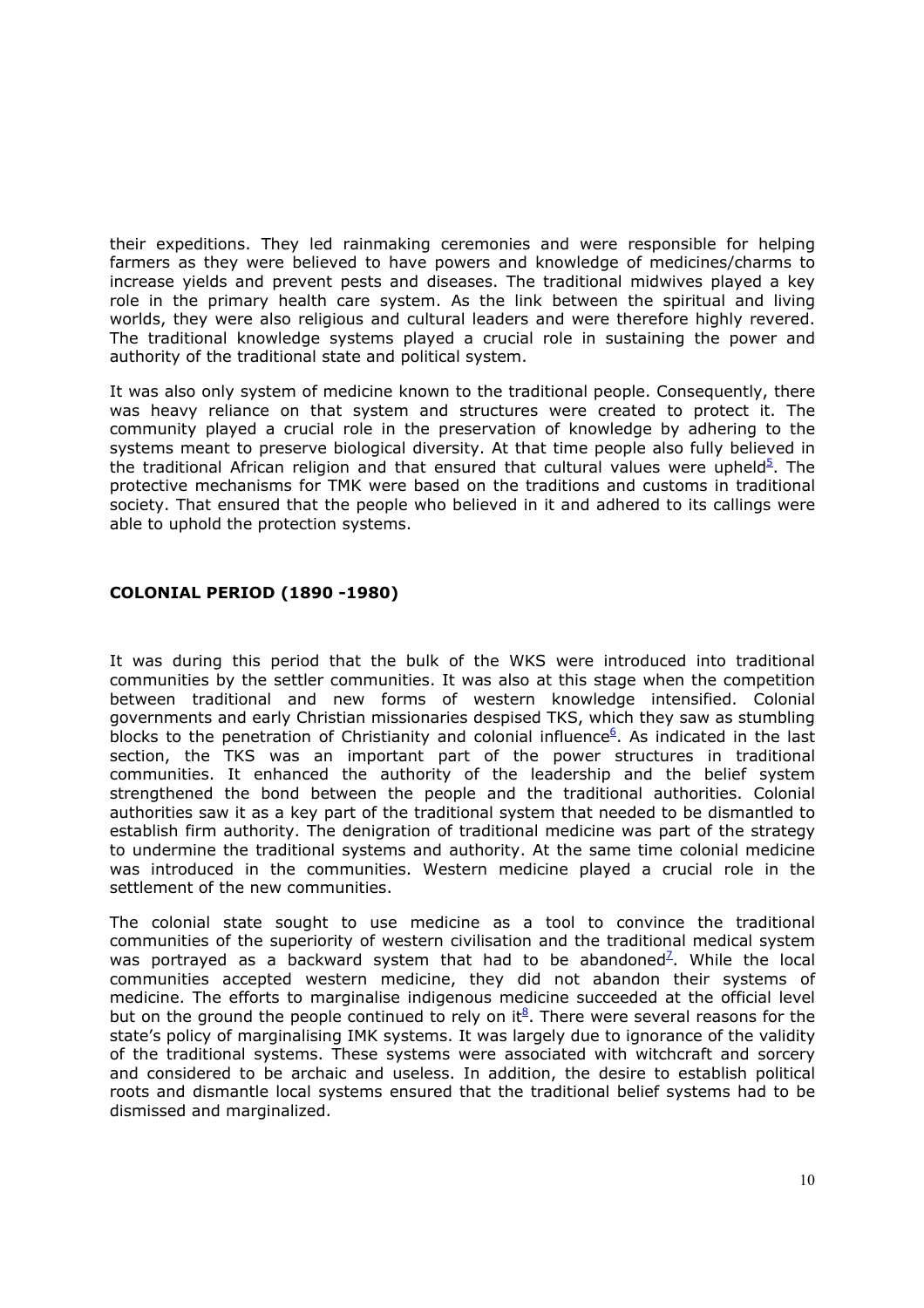A number of measures were applied to marginalize TMK in favour of the WKS.

## • **CHRISTIANITY AND WESTERN EDUCATION**

The provision of Christian education was seen as a strong way of changing mentalities and beliefs among the Indigenous Peoples. In 1938 a priest called Father Shropshire commented that,

**"Not until a truly Christian and scientific education has corrected the balance of the present native psychological complex and enabled the Africans to meet their phobias with critical mind ... will they throw away the beliefs in magic and sorcery"** (quoted in Chavunduka 1994: 7).

The traditional beliefs are closely connected to the IMK systems. The strategy was to dismiss and marginalise the traditional world-viewThe success of this strategy, would lead to the demise of the TMK system. The traditional people were advised to abandon the tradition of worshipping the ancestors and to avoid consulting the TMPs as the practice was ungodly $9$ . In many ways, the church largely continues to preach against the traditional belief systems, which are a crucial part of the IMK system.

While the use of Christianity did not entirely eradicate the local traditional beliefs many traditional people were converted during the colonial period. In attempts to cope with Christianity without entirely abandoning their traditional systems some people formed their own churches. Thus in Zimbabwe today there are many churches that grew within this context. In addition many of the people who converted to Christianity did not entirely abandon their traditional beliefs but continued to consult TMPs in times of need.

In addition to the TMPs there is now a proliferation of healers who call themselves "Faith Healers". According to pemier body representing TMPs, the Zimbabwe National Traditional Heales Association (ZINATHA), most of the people who claim to be Faith Healers are actually TMPs from the traditional system now practising under the guise of Christianity. To that extent, Faith Healers are considered as a genre of TMPs. All in all despite attempts to break down the TMK system through Christianity, the systems have survived and continue to be used by people from all religions.

The colonial education system was weighed heavily against traditional education systems. The system excluded the traditional ways of learning and much of the content was foreign to the traditional communities. The elders lament that education succeeded in large measure to convert the local people and turn them against their traditional systems.

# • **CULTURAL VIOLENCE AND LINGUISTIC IMPERIALISM**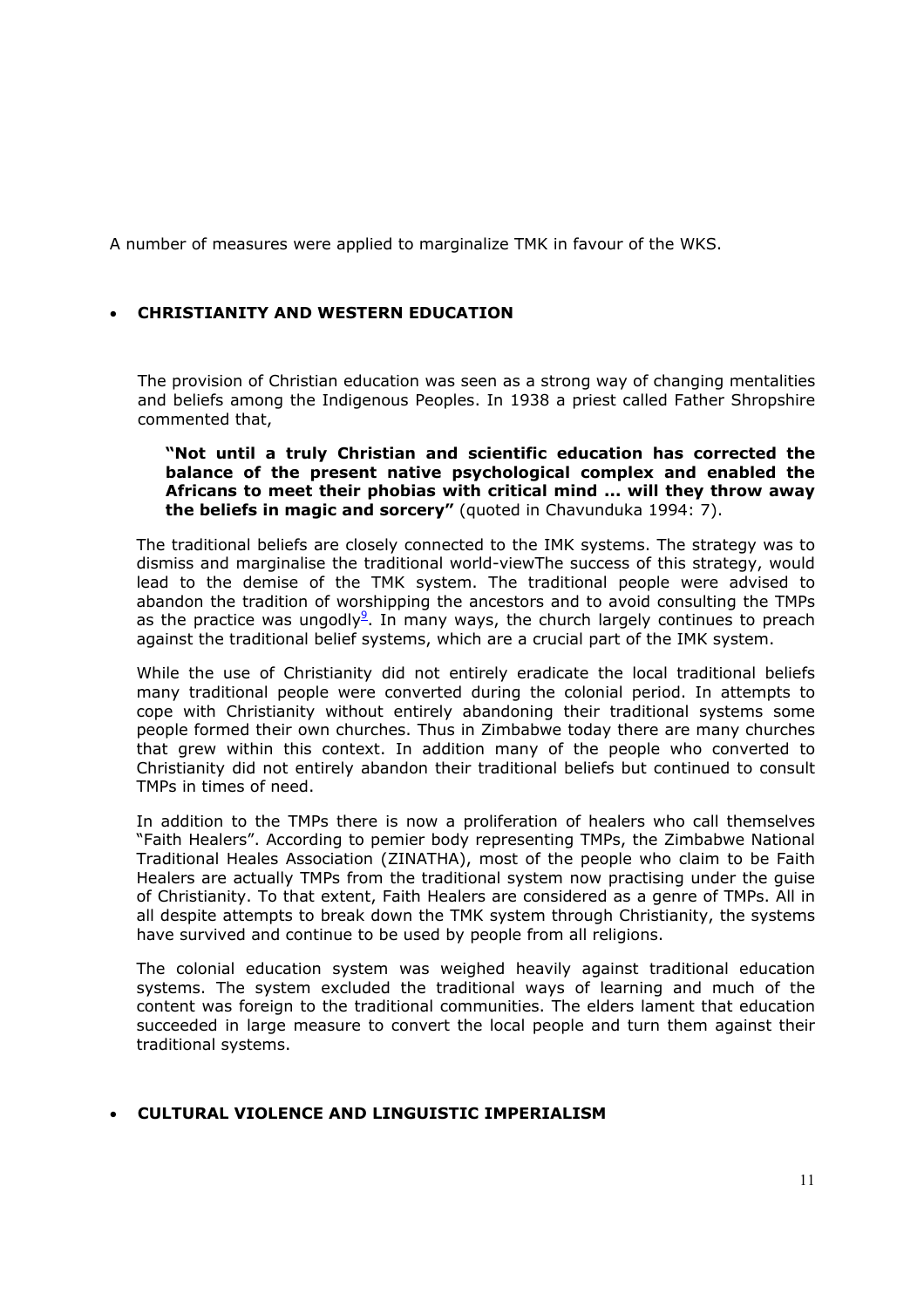This domination extends deep into the realm of linguistic imperialism. Languages serve

#### **"as dynamic bridges between the past and the future and as vehicles for the continued and continuously innovative, transmission of a community's knowledge, beliefs, values and practices"** (Maffi 2002: 386).

There is a strong connection between linguistic diversity, biological diversity and traditional knowledge. It is argued that

#### **"linguistic ecologies and biological ecologies are mutually related through human knowledge, use and management of the environment and through the languages used to convey this knowledge and practices"** (ibid. at 388).

Language is the main repository for traditional knowledge systems, which have traditionally been stored and transmitted by oral means. When a language loses space and becomes restricted in use it gradually faces the danger of losing its capacity to move on from one generation to another. This ultimately affects the transmission of knowledge that is stored and communicated through that language.

People were forced to learn foreign languages and to use the foreign languages in their studies and communication. The English Language became a dominant language and the indigenous languages were only limited to domestic use. As the eminent African writer, Ngugi points out the maginalisation of traditional languages,

> **"… makes them see their past as one wasteland of nonachievement and it makes them want to distance themselves from the wasteland. It makes them want to identify with that which is furthest removed from themselves; for instance with other people's languages rather than their own"** (Ngugi 1986: 5).

This is clearly demonstrated in the current context by the following comment by one scholar who lamented about,

**"Third-world western trained doctors who show total disregard and disdain for the importance that herbal medicine plays in the world's health system … Some of these same doctors seem unaware that the major pharmaceutical houses are constantly searching for new active compounds from the medicinal plants of developing countries"** (Ayensu  $1983: 125)^{10}$ .

Ngugi also vividly illustrates the violence characterising the clash between the traditional and Western knowledge systems when he states that,

**"one of the most humiliating experiences was to be caught speaking** *Gikuyu* **[local language] in the vicinity of the school. The culprit was given corporal punishment – three to five strokes of the cane on bare buttocks…"** (1986: 6).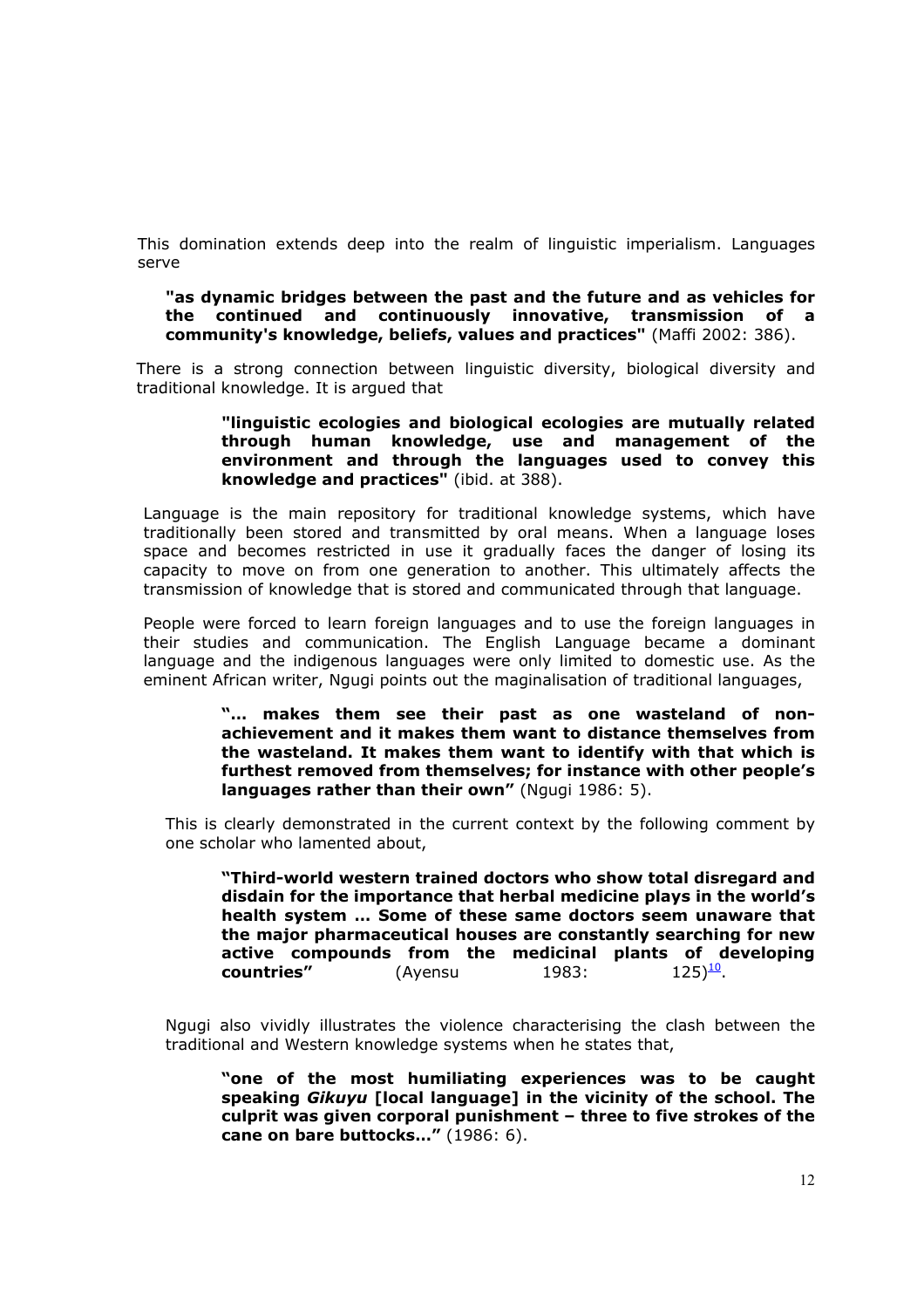This is not an uncommon scenario in many parts of Africa, even in the postindependence period. Traditional languages are considered as useless for economic purposes, and opponents argue that the main languages such as English ought to be promoted at the expense of the traditional languages because it is important for business purposes. Similarly, in Canada at the schools where aboriginal children were forced to attend, "native languages were prohibited, and many people have memories of severe beatings and punishments for "speaking Indian" (Coombe 1998: 235). It was a wider agenda aimed at marginalizing the indigenous way of life, including their knowledge systems. These statements add strength to the view that the local knowledge systems were displaced through violence and that the new systems were established through domination and conquest.

#### • **USE OF THE LAW**

The colonial state also used law as a way of subjugating the traditional people generally and controlling their way of life. Law was applied as an instrument of suppression and creating a particular socio-economic order that suited the political interests of the colonising force. The colonial government suppressed and outlawed their spiritual practices in order to disrupt their integration (Coombe 1998). In that sense, the law was part of the instruments applied to suppress the growth and use of TMK systems. Outlawed knowledge and practices could therefore not be protected. In the area of TMK and beliefs the state passed the Witchcraft Suppression Act in  $1898<sup>11</sup>$ . That Act is still in force and has continued to be a point of contest between the state and TMPs. TMPs believe that the Act was designed to suppress the work of TMPs. The Act imposes criminal sanctions for conduct that is part of their practice. It does not clarify the difference between witchcraft and genuine traditional medicine. For example it prohibits the naming of persons as witches. Since the work of TMPs necessarily involves dealing with witches and exorcising evil, the ban was tantamount to banning the practice of indigenous medicine in general. The Act represents an attempt by the colonial state to use the law as means of controlling people's belief and knowledge systems.

In addition, the Medical Council of western medicine in colonial Zimbabwe did not recognise TMPs as medical practitioners because the system of medicine they practised was not recognised as a knowledge system. The state did not create space for the recognition of traditional medical practice and attempts to find that space were thwarted. This was despite the fact that indigenous medicine continued to play an important role in helping the health needs of indigenous communities. The indirect discrimination of indigenous medicine extended to the workplace. While labour laws could be used to excuse an employee to take leave to consult a conventional medical doctor the same leave could not be extended if he wanted to consult an IMP. While the western medical doctor's note was acceptable that of the IMP was rejected as evidence of having visited a doctor. These measures had the effect of casting a bad reflection on the local medical system and also the local knowledge system that sustained it. They also ensured that the local systems remained outside the margins of the legal and acceptable from an official perspective.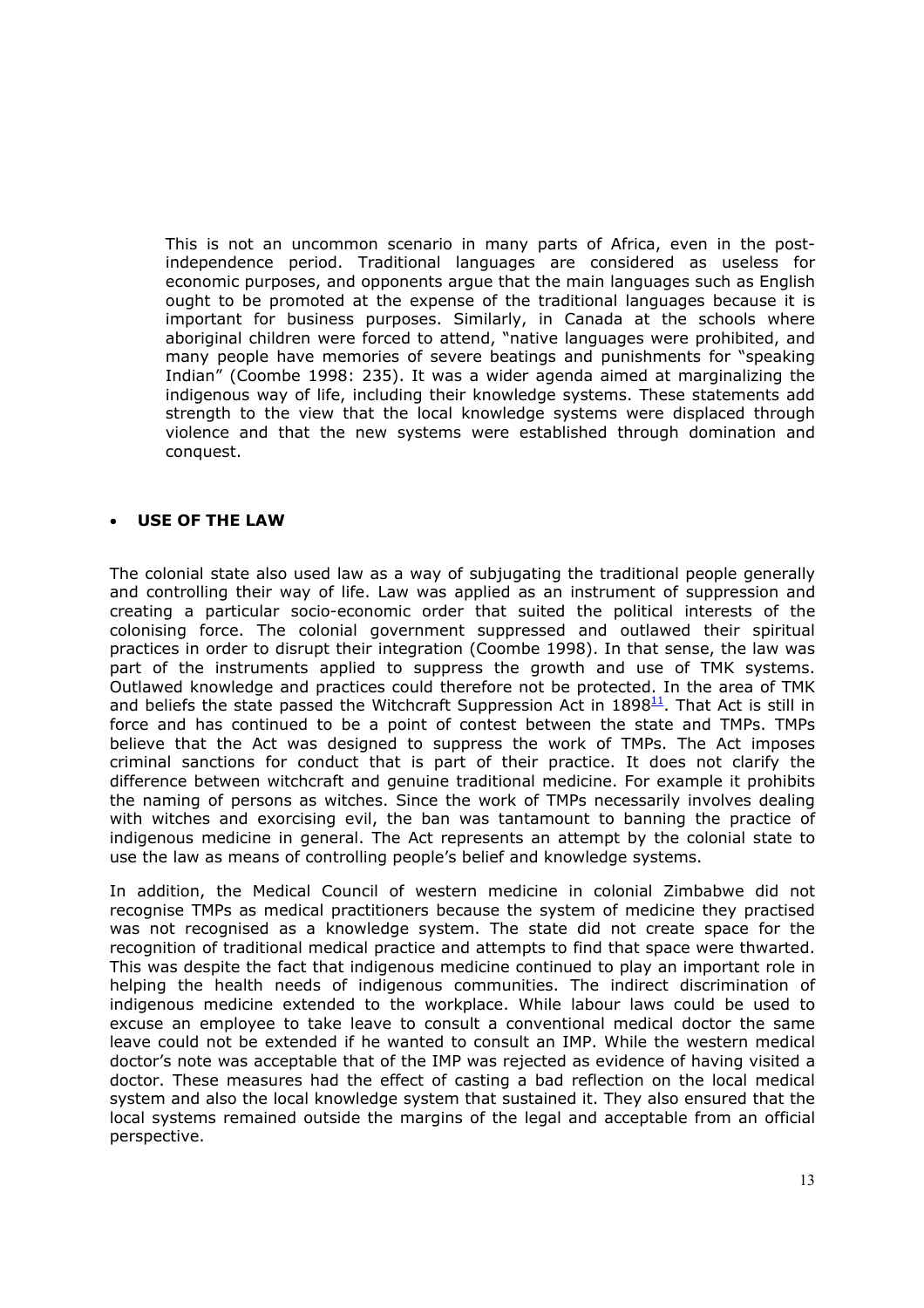### • **NEGATIVE IMAGES**

The use of bad publicity and disparaging terminology is one way in which IMK systems have been placed in bad light. IMK was also silenced by making negative and exaggerated accounts of the indigenous medical system and cultural life. The informal travellers' tales about Indigenous Peoples found their way to the Western world and gradually assumed authoritative status about many aspects of their way of life (Tuhiwai-Smith 1999). Western science created the impression that IMK was all about witchcraft and superstitions ignoring the fact that IMK included empirical medical knowledge (Chavunduka, 1994). The terms used to describe TMPs were disparaging and enhanced the negative impressions of the tales. Such terms included Witch-doctor, Sorcerer, Magician, Diviner, etc. (Smith 1999; Chavunduka 1994).

As indicated earlier the western system also claimed the title "scientific" and consigned the "unscientific" tag to the indigenous systems that did not fit into its scheme or worldview. The indigenous systems and way of life were described as archaic, barbaric and primitive. These terms were not merely descriptive of the nature of the subject matter but were assertions of power and superiority of those making the descriptions. The structures that form and legitimise a system of knowledge while simultaneously subordinating the alternative ways of knowing demonstrate the link between knowledge and power (Shiva 1993).

The dominant knowledge system created an exclusive monopoly and refused to take other systems into account. Ultimately, as Shiva aptly puts it,

#### **"Dominant scientific knowledge breeds a monoculture of the mind by making space for local alternatives disappear … very much like monocultures of introduced plant varieties lead to the disappearance and destruction of local diversity"** (Shiva 1993: 83).

Throughout the historical encounters spaces for traditional systems and knowledge were restricted and their claims for protection were dismissed.

The empirical nature of their medical knowledge was ignored and their system was defined as being merely superstitious. This language changed ways in which some of the people in the indigenous communities viewed their knowledge systems as it was considered inferior and primitive.

In conclusion, as Coombe puts it, in the case of traditional communities in North America the central point of the fight against traditional knowledge and culture of the Natives was to extinguish cultural identity and autonomy. It was **"denied, suppressed, and/classified, named, and designated by others"** (1998: 233). She also quotes Sir John A. Macdonald who in 1887 stated that,

**"The great aim of our civilisation has been to do away with the tribal system and assimilate the Indian people in all respects"** (ibid.).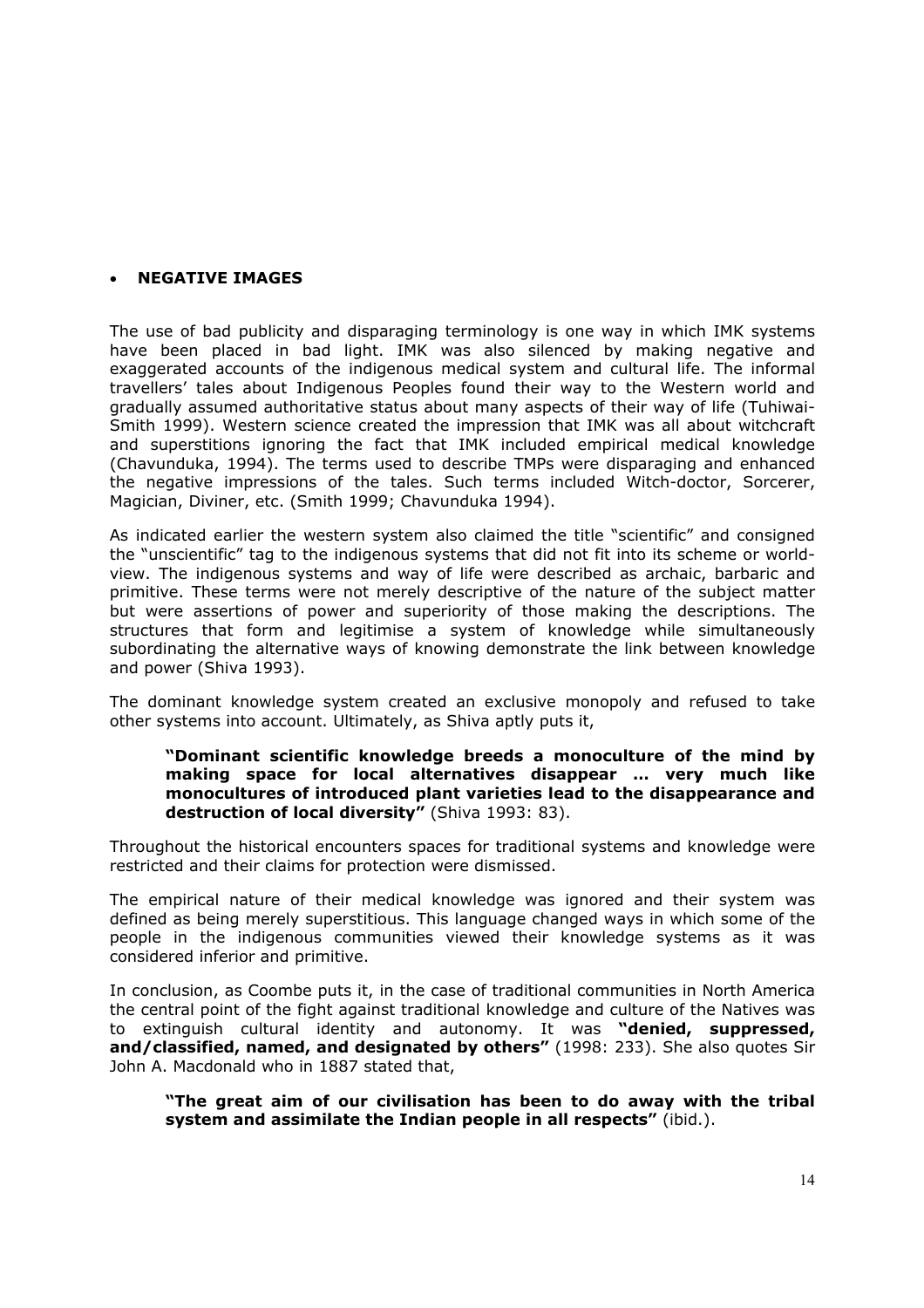The colonial phase was the saw the dismissal of TMK systems in traditional territories and the domination of the WKS. It entrenched the preferential treatment of WKS and the failure to establish protection mechanisms for TMK systems, which were not recognised as valid and legitimate knowledge systems.

# **c.) POST-COLONIAL PHASE (1980 - PRESENT)**

This phase has been dominated largely by forces of continuity from the colonial phase and limited change. The return to independence revived ideas about return to the traditional systems but changes over the 90 year colonial period could not be ignored. Recognising the crucial inspirational role of traditional leaders and practitioners during the war of liberation, the Zimbabwean government made some initial favourable overtures to the traditional practitioners.

The first step was to recognise the existence and valuable contribution of TMPs in the health system. In 1980, the new Minister of Health Dr Herbert Ushewokunze himself a Western trained medical doctor initiated the formation of a unified body of TMPs. On the 13<sup>th</sup> July 1980 the Zimbabwe National Traditional Healers Association (ZINATHA) was formed with the support of the state. There was considerable debate and interest on the new organisation that brought together the various divided organisations that purported to represent TMPs before independence. The formation of ZINATHA was significant because the unified body was a triumph of unity over divisions that existed among the TMPs during the colonial period. Its first leader was Gordon Chavunduka who was a professor at the University of Zimbabwe and had periodically carried out extensive research in the field of TMK and the work of TMPs since the late sixties.

The new government also saw it as a useful system that assisted in providing primary health care<sup>12</sup>. The Traditional Midwives' status was raised given the important role they played in community health. The most significant official recognition came in 1981 when the government enacted the **Traditional Medical Practitioners Act** (No. 38/1981). It assisted the development of traditional medicine in Zimbabwe by recognising the ZINATHA as the legal association of traditional healers in the country. It also established the Traditional Medical Practitioners Council, which is empowered to oversee the registration and practice of indigenous medicine in Zimbabwe<sup>13</sup>. In this way, law was now being used as an instrument of empowering the local systems.

The state and TMPs initiated collaborative efforts towards research into indigenous medicine in 1985 when they held the first national collaborative workshop. This workshop brought together practitioners from the traditional and modern medical knowledge systems and signaled the flowering of a relationship that was meant to bear fruits. However, these efforts were temporary as they failed to bring in desired results. The lack of political will and commitment on the part of the state is largely to blame for the failure of these programmes that seemed to have much promise at the beginning.

While initially the TMPs were pleased that for the first time they were being taken seriously at the official level and were keen to be involved and show their worth and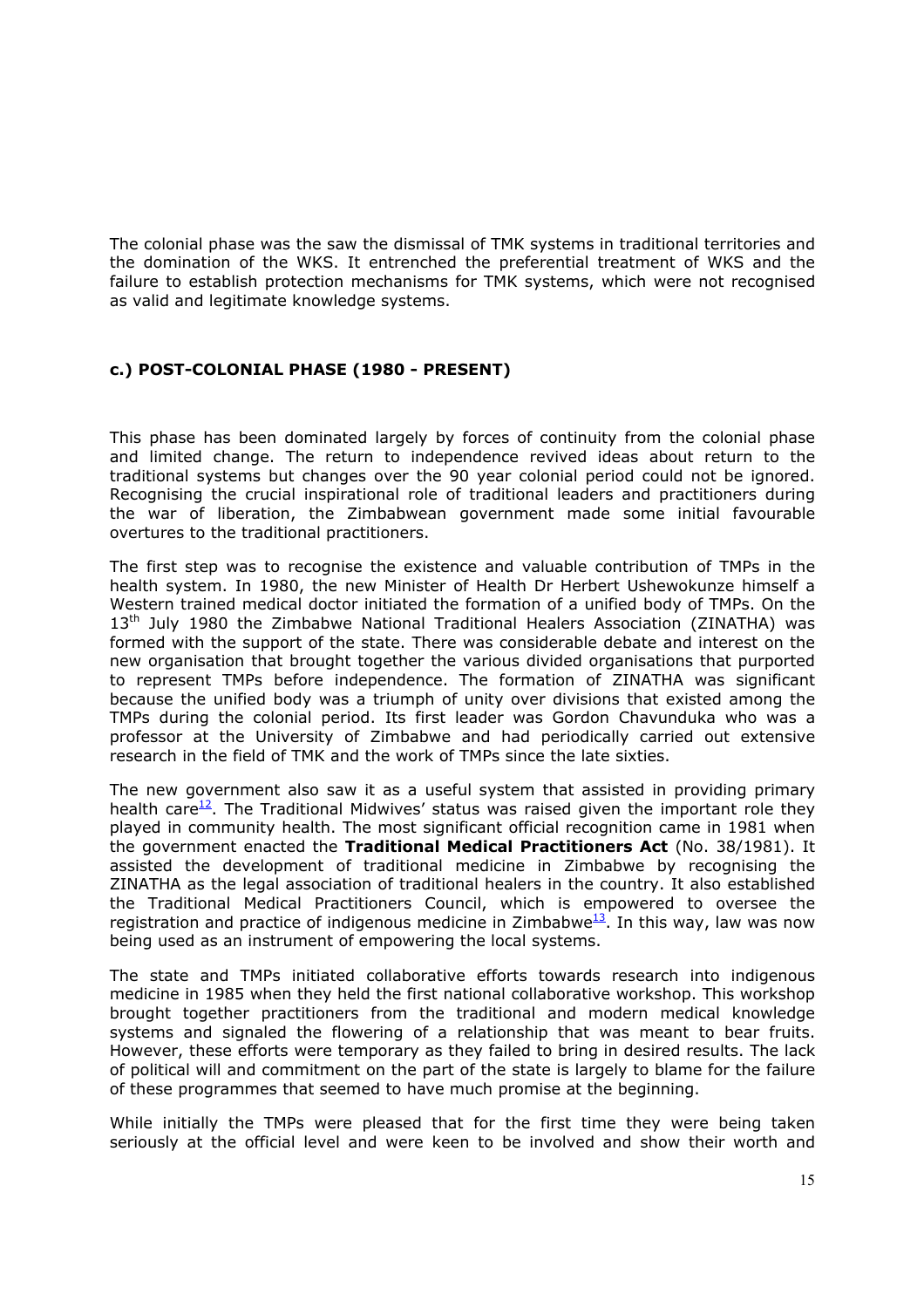value of their medical system. Their struggle has always been to demonstrate the value and legitimacy of their knowledge system. In their attempts to demonstrate this, the Indigenous Peoples have exposed their knowledge systems to the WSK system in the event opening up avenues for further extraction. Those are some of the pitfalls of the struggle. A set of resolutions was made at the 1985 workshop. The following were some of the pertinent the resolutions:

- Establishment of sound dialogue between traditional and conventional practitioners;
- Compilation of traditional medical pharmacopoeia with the first edition to be published by the end of 1986;
- Government to establish a scientific research institute on traditional medicine;
- Cultivation/Propagation of traditional medicines of proven therapeutic value;
- Establishment of a pharmaceutical processing plant to manufacture pharmaceuticals from traditional medicines by 1990;
- Government to protect the rights of traditional healers whose medicines are to be utilised after mass production;
- Stringent penalties to be enforced against any person found to be trafficking indigenous medicine outside the country;
- Traditional medicine to be taught in the medical school $\frac{14}{1}$  $\frac{14}{1}$  $\frac{14}{1}$ . (Chavunduka 1994)

However, by 1994 the resolutions had not been implemented. In fact, to date nothing has been done to ensure the implementation of these resolutions. The reasons that have been given for the failure include:

- lack of manpower to carry out the research:
- lack of funds and motivation among the scientists and the State;
- lack of sufficient and sustained dialogue between IMPs and scientists and
- Failure of the mainstream academy to accept IMK systems. The University of Zimbabwe rejected an attempt to introduce the teaching of aspects of traditional medicine in the curriculum of medical studies (Chavunduka: 1994: 20).

The resolutions can be interpreted as an attempt to bridge the gap between indigenous and western knowledge systems that had been created over the years during the colonial era. They were attempts to resolve the struggles between knowledge systems as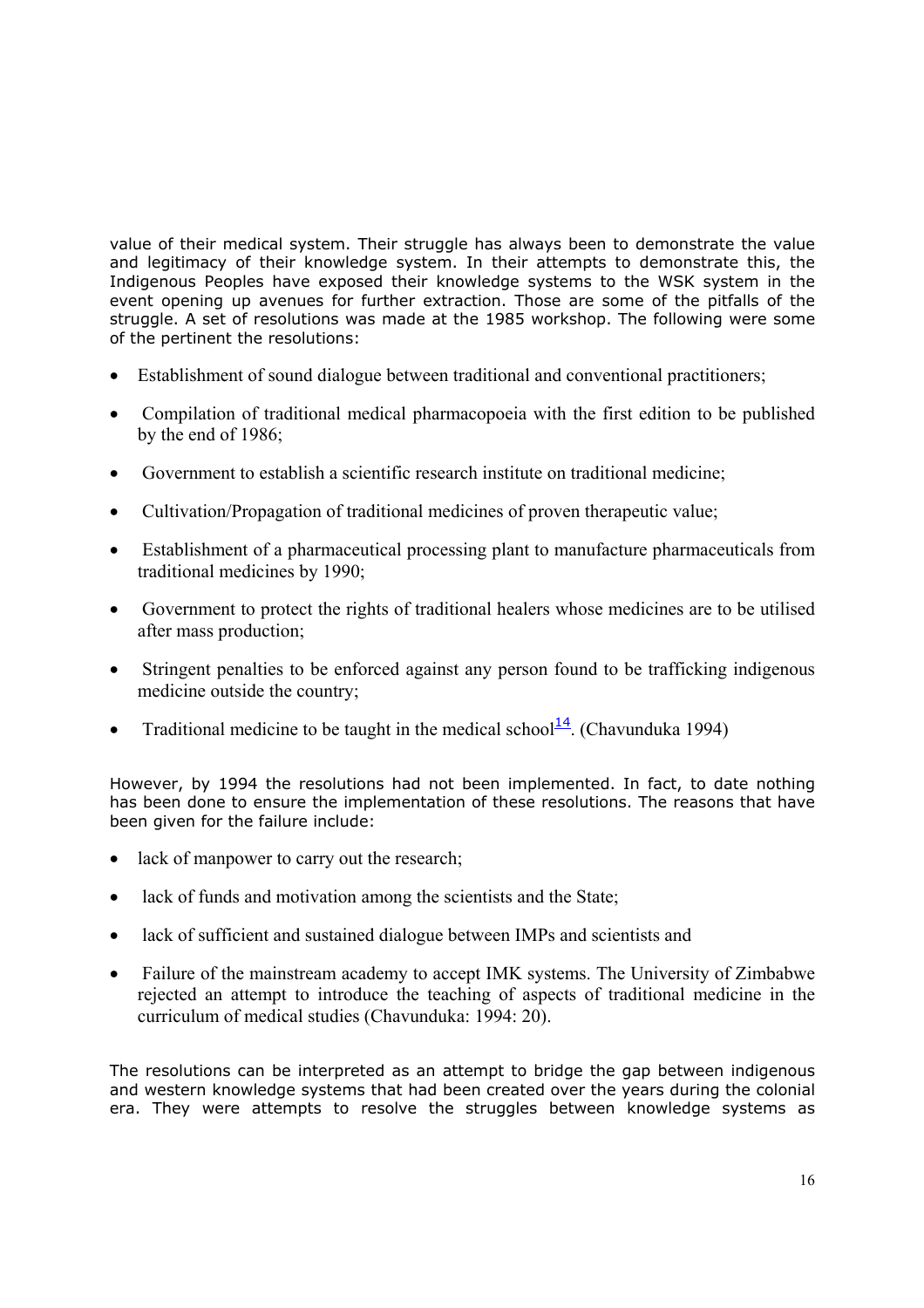articulated in the Struggle Thesis. Nonetheless the failure to implement the resolutions is also an indication of the difficulties faced in bridging this gap.

TMPs are also unhappy that some laws that had been used by the colonial state to suppress their activities in the colonial era are still on the statute books $15$ . The failure to repeal laws such as the Witchcraft Suppression Act is seen by practitioners as a betrayal by the post-colonial government. This represents continuity of marginalisation by the state.

In addition while the modern medical practice continues to receive state support, there have been no similar efforts towards indigenous medicine. When the ZINATHA established the School of Traditional Medicine in the 1980s it was seen as an improvement on the part of the IMK system. The school was created to encourage the teaching of traditional medicine across the communities. It was an effort to spread IMK by widening the old apprenticeship programme. However it did not receive state support and by 2002 it had closed down because of lack of sufficient funding<sup>16</sup>. This represents a major setback on the development of the IMK system in the country<sup>17</sup>. The institutional changes were only done in piecemeal fashion and ZINATHA has described Government's efforts as being merely "symbolic" $18$ . The rhetoric has not been translated into any tangible policies and structures to promote and enhance the status of IMK systems in the country.

Despite these positive changes there was also intense opposition by most Western trained medical doctors who still believed that it was a primitive and backward system of knowledge. Therefore, regardless of the structural changes there remained greater ideological barriers that IMK had to surmount in the struggle for space. Professor Chavunduka, who championed the cause of IMPs and the IMK system within the mainstream academy at the University indicates that he was accused by his academic colleagues of soiling the image of the institution and he was branded as the "professor of witchcraft $^{\prime\prime 19}$ . The public press also joined in the assault and in an article entitled *"Heading back to the Stone Age"* the author accused Chavunduka of,

### **"Persuading the people of Zimbabwe to denounce progress and all the scientific achievements represented by modern architecture … all technology of the modern age and return to the Stone Age and its barbaric primitive beliefs"** (Zimbabwe Sunday Mail, 27 June 1982).

It is quite clear from this statement that there was a lack of appreciation of the validity and legitimacy of IMK as a body of knowledge worthy of recognition. It was seen as a "Stone Age" knowledge system with all the elements of being primitive and archaic. Against that standard was the western medical system which was represented as if it had no blemish. In other words, everything science represented was progressive and beneficial against everything that the IMK system represented which was retrogressive and useless. That perspective holds that the latter were to be placed on the sidelines and forgotten.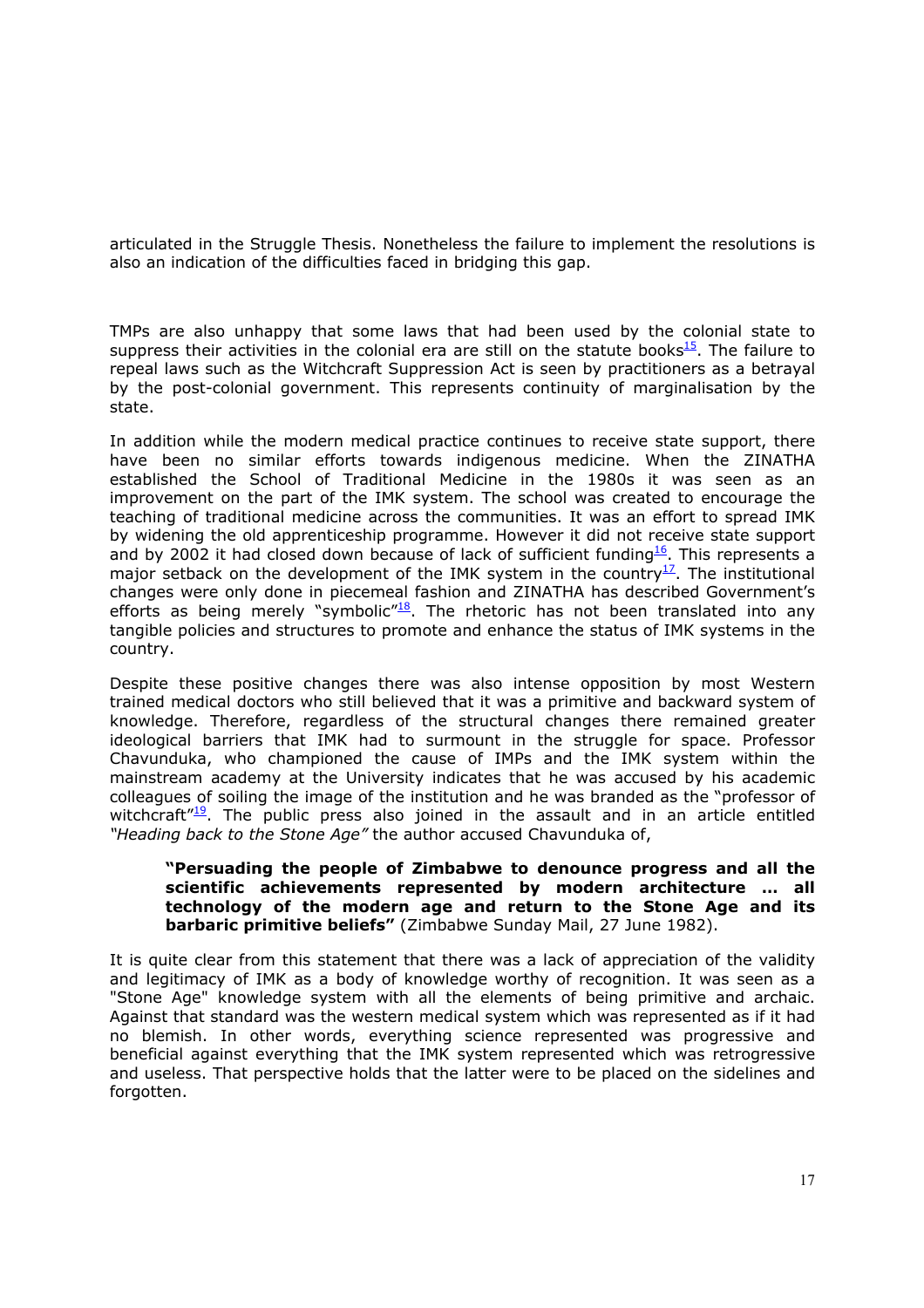In addition, the hostile attitude can be seen in the reaction to the efforts of the new Minister of Health who was trying to integrate the two medical systems by bringing the indigenous systems into the mainstream. A commentator issued a scathing attack saying,

**"Dr Herbert Ushewokunze's [Minister of Health] support of** *n'angas* **(IMPs) is a source of great surprise. Here is a man who took about seven consecutive years studying as a doctor, after six years in high school and eight years of primary education. But he accepts as fully-fledged doctors people who have no medical training whatsoever."** (Zimbabwe Sunday Mail, 27 June 1982).

This criticism also shows how education was used as a tool for disempowering and sidelining TMK systems. Education had been meant to help the indigenous communities to overcome the burden of their archaic beliefs and knowledge systems. It also shows the limited view that is taken in the sense that anything that does not come through the western education systems does not meet the criteria of legitimacy and validity. Specifically, the implication of the statement is that any medical person who does not go through the western education system does not qualify to be a doctor. This is because in the scheme of things medical training is viewed largely from the Western perspective which privileges Western ideas about knowledge over the indigenous ones. It totally ignores the systems that exist in indigenous communities, which is an expression of the power that WSK enjoy over the alternatives. The struggle of TMK was thus a **"challenge [of] the dominance of modern [western] medicine"**[20](http://gwmail2.nottingham.ac.uk/servlet/webacc/hobktbUc8lhdpidEqc/GWAP/AREF/).

### **THE IP LAW SYSTEM IN ZIMBABWE**

Since Zimbabwe was a British colony, the legislation passed in the area of intellectual property rights over the years has been similar to the UK legislation. Historically, there is also Roman-Dutch law influence in the common law from South Africa. Legislation has traditionally covered all areas including trademarks, patents and copyright. At independence in 1980, the key legislation in this field was retained. However in the post-TRIPS era, there have been legislative changes to reflect the new international regime for the protection of intellectual property. Thus parliament has amended the **Copyright Act** by introducing the **Copyright and Neighbouring Rights Act** (26: 05) while introducing new laws on the protection of trademarks and patents as well. These changes are direct consequences of Zimbabwe's obligations under the World Trade Organisation to meet the minimum standards set under the Agreement on Trade Related Aspects of Intellectual Property rights (TRIPS). Of the new statutes, the Copyright and Neighbouring Rights Act specifically deals with aspects of indigenous knowledge since it provides for the protection of folklore. While this is restricted to areas of copyright, it is in part a reflection of the acceptance of the seriousness of the claims of the indigenous communities.

The institutional framework for the administration of intellectual property in Zimbabwe is fairly well established and advanced by Sub-Saharan standards. The Office of the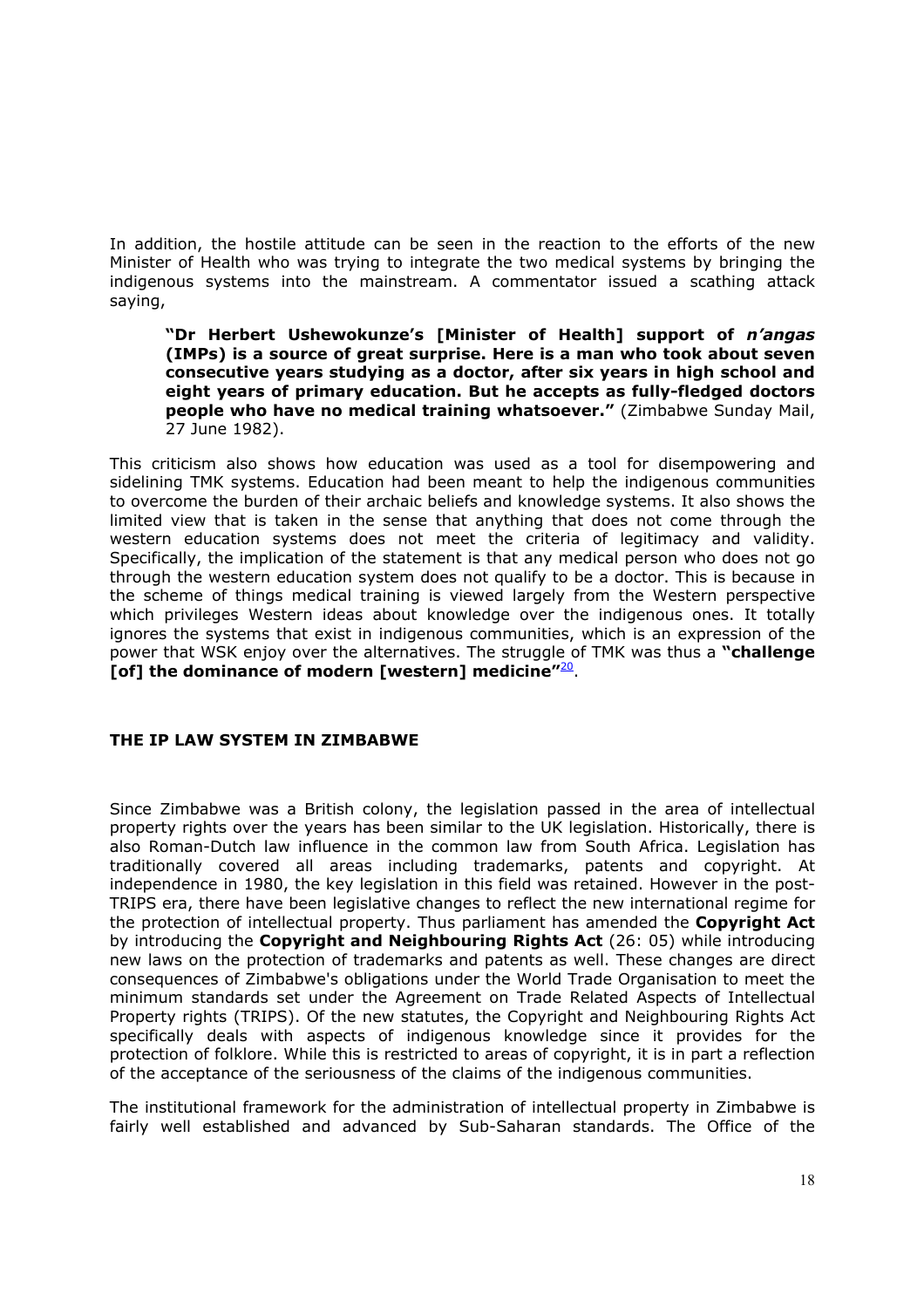Registrar of Patents and Trade Marks is responsible for the administration of the relevant IP rights in Zimbabwe while the Controller of Copyright, Registrar and examiners work at the Copyright Office to administer laws in that branch of IP law (Moyo 2001). The Magistrates court, the Intellectual Property Tribunal<sup>21</sup>, the High Court and the Supreme Court are all responsible for the resolution of disputes that may arise in the administration and enforcement of IP rights in Zimbabwe. Thus structurally, Zimbabwean law largely conforms to the major requirements of the dominant IP law regime at the international level. Except in the new Copyright and Neighbouring Rights Act not much has been done however to protect the rights of Indigenous Peoples to their knowledge in medicines and related aspects. For that one has to leave the realm of IP law and enter the area of environmental law.

### **THE ENVIRONMENTAL LAWS AND POLICIES**

The issue of knowledge of useful medicinal plants, which is at the centre of this study, is mainly covered by the new Environmental Management Act (20: 27) (hereafter the "the Act") which was passed by parliament in 2002. This legislation falls within the realm of environmental law rather than specifically for purposes of IP law. It follows a long period of negotiating since the Convention of Biological Diversity (CBD) was adopted in 1992. Although the Act was only passed in 2002 the first Bill had been presented to parliament in 1997 (Nhamo 2003). Its primary objective is to give effect to the resolutions and obligations accepted under the CBD. Under Zimbabwean law, it is necessary to enact legislation in order to give force and effect to ratified international agreements $^{22}$ . Essentially, the Act is aimed at promoting sustainable management of natural resources and the protection of the environment. It brings together a unified set of rules that had hitherto been fragmented $^{23}$ .

The Act provides for the establishment of the Environmental Management Agency (hereafter "the EMA") whose primary task is to formulate and oversee the implementation of environmental policies in the country. In terms of the S.11 of the EMA, the operations of the Agency are controlled and managed by an Environmental Management Board (EMB). This board consists of professionals appointed by the responsible minister. Section 7 of the Act also provides for the creation of the National Environment Council (NEC) which is also appointed by the responsible minister and oversees the work of the EMB and the Agency.

For the purposes of this study one of its key functions in terms of S.10 1 (b) (xy) is,

"To regulate and monitor access by any person to the biological and genetic resources of Zimbabwe"

The relevant portion of the EMA to give effect to this function is Part XIII. In Sections 116 and 117 this part deals with issues relating to the regulation of access to biological and genetic resources. In particular S.116 which deals with conservation of and access to biological diversity places an obligation on the responsible minister to take measures that may be necessary for such conservation and to fulfil Zimbabwe's obligations under the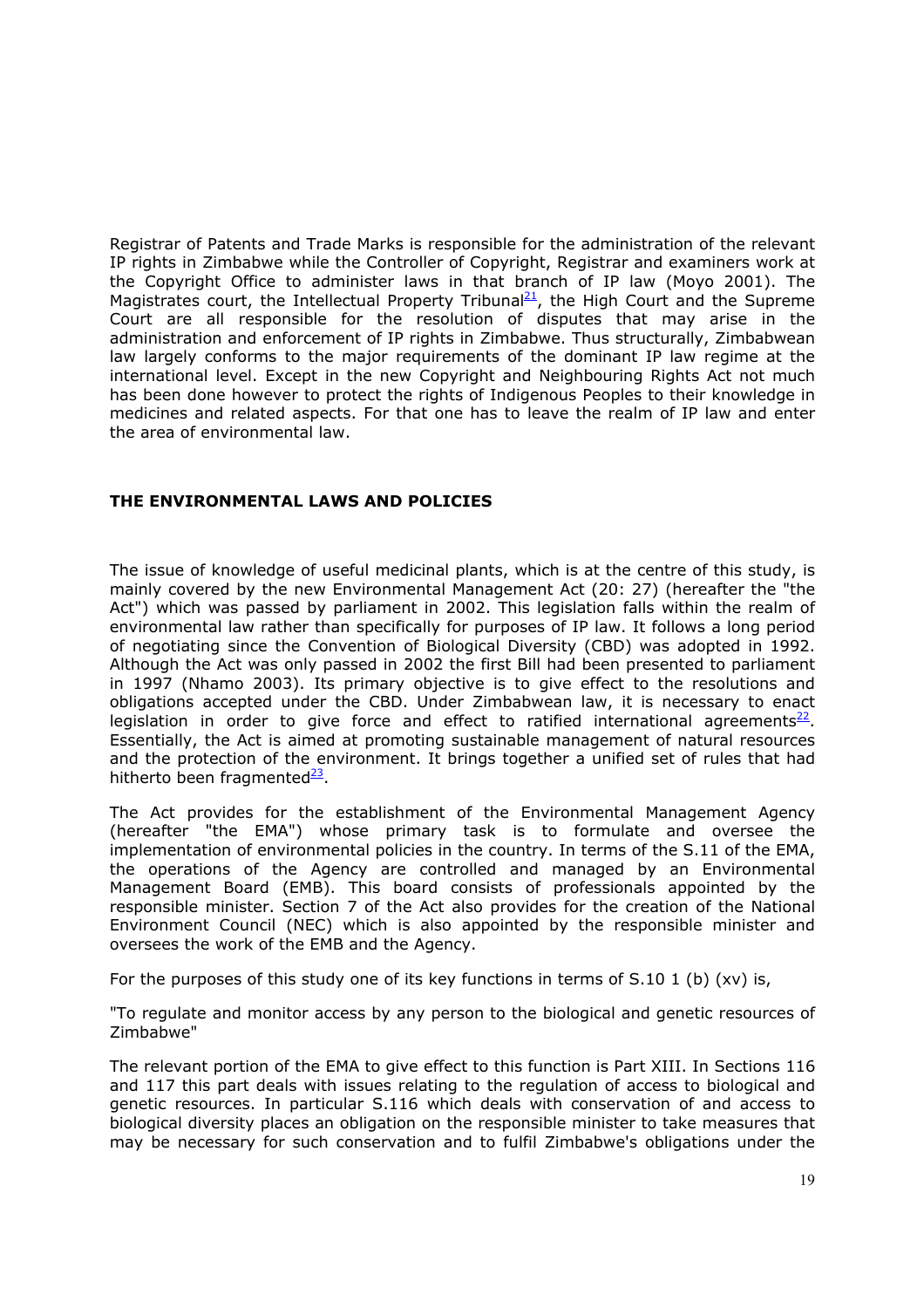CBD. In order to achieve those objectives under S.116 the minister is given various options that he may take such as:

- i. identify the components of the biological diversity of Zimbabwe;
- ii. determine the components of biological diversity which are threatened with extinction;
- iii. prepare and maintain an inventory of the biological diversity of Zimbabwe;
- iv. determine actual and potential threats to the biological diversity and devise such measures as are necessary for preventing, removing or mitigating the effect of those threats;
- v. protect the indigenous property rights of local communities in respect of biological diversity;
- vi. support the integration of traditional knowledge on conservation of biological diversity with scientific knowledge;
- vii. prohibit or restrict access by any person to or the exportation of any component of the biological diversity of Zimbabwe.

The minister is also empowered to establish germplasm banks, botanical gardens, zoos, animal sanctuaries for conservation purposes. Section 117 empowers the minister to create regulations for the control of access to the biological and genetic resources of Zimbabwe by any person. The regulations may prohibit the exportation or importation of germplasm unless it is subject to the conditions of a licence issued by the minister. They may also provide for the equitable sharing of benefits arising from the technological exploitation of germplasm originating from Zimbabwe.

Undoubtedly, the Act provides a solid platform for the development of the institutional, legal and policy framework that is necessary for developing a sustainable environmental protection system. The Act correctly identifies the problems arising from the use of biological and genetic resources and attempts to provide the platform upon which measures can be built for purposes of solving the problems. The legislature accepted the claims that indigenous knowledge is an important tool in the protection of the environment. Its commitment to meet its international obligations is confirmed by the enactment of this Act. Nonetheless there are some weaknesses as far as the key area of this study is concerned.

Firstly, while it attempts to give effect to the requirements of Article 8 (j) of the CBD in respect of protecting bio-diversity and providing for benefit sharing, the institutional framework does nothing specific to include the indigenous communities in policy formulation and implementation. Indeed all three key institutions set up in terms of the Act, that is, the EMA, EMB and NEC consist of various specifically named professionals but key stakeholders in the area of indigenous knowledge are not specifically included in any of them. Only paragraph (e) of section 7 provides for representatives of NGOs who may be appointed by the minister but even this section does not direct the minister to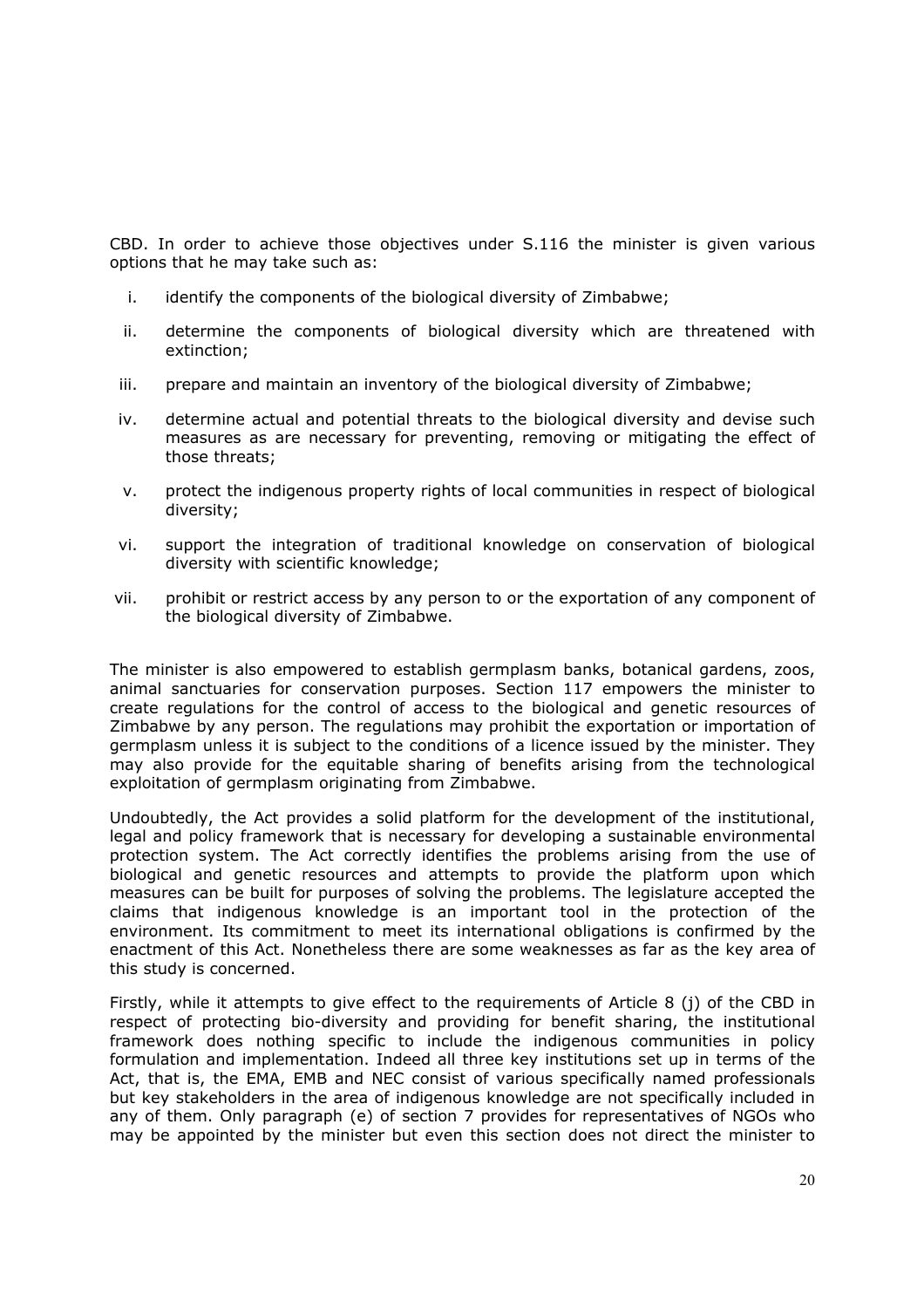appoint a member of the groups representing key stakeholders in the community. Therefore, while the Act complies with the CBD in affirming national sovereignty, it fails to recognise and promote autonomy of local indigenous communities and their participation in the system remains in the margins.

Secondly, the creation of three bodies namely the EMA, EMB and NEC under the Act in addition to the Ministerial involvement creates a long chain of command which is likely to lead to further bureaucracy and consequent delays. The local communities will be alienated even further by a system that is unnecessarily heavy at the top. It is the structures at the grassroots level that are more vital than the Act's emphasis on the bureaucratic bodies. The views of the local people might take very long to filter to the top under such a system and coupled with their exclusion from the bodies, the concept of participatory involvement is unlikely to be fulfilled under this framework.

Another weakness is that the Act fails to define the meaning of "benefit sharing" arising from the yields from the use of knowledge and biological materials is concerned. The precise practical meaning of this term has always been problematic even at the international level since the CBD, but it was expected that individual countries would formulate policies that reflect their own circumstances. However, by failing to give operational content to this term, the Act simply restates the generalised understanding of the CBD.

The biggest limitation however, is that in Section 117 (2) (e) the Act gives power to the Minister to make regulations in respect of sharing benefits "arising from the technological exploitation of germplasm originating from Zimbabwe between the *owner of the technology and the government*" (my emphasis). This places the government as the primary beneficiary and excludes the local indigenous communities as autonomous parties for purposes of benefit sharing. The regulations ought to be clear on the position of the local communities. At present the problem will simply remain between the government and the local communities. While the CBD recognises national sovereignty over biological diversity, it provides for state parties to make provisions for the allocation of benefits to local communities. By taking the primary benefits under the laws the state is simply continuing with the historical marginalisation of the local communities. It will still be necessary under regulations, to give meaningful content to the concept of "benefit sharing" to enable it to be of practical significance to the local indigenous communities.

While the Act makes provision for the preparation of inventories and establishment of germplasm banks following the examples set by countries such as India, reports over the recent years indicate that this has already been taking place. Indeed, Zimbabwe has a number of nature reserves across the country while the National Botanical Gardens and Ewanrigg Gardens in and close to Harare have been used for the conservation of rare species over the years. The Department of Research and Specialist Services (DRSS) has also established a genebank for purposes of preserving plant species threatened with extinction and biological piracy<sup>24</sup>.However, despite the statement of the law and the rhetoric, the involvement of the local indigenous communities is hardly given adequate space. It appears that with the help of the state's institutional structures, the researchers and professionals are continuing with old policies that sideline the local communities. The protection of the local indigenous communities rights to their knowledge and resources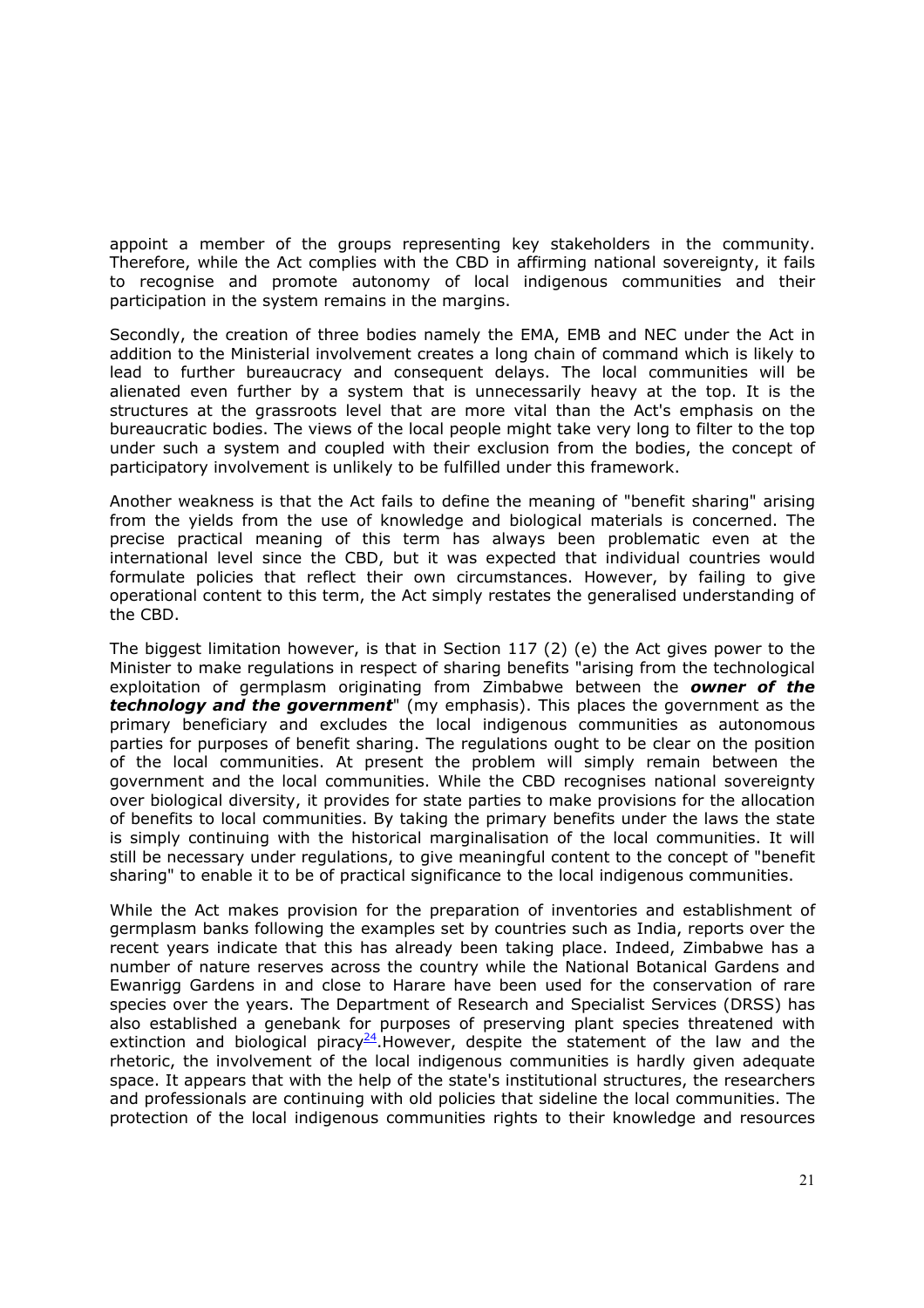cannot be effectively satisfied by placing everything in the hands of the state and its institutions while excluding them from the legal framework.

The law in Zimbabwe is still quite inadequate as far as the protection of indigenous knowledge and biological resources is concerned. Although it makes vague references to "indigenous property rights" there is no effort to identify what those systems are and whether using the term "property rights" is the most appropriate one to describe the local systems. The Act ought to define these key concepts so as to avoid confusion over meanings and scope when rights are being enforced. The present state of vague statements does not augur well with the need to create a more effective and workable system. The Act is a useful step in the right direction but it needs to provide for greater participation of the local indigenous communities at all levels so as to be more effective in achieving the goals. The state does not always meet the interests of local communities and bureaucracy might push them out further. Simply restating the general principles adopted at the CBD in 1992 will not be enough. In any event, there is a specific need to address the issue of rights to knowledge in relation to the more dominant patent system. The Act is more concerned with physical biological and genetic materials but it is necessary to deal specifically with issues in connection with knowledge itself. That could be a separate matter but there is no reason why it cannot be connected with the issue of physical materials to create more synergies in the system of regulation.

In conclusion, while the post-colonial state showed initial signs of interest, they have paled over the course of time. The TMK system remains marginalised and there is no formal system for effective protection. Although it remains an integral part of the primary health care system because the majority of the population uses it, most of the transactions take place beyond the official zone. The discrimination it suffered during the colonial era remains in place and it has not been fully integrated in the national system. The fundamental question is why despite the initial indications of support the situation of IMK systems has not changed much at the official levels. It is arguable that the new government has retained the same mentality as the colonial governments due to lack of will to appreciate the value of the system in full. The initial expressions of assistance were merely symbolic and have not been translated into practical reality for the communities.

### **RESEARCH INTO THE TMK SYSTEM IN ZIMBABWE: IMPACT AND CONSEQUENCES**

Traditionally research is the avenue through which knowledge is developed and expanded. Researchers investigate phenomena and the information and products that they acquire add to the store of knowledge that is already available. Arguably, this takes place in all systems of knowledge. Historically, despite the general dismissal of IMK systems, there has been interest from the WSK systems in trying to extract and incorporate the elements that enhance them. The research into IMK systems is consistent with the "Struggle Thesis" position that the dominant knowledge system usually attempts to know and extract from the subordinated system by selecting elements that extend its domain and power. This demonstrates that despite the apparent conflicts between IMK and WSK systems there have been instances where efforts towards collaboration have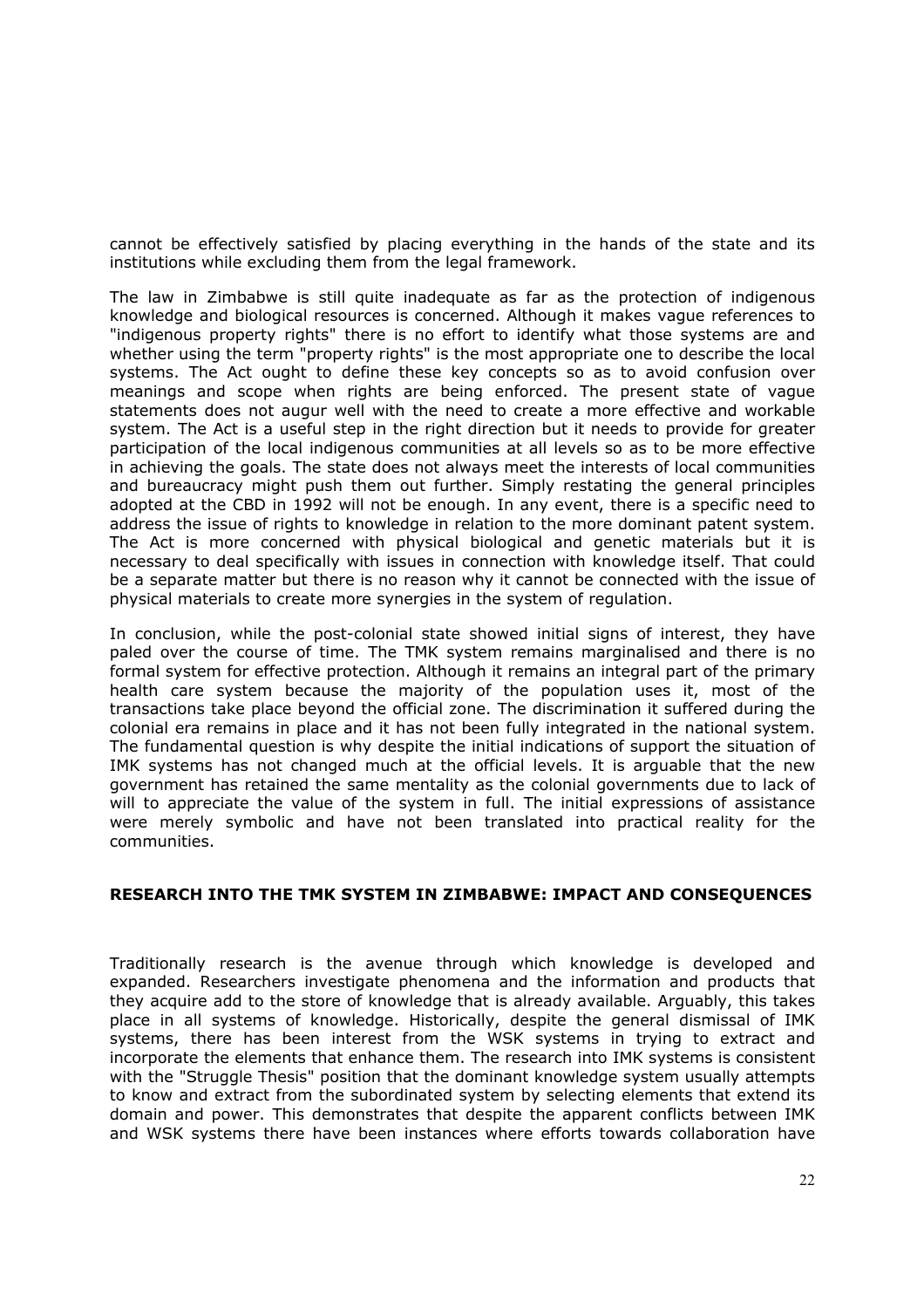been pursued. Research is the point at which the knowledge systems make contact and interact. The problems arise where the dominant system is credited with the findings and the other knowledge systems are ignored.

A prominent early example in Southern Africa is the effort by Dr Fitzgerald in *Xhosaland* in the  $18<sup>th</sup>$  century (Gordon 2002). He recognised the significance of knowledge held by local Xhosa healers. He was convinced that they could diagnose illness and possessed vast knowledge of medicinal substances derived from natural products such as plants and animals. However his efforts were hampered by the colonial state which sought to manipulate western medicine in its colonial project. It wanted to use the power of western medicine as an ally for imposing its authority over the Indigenous Peoples. An attempt to promote legalisation of indigenous medical practice by the likes of Dr Fitzgerald was thwarted despite his foresight regarding its potential for the enhancement of scientific knowledge and medical practice. This indicates that interests in the indigenous forms of medical knowledge have a long history that predates the current problems associated with the interaction between the knowledge systems.

Professor Michael Gelfand is the most notable researcher from the western scientific community who conducted considerable research in colonial Zimbabwe $\frac{25}{2}$ . He was interested in the workings of the traditional systems and believed that the system worked for the people that used it (Gelfand 1983). He was keen to know how the system worked. He therefore carried out sustained research into IMK system and has produced publications on the traditional life of the indigenous *Shona* people, their culture and medical systems. His team of researchers was keen to know the indigenous communities' views on the cause and treatment of disease among the *Shona* people. Gelfand and his teams learnt and published accounts on the diagnostic and treatment methods and how they differ from the Western systems.

The most comprehensive research is published in Gelfand's text entitled *The Traditional Medical Practitioner in Zimbabwe* (1983). It is a detailed account on the work of the IMP and the treatment methods and medicinal plants used in Zimbabwe. It was the outcome of a comprehensive research process that had begun in the early 1970s. The Department of Medicine at the University of Rhodesia (now University of Zimbabwe) launched the research in conjunction with the National Herbarium and the National Botanical Gardens in Harare. They decided to do the research out of concern that the delay in recording the information would lead to further loss (Gelfand 1983). They felt that due to the fact that the traditional systems and lifestyles were being sidelined by the modern lifestyles it might lead to the loss of valuable medical knowledge. Also population increase in limited communal areas was putting pressure on the resources and it was felt that this might lead to the loss of the medicinal plants and consequently the IMK that informs indigenous medicine. In addition, the herbalists were also keen to share their knowledge in order to demonstrate its validity. Arguably, they saw this as an opportunity to get the recognition that they had bee fighting for.

Prior to this effort there had been collections of medicinal plants in the *Chinamhora* and *Murehwa* districts of Zimbabwe in 1956 by Gelfand and Wild. The National Herbarium in conjunction with the National Botanical Gardens was also carrying out parallel research of its own and IMPs were urged to bring in medicinal plants for identification and compilation. During the research the researcher was shown indigenous plants that have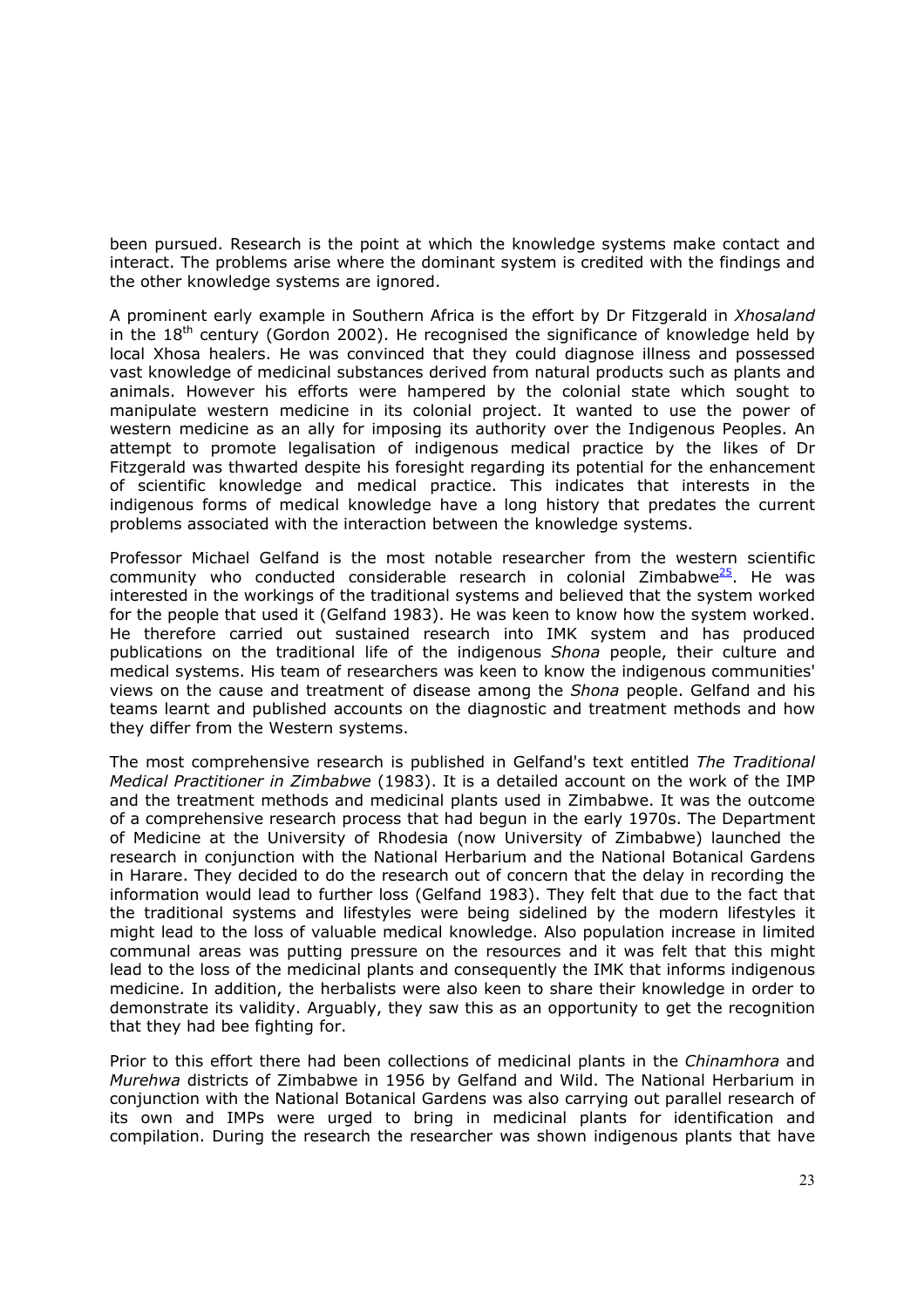been planted in the National Botanical Gardens for purposes of preserving them from extinction. Notably, the IMPs were paid a small fee and travelling expenses for their effort. Thus generally, there was an effort to learn more about traditional medicines and to record the uses of medicinal plants. The book sets out in detail the work of the IMP in Zimbabwe. It also tabulates and profiles in detail the indigenous and scientific names of medicinal plants, their uses and distribution around the country. These can be viewed as the initial efforts to record IMK opening up avenues for appreciation of the value of IMK but simultaneously it would inform future scientific research to extend the domain of the WSK systems. It is a useful guide to any researcher intending to access the IMK and biological resources in Zimbabwe.

It also sets out that some herbal remedies used in Zimbabwe are also used in other African countries for similar or different ailments. They found that the flora of Zimbabwe consists of more than 5000 species of flowering plants and ferns and about 500 were known to have medicinal properties. The researchers suggest that a more comprehensive study in all areas could uncover more plants of medicinal value. Thus 234 of the 500 medicinal plants found by the researchers were also used for medicinal purposes in Central, East and West Africa. 60 of the plants were used for the same complaints and other purposes while 168 were used for completely different purposes. This shows that one plant can have different uses in the same places and in other places. Gelfand, et al state that they, "are hopeful that a number of the medicinal plants employed by *n'anga* (IMP) will prove to be of help to man" (1983: 76). They concluded that "There is a need for chemical and pharmacological research into the plants which are widely recommended by *n'anga* (IMP) to determine their medical value…" (1983: 242). They noted however that this process could be expensive and requires a larger base of skills.

Another text that has been recently published which discusses the use of medicinal plants in Zimbabwe and most of Africa is entitled *Chemistry, Biological and Pharmacological Properties of African Medicinal Plants* (1996). The book represents a compilation of different aspects and results of research on the pharmacological properties of African medicinal plants. It was published in 1996 and is edited by Professor Hostettman et al. It is notable that Professor Hostettmann is the same individual at the centre of the dispute between the Zimbabwe and the University of Lausanne, Switzerland over the patenting of a drug derived from a Zimbabwean medicinal plant. This text shows that there is much research into indigenous medicines that is already going on as a matter of fact. The publications of results encroach into the secrecy arrangements dominant in the indigenous communities and the efficacy of indigenous protection systems will have to be measured against these realities. Contrary to the past or idealised situations crucial and significant parts of the IMK system are no longer in the exclusive domain of the Indigenous Peoples and any strategies for protection will have to acknowledge that reality.

In addition the Pharmacy Department at the University of Zimbabwe has for many years been carrying out research into the indigenous medicinal plants used by TMPs in their practice $\frac{26}{1}$ . The TMPs make contributions to the research by providing the plant and animal samples with medicinal properties. It was revealed that out of about 700 plant samples so far 95 have proved to be effective for medicinal purposes. Some cures for ailments such as coughs, sores, diarrhoea, herpes and other venereal diseases have been identified in the experiments. Research is taking place on the drug PMZ that is believed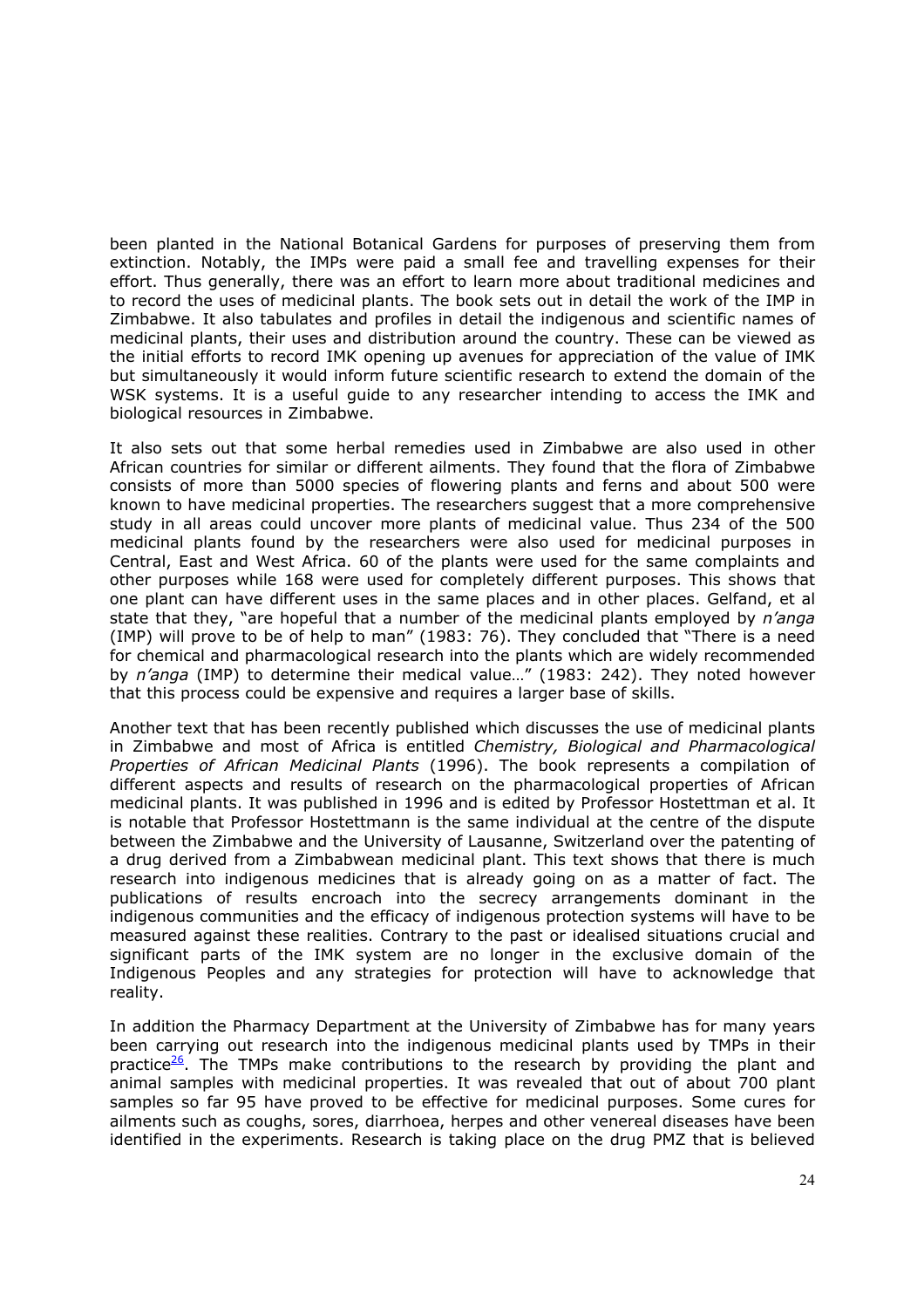to help in the treatment of some AIDS symptoms and can help patients to have higher life expectancy. The researcher was also shown a drug called *Gundamiti* that is being developed by ZINATHA in conjunction with the scientists at the  $UZ^{27}$  $UZ^{27}$  $UZ^{27}$ .

Archival searches in the medical library also showed that many Zimbabwean pharmacy students are taking an interest in the local medicines. Several projects have been undertaken in the last twenty years that deal with the research into indigenous medical remedies and their potential for further development on a wider scale. It is now recognised that traditional medicine plays a significant role in the primary health care system in many developing countries. Its potential to augment the dominant modern medical system and the development of drugs is now well acknowledged. The research primarily focused on the indigenous medicines supplied by the local people and the biological resources used were collected from the local communities around the country.

The effect of research is that a large quantity of TMK is now available in the public domain. It is easy for researchers to refer to the documented research for the knowledge and they only have to negotiate entry into the communities to collect the biological materials. In most cases where the traditional herbs and plants have been collected and cultivated in places such as the National Botanical Gardens or recognised woodlands, they could have easy access without requiring the assistance of the traditional communities. Given this scenario, approaches that recognise this reality need to be considered. It is not enough to simply refer to traditional knowledge as if it is exclusively in the hands of TMPs in traditional communities. This requires the active participation of the state and regulatory authorities in safeguarding the resources and ensuring that there is a regulatory structure to avoid unfair exploitation.

## **OTHER CHALLENGES TO THE TMK SYSTEMS**

At present besides marginalization, threats of uncontrolled research and biological piracy, IMK systems are faced with both internal and external challenges including cultural transformation, uncontrolled trade in knowledge and biological resources. There are a number of problems currently challenging the IMK System in Zimbabwe. Although some of the old mechanisms continue to be used in response to these factors the real question is how far these responses have gone to effectively counter the problems arising. As indicated, the current mechanisms relied on the cultural life of the community. However the religious and cultural foundations in the indigenous communities continue to be disturbed by the introduction of new religions, urbanisation, western education and related external influences. This has caused the dissipation of respect for the traditional cultural values and tenets that bound society together.

Modern medicine was introduced in the indigenous territories during a period of great social and political changes. The colonial state manipulated the western medicine by using it as a tool of colonisation by attempting to demonstrate and consolidate the supremacy of the western colonial powers. While the majority of indigenous Zimbabweans have embraced western medicine they also continue to rely on the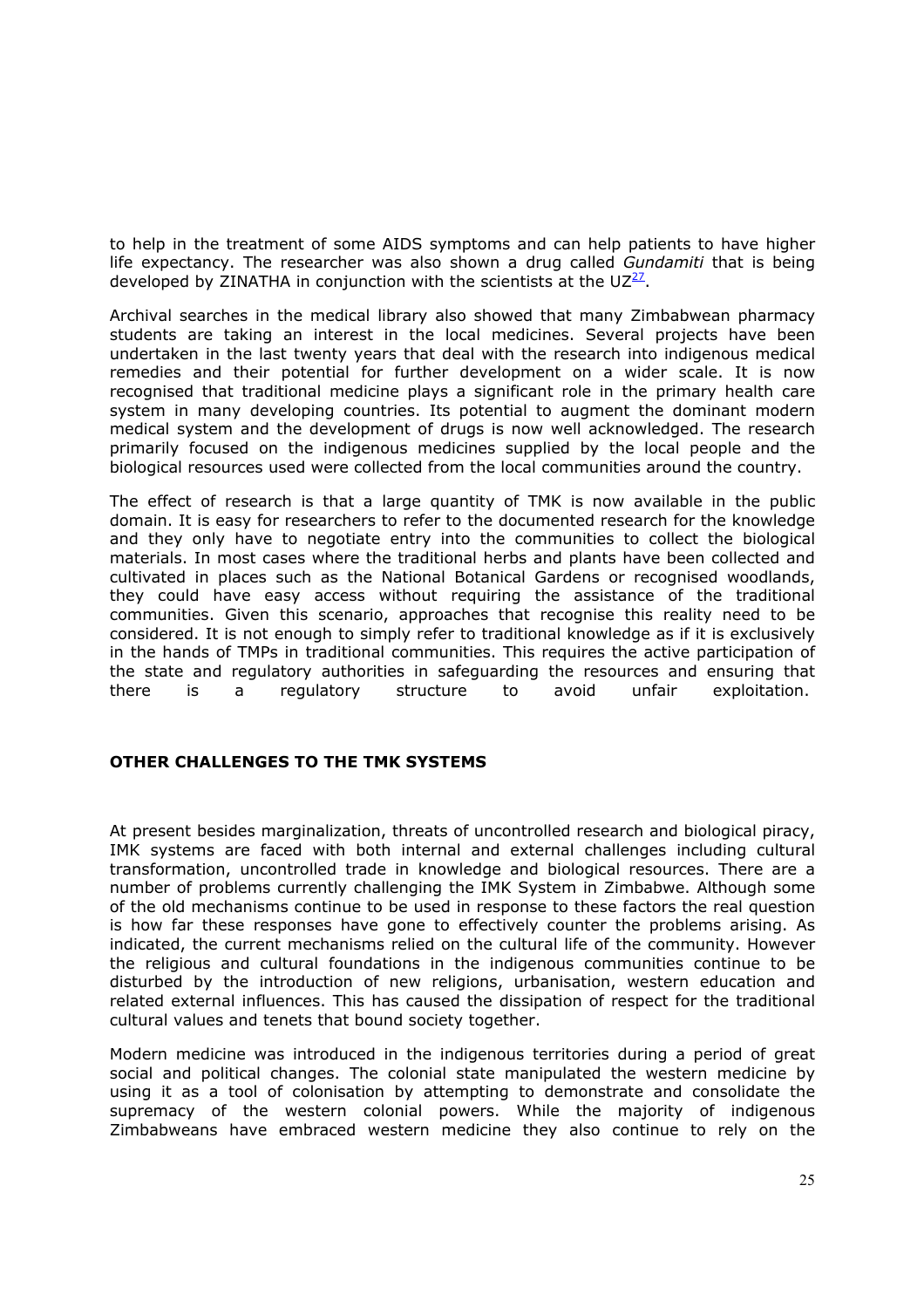indigenous medical system. Therefore while western medical systems play a significant role in society, the indigenous systems also continue to play a crucial part. Nevertheless, the problems and challenges are threatening the survival of the IMK systems that form the base of the indigenous medical system. Over the years the impact of colonisation and attendant forces has posed significant challenges to the IMK systems. These forces range from the impact physical displacement from indigenous territories to the changing attitudes to IMK arising from attempts at modernisation. The major problems are:

- i. Disruption of Socio-cultural life of the taditional communities
- ii. Development of secondary markets
- iii. Environmental damage and loss of biological diversity

# **DISRUPTION OF SOCIO-CULTURAL LIFE**

One of the major threats to IMK is the general disruption to the socio-cultural life of Indigenous Peoples by the advent of modern western-oriented lifestyles among the communities. The social fabric within which the systems were interwoven has been transformed such that the systems no longer enjoy the same exclusive status of the old era. The advent of colonialism brought in many external factors that were hitherto unknown in traditional societies. Urbanisation, influence of other religions such as Christianity, Islam, etc have contributed to the disruption of the way of life of Indigenous Peoples. Arguably it was the single major event that brought in massive changes in the way the local people lived and conducted their affairs. Christianity and Western education were manipulated by the politics of the day to displace and annihilate the IMK system.

The result has been that some of the indigenous people have lost contact with their cultural life and as such the ties that bound people to their environment, rules and norms have been fundamentally altered and weakened in the process. The rules for protecting and preserving IMK have lost authority over these people and their efficacy as protective mechanisms has been drastically reduced. This has led to some bad practices whereby people easily give away knowledge to prospectors without restraint or some locals use it for commercial profits without paying due regard to the community rights. Indeed during fieldwork the researcher visited a number of open markets such as *Mbare Musika* and *Mupedzanhamo* in Harare where an unregulated trade in indigenous medicine takes place $28$ . The loss of the values that bound society together means that protection mechanisms such as the taboo system no longer have the desired effect of restraining individuals.

This disruption also means that the traditional means of transmitting knowledge have also been affected as some people in different faiths refuse to perform the required rituals. The use of apprentices is useful but it only caters for the herbal side of indigenous medicine and does not help the continuation of the spiritual aspects. The urbanised and converted who refuse to accept the gifts of knowledge endowed on them cut the transmission systems and hence the survival of the knowledge system in the long run.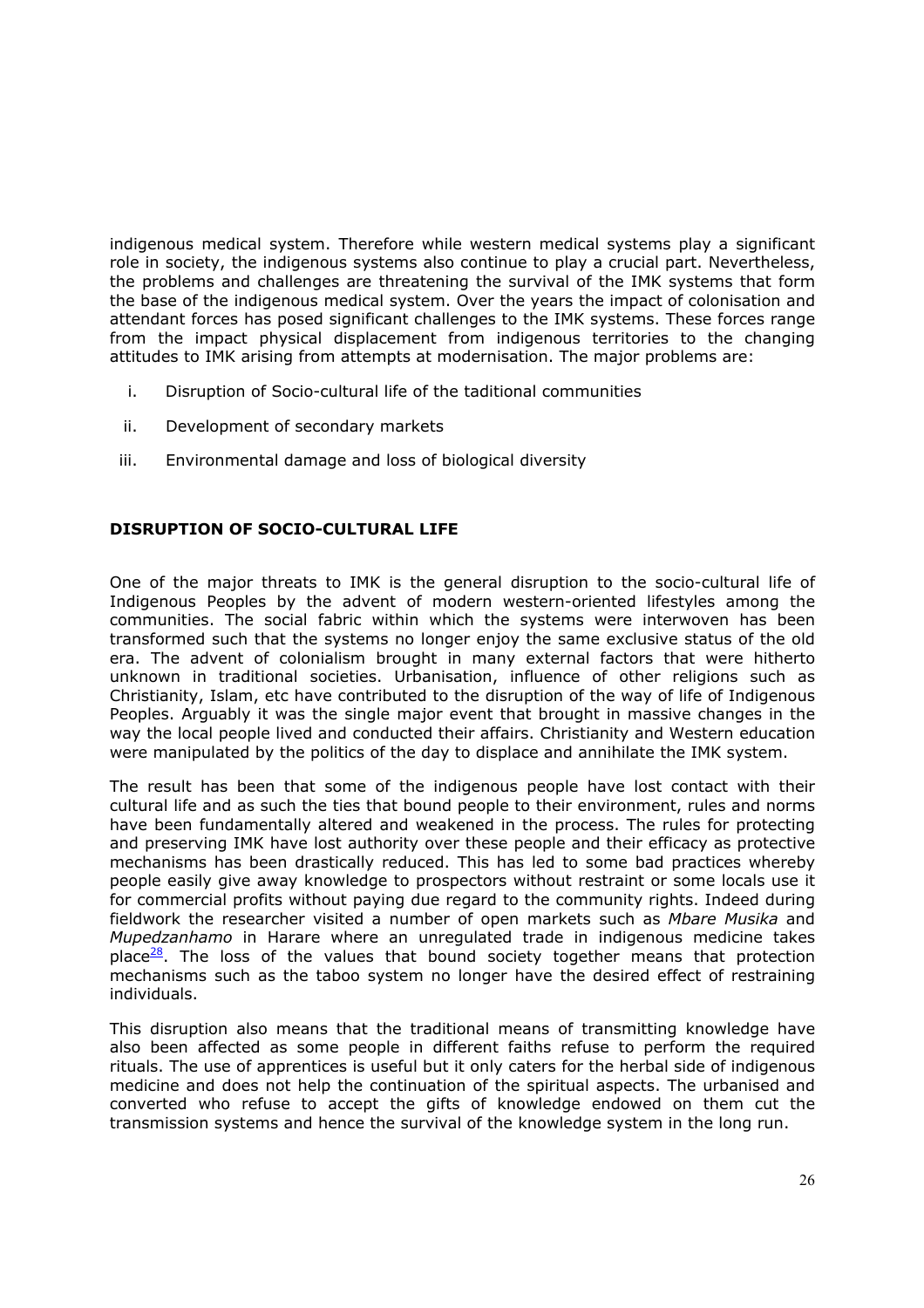#### **DEVELOPMENT OF SECONDARY MARKETS**

Over the years and particularly in recent times there has been a major development of secondary markets for indigenous medicine. This is constituted mainly by ordinary individuals who sell indigenous medicine on the open market. This is partly due to the economic difficulties that people are facing in Zimbabwe and also because of the lack of availability of access to conventional medicines because they are expensive and scarce on the market. The Aids pandemic, which affects one in every four Zimbabweans has also contributed to general fear which leads people to buy whatever charlatans advertise and popularise as a possible traditional cure for ailments. In the late 1990s there was a popular traditional plant, commonly known as the African Potato, which became available on the streets of Harare and most urban areas. It was prescribed by vendors as a cure for all ailments. According to Chavunduka, while it was true that there is a plant called the African potato, which has a number of medicinal properties, most street vendors were selling fake versions of the plant to the unsuspecting public<sup>29</sup>. ZINATHA, which has become the public voice of authority on traditional medicine in Zimbabwe had to issue warnings to the public about the fake medicine which was being sold on the street markets.

The more fundamental concern is that such public sales mean that anyone can gain access to the knowledge and resources without any regulation. It has the effect of destroying the traditional and customary ways and practices of holding and exchanging knowledge and biological resources. It also amounts to the creation of IMK as objects and merely confined to herbal elements thereby sideling the crucial spiritual aspects attached to the knowledge. Since things like the African Potato were being wrongfully marketed as "cures for all" there is a danger that if did not work or caused side effects it would continue to perpetuate negative images about  $IMK<sup>30</sup>$ . Crucially, the practices alienate the key stakeholders of the IMK system whose practice according to customary norms is overshadowed by the urban practice of street vending. Street vendors are simply business people whose interest is the economic value that comes from their sales and they do not account to clients in the same way of the traditional practitioners. The key point here has been the failure by the government to react to this wrongful trade and protect the integrity of the IMK system from abuse by hundreds of charlatans. It has been left to ZINATHA to react but it lacks the necessary legal powers and resources. These secondary markets pose great danger to the IMK and the preservation of biodiversity due to over-harvesting of resources by vendors.

### **ENVIRONMENTAL DAMAGE**

The threat to the survival of certain plant and animal species also threatens TMK. TMPs in urban areas whose access is limited to a small part of the land tend to over-harvest the little that is available. General deforestation for fuel and building purposes contributes to the loss of plant species. The over-harvesting and exploitation of plants has resulted in scarcity of medicinal plants and animal species $\frac{31}{2}$  $\frac{31}{2}$  $\frac{31}{2}$ . The majority of the indigenous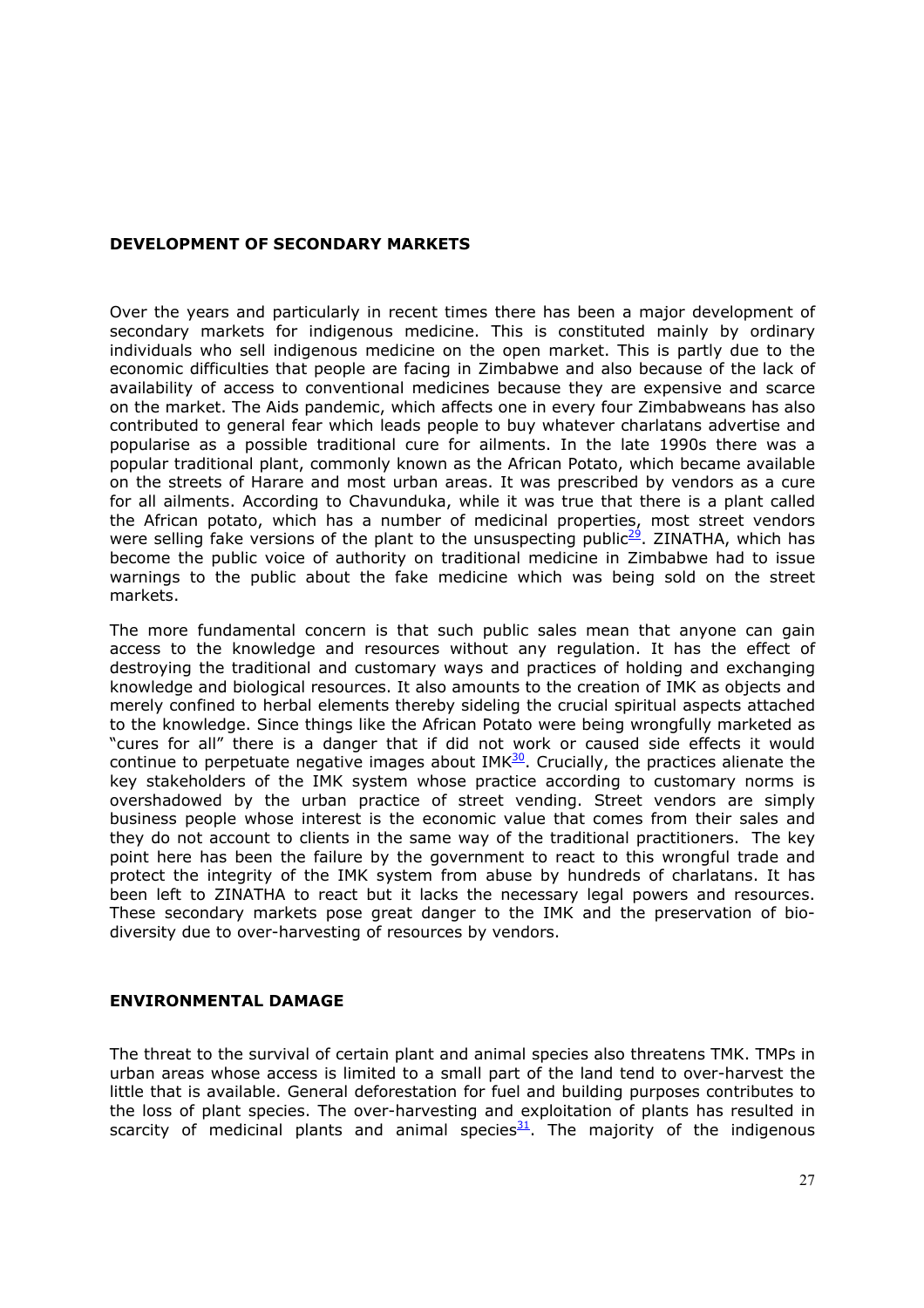population has lived in restricted communal areas for over hundred years as a result of the colonial land distribution patterns. The access to resources has been restricted leading to overuse of the little that was available. If the necessary plant and animal species disappear, it is difficult to sustain IMK that survives through usage. If not applied it runs the risk of facing extinction.

The land invasions in Zimbabwe at the turn of the century have meant that former nature reserves have been invaded and people indiscriminately cut down key plants and slaughter wild animals without due regard to the environmental impact of their actions<sup>[32](http://gwmail2.nottingham.ac.uk/servlet/webacc/hobktbUc8lhdpidEqc/GWAP/AREF/)</sup>. This has been exacerbated by the influx of street vendors harvesting medicinal plants for re-sale in the urban markets as medical cures for ailments. The government has not done anything to stop this and in fact encouraged the chaotic land distribution exercise. Environmental damage affecting indigenous plant species has also resulted from the influx of exotic plant species introduced during the colonial era. This has been a particular concern in the Eastern Highlands area of Zimbabwe where pine and wattle trees have invaded and engulfed the natural habitats. Pine trees dominate the landscape and since they drain moisture and nutrients at a high rate they deprive the local indigenous species of space for growth $33$ . As a result farmers and other individuals have been undertaking projects to reduce the colonisation of the natural forests by the pine and wattle trees. The colonisation of the forests means that indigenous plants and animals could be severely affected thereby also affecting the survival of indigenous knowledge systems that depend on their survival.

### **WHICH WAY FORWARD?**

Having explored the different issues and challenges facing TKS, it is arguable that a wider and more comprehensive approach to the problems is required. This calls for an approach that goes beyond the mere restructuring of the legal architecture. Principally, attitudes and the social structures in which knowledge systems are located will have to change. There must be the necessary political will and efforts must address environmental issues and the social structures must be dealt with effectively. First it is important to identify the traditional communities reasons for their calls for protection and to dismiss some myths that have been constructed about them.

### **NEEDS AND EXPECTATIONS OF TRADITIONAL COMMUNITIES**

It is necessary to carry out wide ranging research to discover the needs and expectations of the traditional communities. The key to finding appropriate solutions is to understand the realities obtaining in the communities and to tailor the solutions to the interests of the communities. A top-down approach that imposes solutions without taking into account such realities runs the risk of creating mechanisms that may never be put to practical use. The first key question is to make detailed enquiries into the reasons that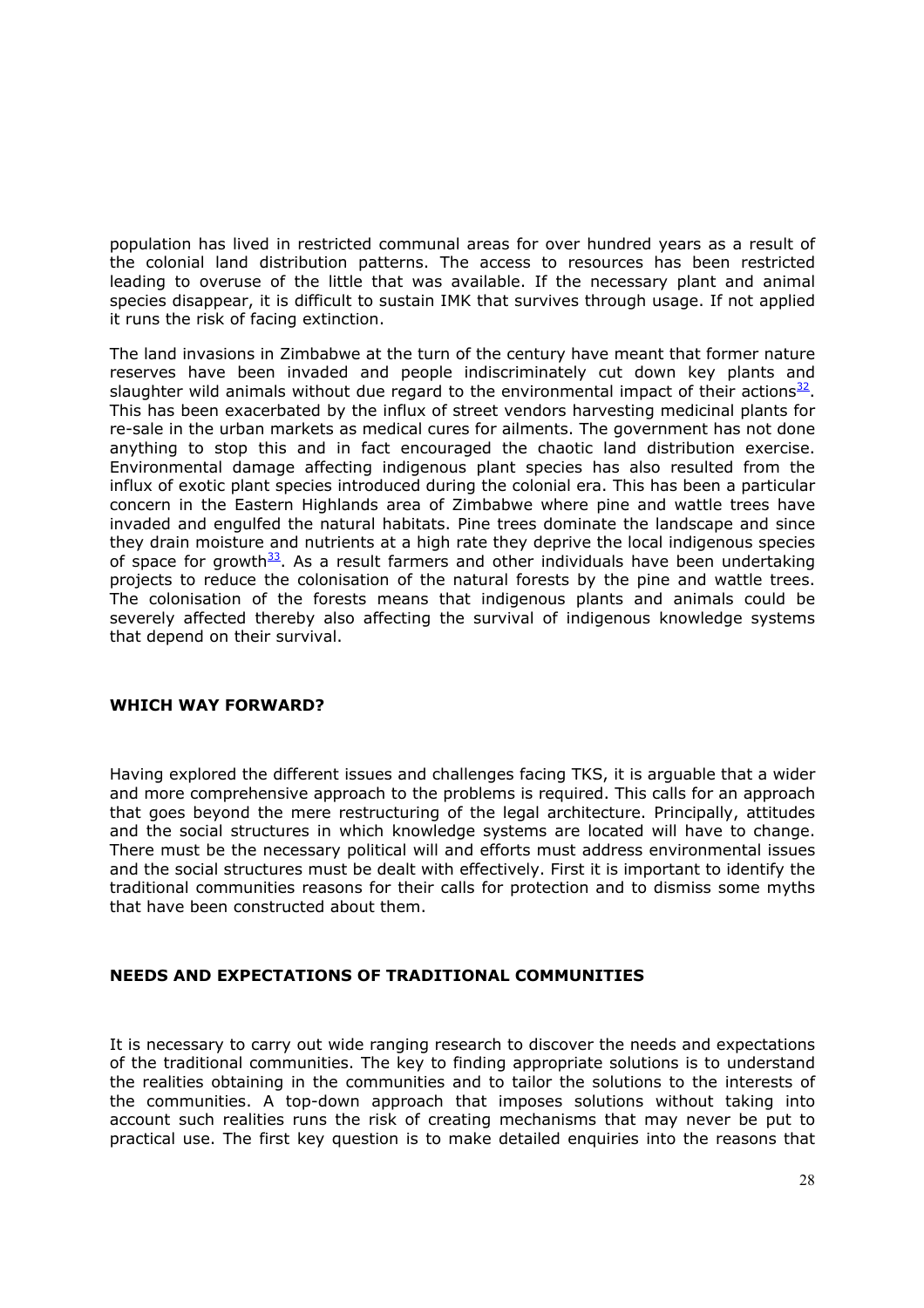traditional communities put forward for the protection of their knowledge. What exactly are the motivations that drive traditional communities to claim protection rights for their knowledge. The findings from the fieldwork research in Zimbabwe indicate that the reasons can be categorised into social, cultural and economic considerations. This article highlights the key economic factors that are often underplayed.

## **SOCIO-CULTURAL CONCERNS**

# i. **CULTURAL INTEGRITY**

Indigenous Peoples regard the knowledge that they hold as part of their cultural heritage. IKS are diverse and include such aspects as music, dance, art, designs, artefacts, spiritual knowledge, medical knowledge, sacred sites, agricultural techniques and plant/animal breeding, etc. External influence arising dominantly from the entry of Western communities in the  $19<sup>th</sup>$  Century has had impact on the cultural aspects of the traditional communities. While communities have largely kept their systems they have also adapted to meet the changing circumstances. There is still scepticism about external forces that erode their cultural base. In particular the exploitation of IMK is seen as part of the cultural colonisation that violates cultural values and disrupts their traditional systems.

Consequently, they demand protection of their knowledge systems on grounds of cultural integrity. In addition, the Indigenous Peoples view some aspects of knowledge as sacred and beyond desecration. In respect of indigenous plants of medicinal value for example they want certain customs and ethics to be followed when they interact with the non-Indigenous researchers as a matter of culture. Some sites and areas such as *Njelele* in the *Matopos* Hills, *Nharira* Hills in Zimbabwe have immense religious significance for the local communities and would need their cultural tenets to be respected (Ranger 2000).

### ii. **DIGNITY**

Additionally there is a desire to stand for and prove their dignity. As indicated in the Struggle Thesis, Indigenous Peoples were treated with contempt and marginalised during the colonial period. Other than being regarded as primitive, they were considered to be uncivilised and could therefore not produce knowledge. Thus wherever Europeans went in indigenous territories, they claimed to have "discovered" something. It was "discovery" because it was not known within the WKS regardless of the fact that it was already common knowledge within the IKS. In other terms, what was known in the indigenous communities was not considered as knowledge in the WKS.

This had negative implications on the Indigenous Peoples who already lived in those territories according to their own ways and had already discovered these things before. In this context, Indigenous Peoples have always been keen to prove that contrary to the old images they in fact exist and have immense knowledge of their world. Therefore it is not only demeaning when someone claims to have "discovered" a medicine when in fact they already knew of it before and in fact supplied the primary knowledge to that person.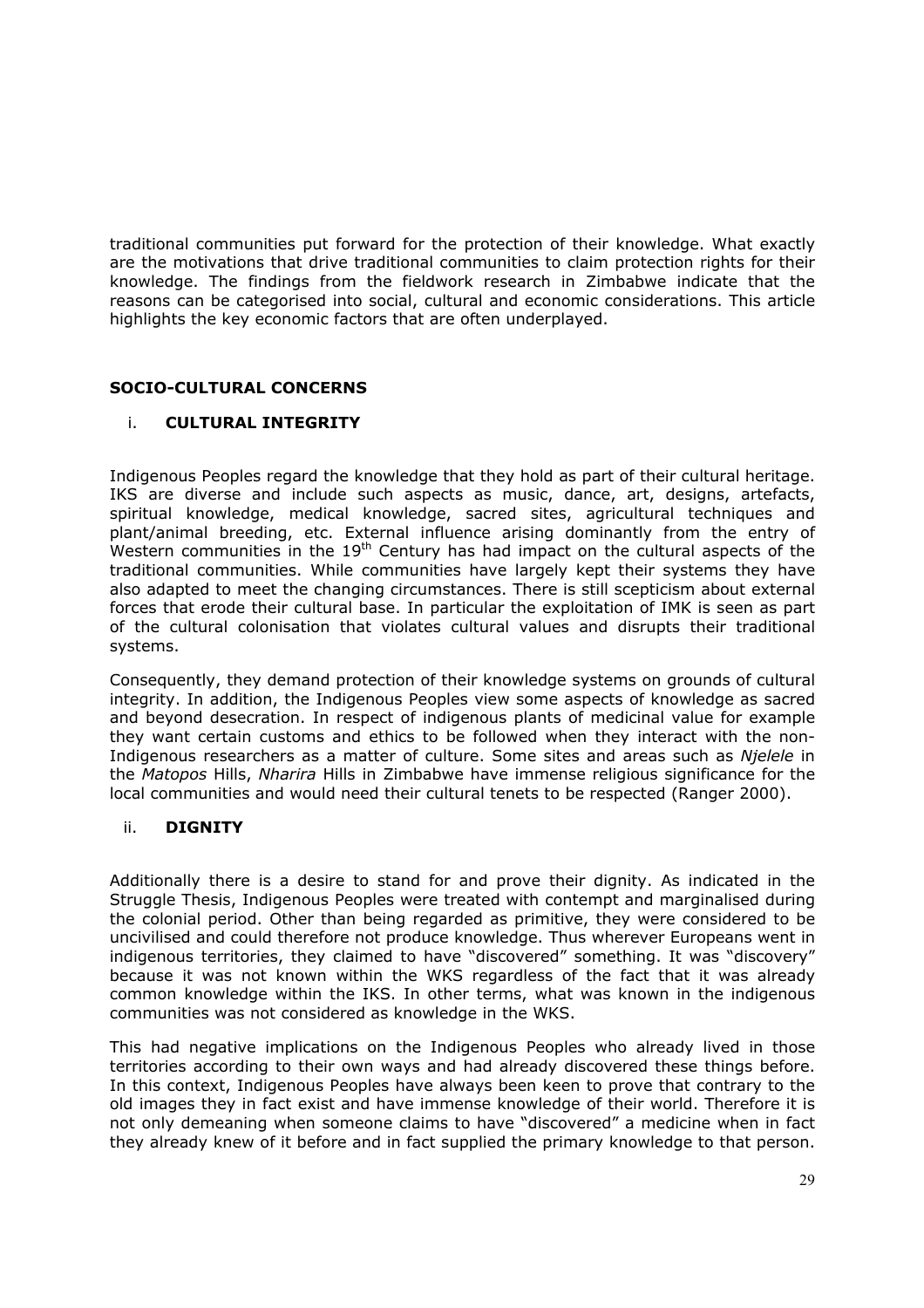As a matter of human dignity, they want their contribution to human knowledge to be acknowledged and recognised. It is part of their "struggle" from the periphery to be recognised as contributors to knowledge. It is not the West that is the sole source of all knowledge but they are also a source of knowledge and that should be accepted hence the need for protection from wanton disregard of what they regard as rightfully theirs.

## **ECONOMIC INTERESTS**

Traditional people have become aware that while their contributions to research and the development of knowledge have not been acknowledged they have also not been awarded the economic benefits that are produced. While IMK has been used to produce useful drugs and food supplements by the pharmaceutical and food industries they have not derived any benefits from it. Instead, the researchers who have used knowledge from Indigenous Peoples have published work and received recognition and resulting economic benefits. On the other hand the Indigenous Peoples have received very little if any, economic rewards. The fieldwork findings indicate that they are angry about a system that rewards the end users of their knowledge but ignores the original source.

In short, traditional people realise the economic potential of their knowledge systems and how others are exploiting that capacity at their expense. Findings indicate quite clearly that Indigenous Peoples do expect some of that economic potential to benefit them and the proceeds to flow to their areas as well. Most communities are now surviving in the mainstream socio-economic framework, which places economic demands upon them. The economic returns from the use of their knowledge could prove to be a source of useful income for these societies as they struggle to survive in mainstream society. There is a moral obligation to have fair and equitable sharing of the economic benefits.

### **ECOLOGICAL PROTECTION AND SUSTAINABLE DEVELOPMENT**

As noted in the fieldwork findings IKS are part of the general system of environmental management in indigenous territories. This is because for example, IMK relies heavily on the existence of plants and animals. In the days when they lived exclusively they were able to implement their own policies through certain practices and customs that were essential for protecting the species that they needed. For instance the taboo system was maintained to ensure that certain species of plants and animals were protected. Cultural beliefs played a major part in maintaining the efficacy of the taboo system.

However due to the external impact through colonialism, territories were expropriated and the Indigenous Peoples were pushed to marginal reserves. Some of the species were not found in those areas and consequently IMK was lost over generations as they could not teach information about species that were non-existent. The species that were available were put under immense pressure due to over-use and deforestation. The dearth of species leads to the dearth of knowledge systems because if they do not exist, they will be out of use and over time, there will be erosion of the knowledge system.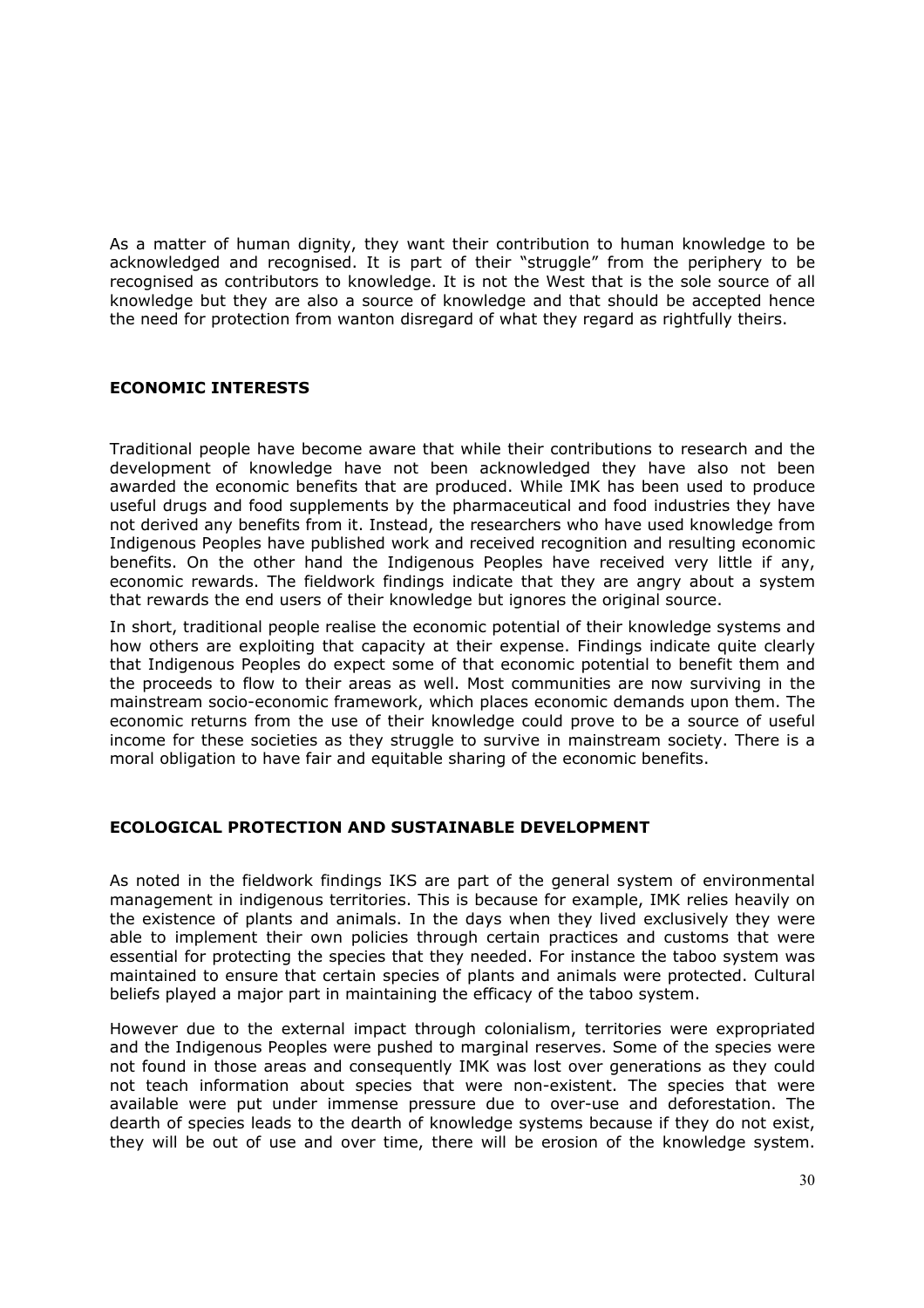Thus the symbiotic relationship between ecological diversity and IMK is being severely tested by the pressure on resources. Commercial harvesting of plant and animal species is negatively affecting the balance. Therefore linked to exploitation of IMK is also the exploitation of ecological species, which ultimately threaten the existence of the knowledge system in the long run. In a nutshell, Indigenous Peoples would want to keep their knowledge system because it is an integral part of environmental protection and they would also like to protect the ecological diversity because it sustains their knowledge system. The protection of IMK generates incentives for local communities to conserve the environment and manage bio-diversity.

### **SELF-DETERMINATION**

The fight for self-determination has been at the centre of many struggles of Indigenous Peoples. It was that desire that sustained the struggles for political independence in many African, Asian and Latin American countries that were under the yoke of colonialism. It is also the same desire that fuels the struggles for self determination in countries like Australia, USA, Canada and other Latin American countries where some Indigenous Peoples have remained minorities in their former territories.

In the case of knowledge systems, Indigenous Peoples seek protection of their right to self-determination as far as the use and application of their knowledge is concerned. They require the platform and mechanisms to be able to deal with their knowledge systems as they please, without the constraints of bureaucracy that often leaves them out of the process. They want to be consulted about the use of the knowledge and local resources and they want to be given the right to consent or reject any proposals regarding their knowledge. That decision should not be the prerogative of some external individual but of the community or its chosen representatives. In short, they want to be participants and not mere objects or listeners in the making of decisions regarding the use of their knowledge.

This is the summation of the reasons for the protection of knowledge in indigenous communities as revealed in the research process in Zimbabwe. It is suggested that when making policies for the formulation of mechanisms for the protection of IMK these concerns must be taken into account. A proposal that fails to take them into consideration will fail to meet the needs of the indigenous communities. In the end it will either be rejected or will fail to have the necessary effect and will become redundant. Similarly, a proposal that accounts for only one of the reasons at the expense of the others will also fail to have the desired effect.

### **RECONSTRUCTING RESEARCH IN TRADITIONAL COMMUNITIES**

As the connecting nexus between the WSK and the TMK systems, research is the site of the struggles between the two systems and the respective holders. The manner in which research has been conducted and the way in which the results and benefits of research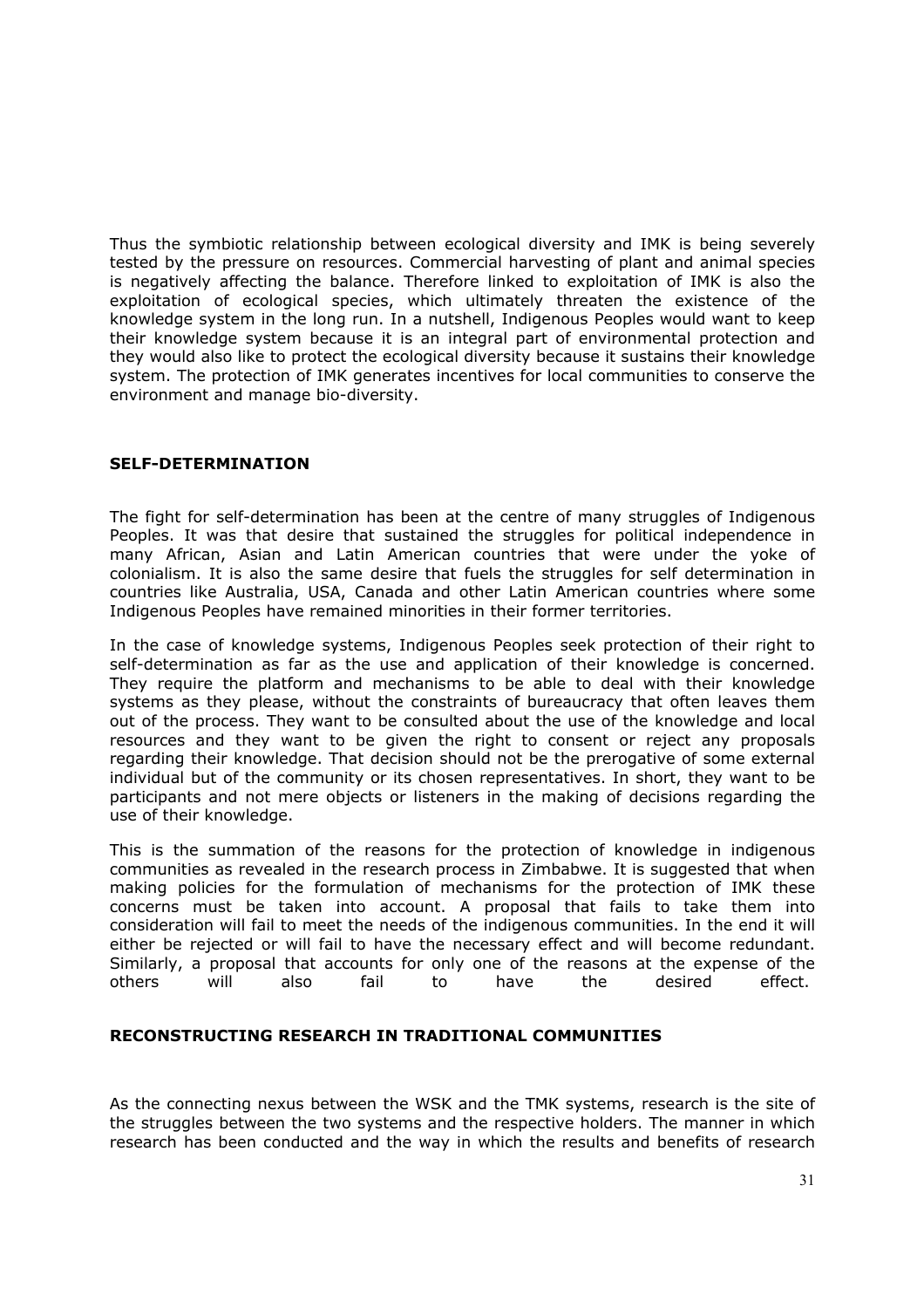have been allocated have produced tensions that characterise the dialectical relationship between the two knowledge systems.

One conclusion from the field research in Zimbabwe is that the Indigenous Peoples are not necessarily opposed to research in principle. Indeed, for many years they have been pushing for collaboration in their struggle to demonstrate and establish the validity and legitimacy of their knowledge system. The crucial aspect is that despite the denial of its legitimacy and validity, research into the local knowledge systems has been taking place since the encounter between the Indigenous and Non-Indigenous Peoples. The lack of acknowledgement of its legitimacy and inequitable allocation of benefits in the face of the continued research is chiefly responsible for the Indigenous Peoples' mistrust of the whole process and their claims for means by which their rights can be protected.

This study has concluded that the contact between IMK and the WSK is unavoidable. Bhola (2003) echoes this view, pointing out that the contact and interaction is inevitable. While hostilities have characterised the encounters between WSK and IMK the possibilities of collaborative connection have also been observed. This contact between the systems has ensured that there has been continual, if slow integration. The integration has however been characterised by the extension of the WSK system without necessarily the acknowledgement of the contribution of the IMK system and this study has established that this is one of the major areas of contention between researchers and indigenous communities. It is arguable that while IMK is important for the Indigenous Peoples both culturally and for developmental purposes, by itself it may not be sufficient in the light of pressures for integration. Indigenous Peoples are no longer living in isolation but are inextricably linked to and participants in the socio-economic life in the country. The demands that such participation places on them means that they have to develop systems to be able to survive. The same cause that drove the Indigenous Peoples to innovate in order to survive within their local environments can be adapted to apply in the new environment which is no longer closed and exclusive but presents new challenges. Under the circumstances, the protection of IMK is not an end in itself but ought to be seen as a means to achieve some beneficial results for the Indigenous Peoples.

The dissemination of the results of research has affected the efficacy of the ways by which the Indigenous Peoples traditionally hold and protect their knowledge within their communities. This is particularly because of the way in which research has been published thus exposing hitherto secretly held knowledge to the general public beyond the confines of the community. This implies that some of the means by which the Indigenous Peoples protected their knowledge may no longer have the same efficacy they had within their strict territorial and traditional confines. Meanwhile, the process of globalisation has led to increasing interaction and integration between people and their knowledge systems in different parts of the world. The new technologies within the WKS make it easier to gain access, retrieve and store information. Is it possible to stop the process of contact between the knowledge systems?

It seems unlikely that this process can be stopped given the fact that a lot of TMK in Zimbabwe and other indigenous communities has already been published and is therefore easily available to wide readership across the world. Given these developments it is highly probable that in some cases researchers have reached a point where they have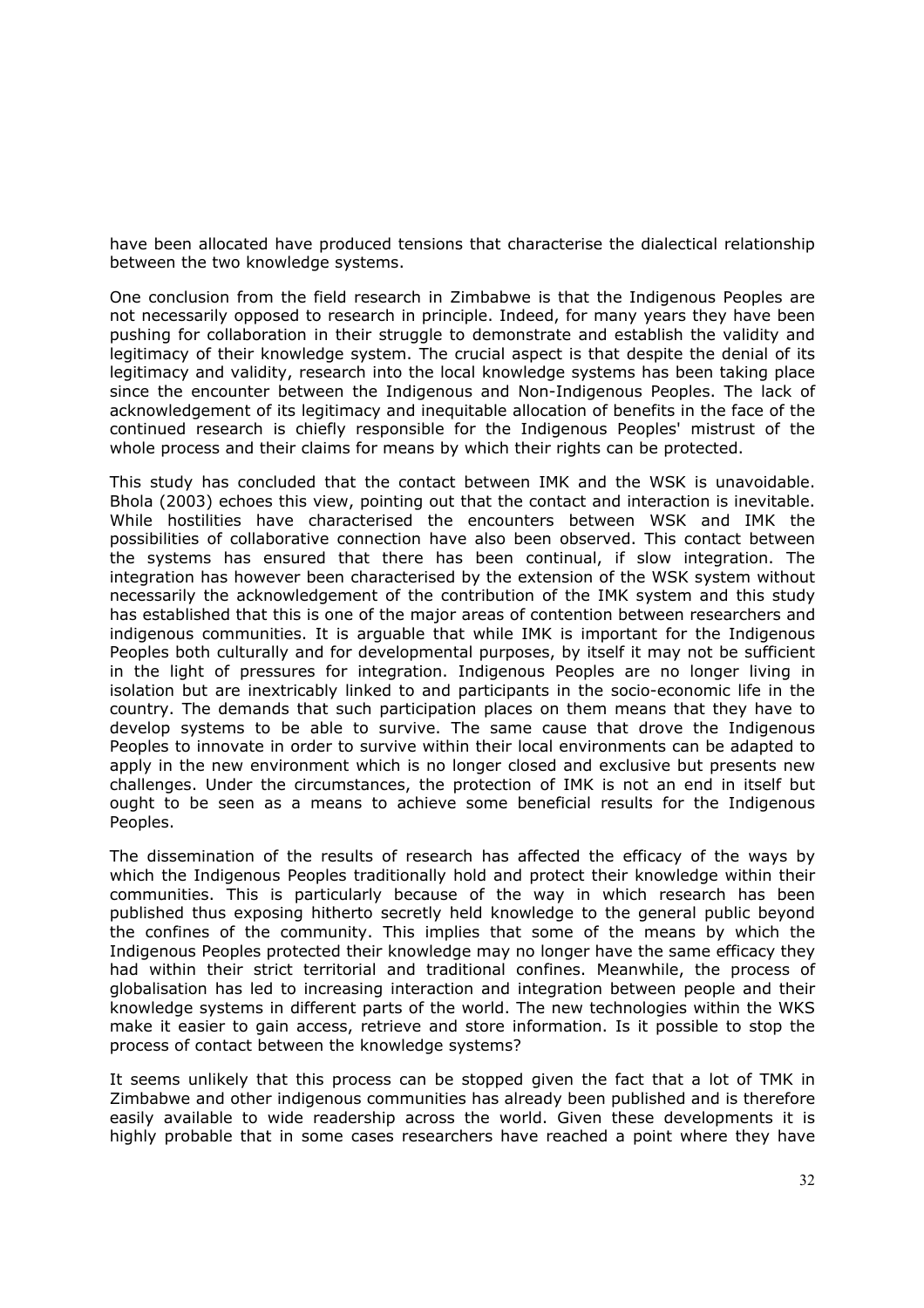direct access to the TMK system without necessarily consulting the TMPs or communities. Indeed the fact that the general public, TMPs and ZINATHA itself are actively engaged in the marketing and selling of drugs developed from the TMK system means that researchers can easily access the medical knowledge for research purposes. The interaction is therefore taking place in several ways although arguably under unfair conditions from the perspective of the communities. Arguably the major challenge is to control and regulate this interactive process in order to establish a system that distributes benefits fairly between the stakeholders.

As Bhola aptly puts it,

#### "**the challenge before us is really not to save the Indigenous from the Modern (which is an impossibility) but to organise a dialectic that is neither cannibalistic nor exploitative, but mutually enriching"** (2003: 10).

It is necessary to recognise the gravity of history and develop fresh perspectives on IMK systems with a view to recognising their status as valid and legitimate knowledge systems. The historical processes that have shaped the encounter have ensured that the WSK systems are at an advantage in the struggle and currently hold a monopoly as to what counts as valid knowledge.

The socio-historical exploration of the encounter and relationships between IMK and WSK and in relation to the modern state have indicated that the IMK systems have long been sidelined and arguably this accounts for their poor position and vulnerability in the present circumstances. In addition, the exploration of the international political economy of knowledge protection has shown that the major determinants of what counts as knowledge remain largely the western industrialised nations and the attendant knowledge systems. Consequently, the prevailing international legal regime for knowledge protection privileges the WSK at the expense of the IMK that remain largely vulnerable.

### **COMPREHENSIVE OVERHAUL: ADDRESSING THE NON-LEGAL LANDSCAPE**

One key part of the Struggle Thesis is that the vulnerability of IMK generally is an historical product of various external influences other than the law. Indeed the law is only one of the tools that have been used to undermine IMK systems. This leads to the conclusion that the enactment of a law *per se* will not necessarily change the circumstances of IMK systems. This suggests that more is needed in order to overcome the various problems uncovered in this study. In addition to the contemplated legal changes, it is necessary to reconstruct the non-legal structures that continue to undermine the status and legitimacy of the IMK systems.

## **RECOGNITION OF THE STATUS OF TMK AS A LEGITIMATE AND VALID BODY OF KNOWLEDGE**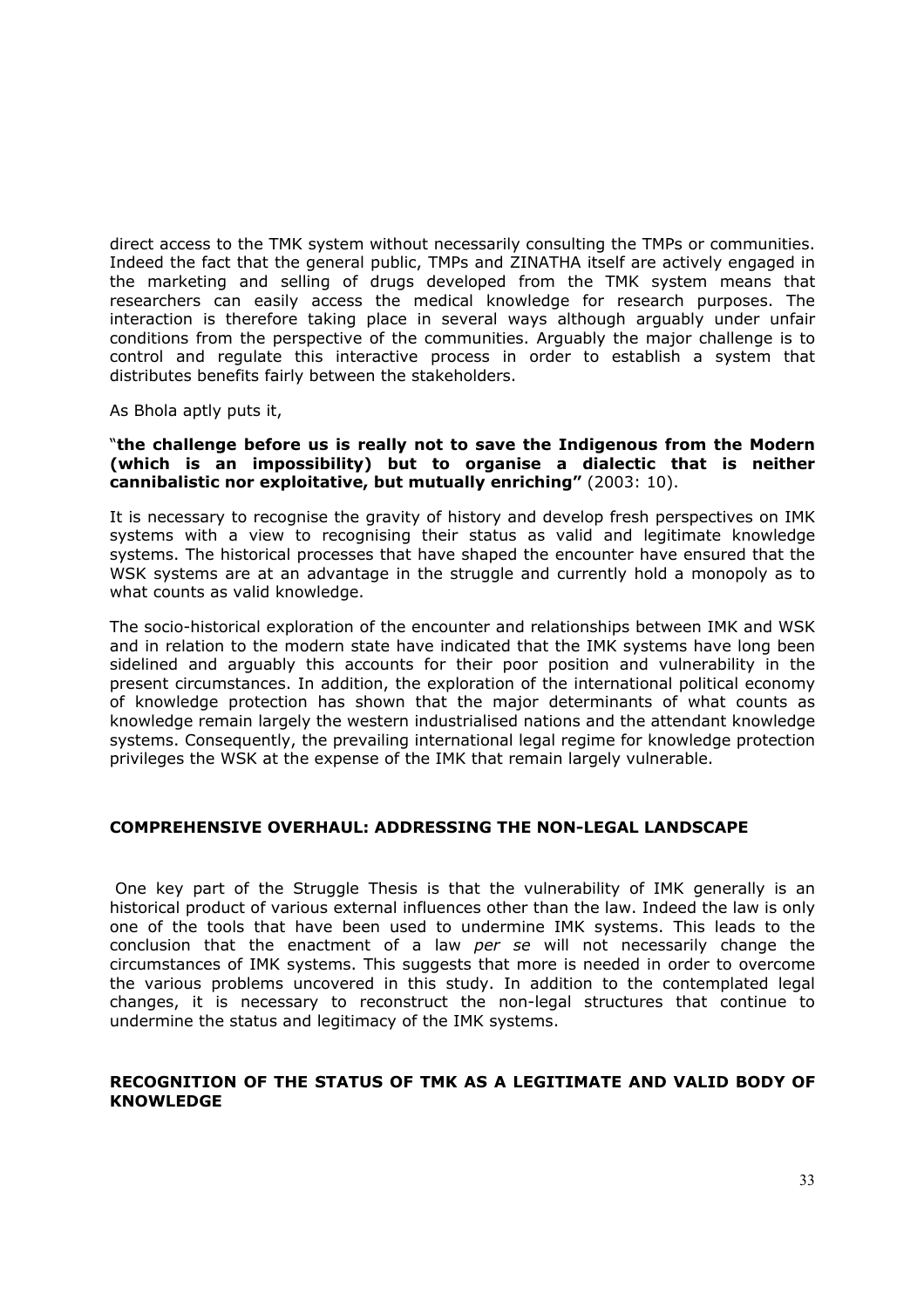The restoration of the status of the IMK systems as a valid and legitimate system of knowledge has already been suggested in the discussion of the principle that should guide research. The issue is not about a comparison between IMK and WSK but simply according IMK recognition in its own right. The fact that IMK is being widely sought should support the cause for recognition as a valid and legitimate body of knowledge. The practice of trying to validate it from the perspective of WSK undermines its claims as a self-standing body of knowledge.

It is therefore important to restore IMK to its status as a valid and legitimate body of knowledge that deserves protection. One key implication of this is that for example when the patent system is in operation, IMK can also be properly considered as a legitimate body of knowledge which must be considered as prior art for purposes of assessing elements such as novelty and non-obviousness. The fact that it is not in written form should not necessarily disadvantage IMK because it will be accepted that knowledge can be recorded and recognised in diverse forms. It will give a stronger option to holders of IMK to challenge bad patents that have been obtained contrary to the prior existence of knowledge from another part of the world or more positively it will spur others to acknowledge the contributions of Indigenous Peoples.

The restoration of the status IMK not an event but a process that must be carefully nurtured and could take many years as a number of social and psychological barriers have to be overcome. It will require the removal of long-standing negative representations of IMK. This may require considerable changes in the education systems in order to take into account aspects of IKS generally and IMK in particular. There have already been good precedents in other regions. In New Zealand the movement towards the restoration of indigenous culture and tradition has gathered pace over the years and the use of *Maori* language is quite active and widespread (Tuhiwai-Smith 1999). However for as long as the social structures are constructed in such a way that everything indigenous is ridiculed and marginalised attitudes will not change and consequently the efficacy of legal changes will be minimal. The IKS generally will continue to be seen in the periphery. Many people in Africa recognise and use the indigenous medical system but few are keen to publicly acknowledge it due to the negative images portrayed. People will have to regain confidence but that begins by the dismantling of the structures that made it appear so inferior and primitive. The education system must in addition to the focus on WKS be re-oriented to take into account aspects of IKS to reflect the values and developments in indigenous communities.

### **PROTECTION OF LANGUAGES AND CULTURE**

The Struggle Thesis has shown that the undermining of languages is part of the means that were used to marginalise IMK over the years. The close relationship between indigenous languages and IMK has been established<sup>39</sup>. Language is important in the development of knowledge because it is the medium of communication of ideas, thoughts and beliefs especially in an oral-based system. Language is therefore an important part in the storage and communication of IMK from one generation another. Coombe (2001) echoes this view when she states that contemporary linguistic studies demonstrate that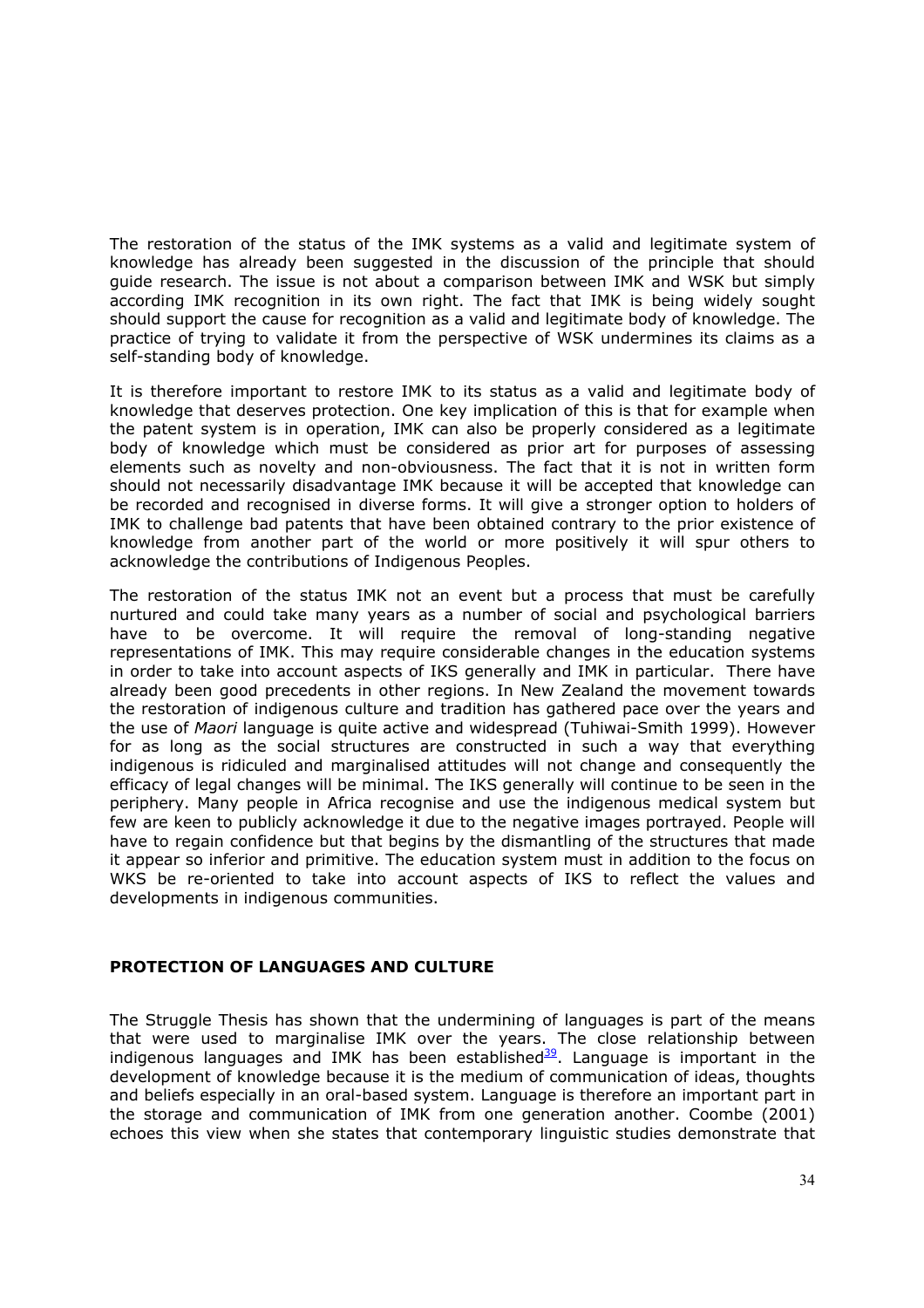traditional knowledge disappears with the disappearance of languages. Invariably, the death of the languages in indigenous territories takes away valuable knowledge developed through generations. Therefore, it is important to protect indigenous languages to ensure that indigenous knowledge is also conserved. So in places where the indigenous pupils are forced to speak the English or French language and beaten up when they speak the indigenous language at school, the process must address the use and proliferation of indigenous languages.

A key goal must be to ensure that there are better ways to encourage and establish the connection between linguistic diversity and biological diversity. This includes encouraging and protecting linguistic human rights and promoting education policies that ensure the use and survival of languages. There has also been a growth of the relevance of linguistic human rights as one of the key issues for the protection of linguistic diversity. There is need for more funding to promote language revitalisation programmes that are initiated or led by the indigenous communities themselves $40$ . One of the key strategies is to document and record languages and also to promote its use in everyday life. It is also important to revitalise linguistics as an academic discipline "and conferring it new relevance within and beyond academia" (Maffi 2002: 387). The key is not simply to preserve language in texts but to promote its conservation *in situ* by promoting its use and development within the relevant contexts.

Although the international context is an important platform, the key is at the level of the nation state. As Maffi says, "individual countries at best pay lip service to linguistic human rights but do not adequately implement them - particularly in terms of providing opportunities for education in indigenous and minority languages" (2002: 390) Some even provide arguments for example the diversity in languages threatens national unity. The education system was very influential in sidelining the local languages in colonial Zimbabwe. In the post-colonial set-up there has been no significant change in the status of indigenous languages. The English Language remains the official language in the country and the dominance of English is reflected in the education and employment arena. While it is compulsory to study the indigenous languages at primary school level, it is optional at higher levels though English remains compulsory. While it is important to study one of the dominant international languages, it is equally vital to ensure that people have choice and that indigenous languages receive equal status.

It is therefore crucial that the language policy in the country be re-aligned with a view to promoting indigenous languages among the Indigenous Peoples. The promotion of an environment that is conducive to the survival and promotion of indigenous languages is a key part of furthering the interests of biological diversity and ultimately the protection of indigenous systems of knowledge that are carried through these languages. There must be sufficient attention from both the national authorities and international agencies. In addition, funding bodies can do more to promote revitalisation projects at the local community level $\frac{41}{1}$ .

When the languages are valued and respected, this enhances the status and position of IKS generally. The example of the enhancement of languages in New Zealand is quite indicative of the importance of wide-ranging projects in the quest to protect IKS. The reclamation of languages is part of the broader project of restoring and protecting IKS.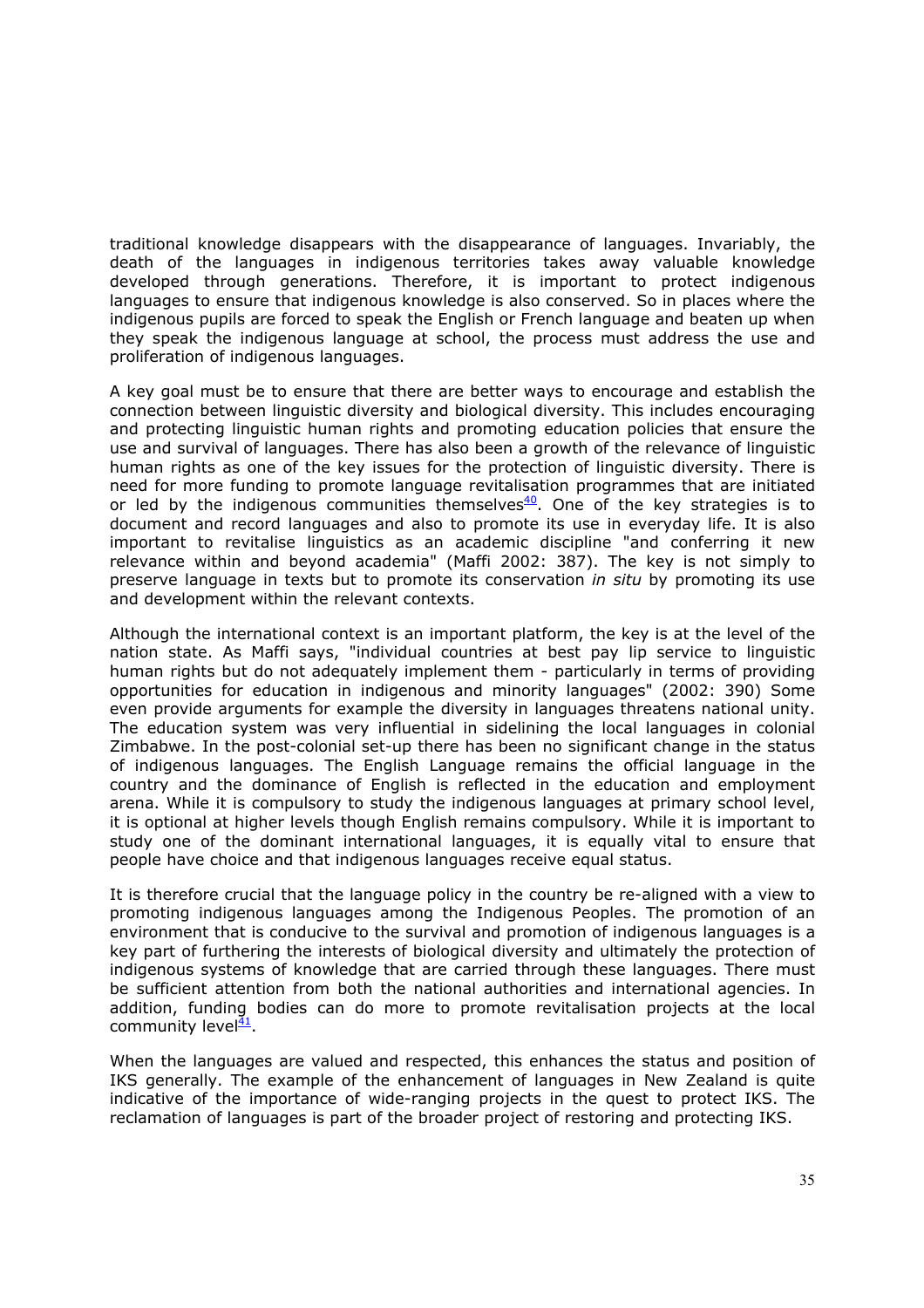# **REGENERATION OF INDIGENOUS PLANTS**

It is vital to counter deforestation, which as field research has shown is one of the major threats to the survival of IMK systems. The implementation of reforestation programmes of known indigenous plants would be a solution to this problem. The state could assist by providing logistical and financial support.

In addition the state can provide incentives so that the Indigenous Peoples can cultivate these plants instead of the exotic varieties that have been encouraged and grown for commercial purposes. The present research data already indicates the types of plants of medicinal value and the National Herbarium has been cultivating species at the National Botanical Gardens. However, it is necessary to improve the cultivation *in situ* so that people can easily access the plants when needed. Some of the financial resources from the exploitation of medicinal knowledge and plants must be ploughed back into the recultivation of these plants.

Ultimately the greatest incentive to the protection of biological diversity is the protection of IMK systems and ensuring that the benefits of the use of the plants accrue to the local communities. The CBD (1992) encourages this and Zimbabwe must put this into practice to ensure that communities benefit and have the willingness to save the species. Those medicinal plants that are already known and published can be saved from potential extinction by cultivating them on a greater scale. This should also sustain the knowledge of the local people.

### **POLITICAL WILL**

There is evidence to suggest that the international movement towards the protection of Indigenous Peoples and their assets has gathered more pace and significance in the previous twenty years. As such according to Posey and Dutfield (1996), there are many existing tools that can be mobilised in order to defend the rights of Indigenous Peoples within the international legal framework. However, while there have been some advances in Latin America, Asia-Pacific regions there has been slower pace in Africa. The major impediment to change is lack of political will to implement the measures in the available instruments. There is still hostile treatment of some indigenous groups in places such as Botswana and Namibia where the indigenous San tribal communities are being relocated by the state in the name of modernism against their will.

Thus there has been no translation of these conventions and declarations into national policy or actual action on the ground. What is needed is the will on the part of those who wield state power to take action and implement the recommendations that have been advanced in international conventions and academic publications. The implementation of these programmes requires an appreciation on the part of the power holders so that they can secure and uplift the position of the local people. Despite the government of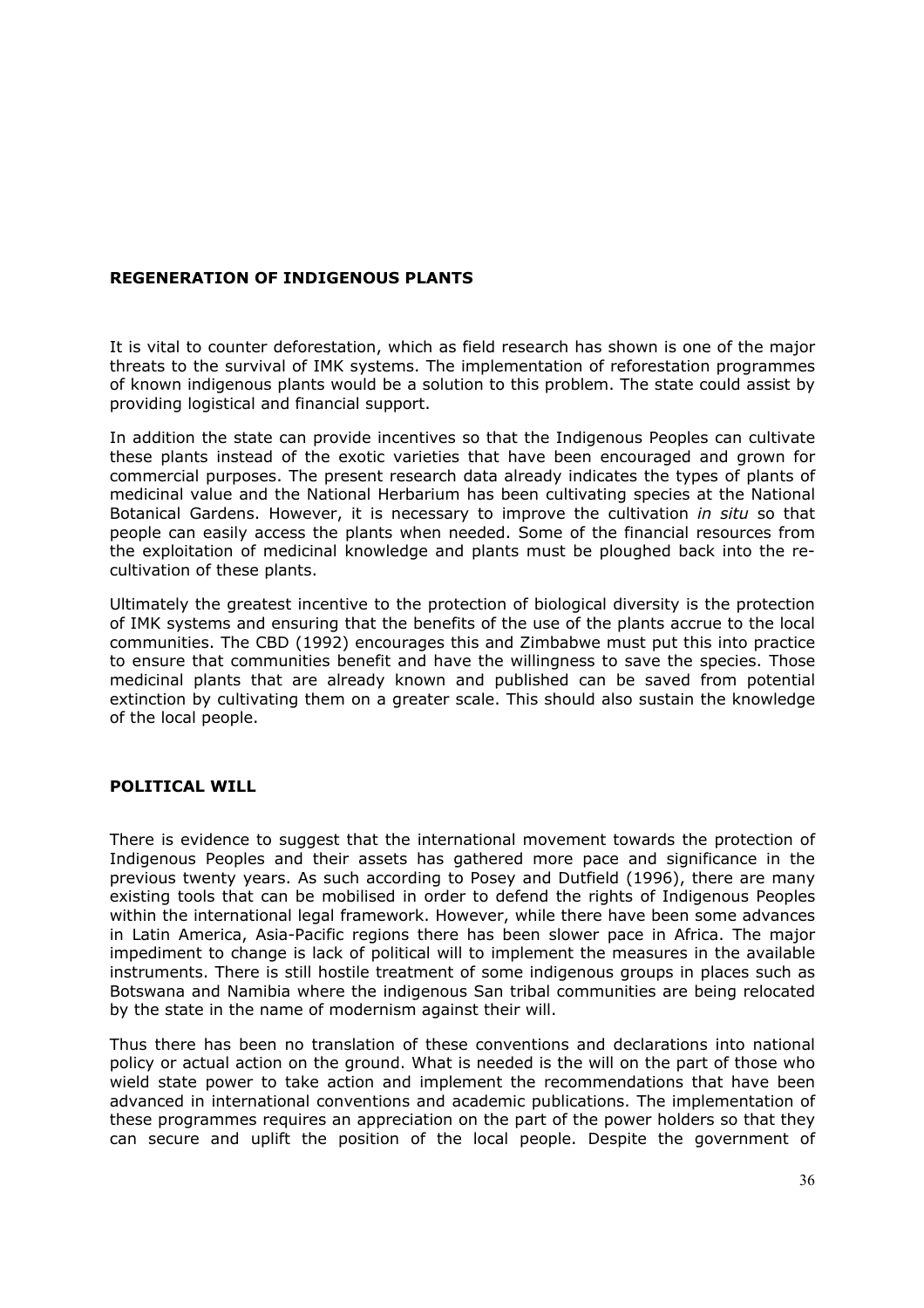Zimbabwe showing some interest in indigenous medicine, it has failed to translate rhetoric into practical programmes. That explains why the efforts by organisations of IMPs such as ZINATHA to establish schools of indigenous medicine, develop pharmacies and engage in collaborative research have largely failed in the past.

# **CONCLUSION**

This article sought to explore key areas that are normally excluded in legal discussions on this subject. The area of protection of TMK systems is by no means the exclusive domain of lawyers. Once a clear exploration of the context within which the problems faced by traditional communities and their knowledge systems is done, it becomes clear that no matter how beautifully crafted laws may be, they will not be adequate. History matters too. We need to identify what causes TMK systems to be at the margins and how that might be changed. Law, together with changes in attitudes, policies and generation of the necessary political will are all vital as a total package. In a nutshell there are three points worth highlighting:

- i. Recognition of knowledge systems in their own right as valid and legitimate
- ii. Recognition and Compensation for what is extracted and used by another system
- iii. Attention to factors, legal, social and political that continue to undermine traditional systems.

The story of the creation of knowledge is not that of the lion alone, but of all animals.

END

 $1$  "Bitter remedies: The search for plants that heal generates international feuding" The Wall Street Journal  $8^{th}$  June 2001 also at <http://www.lind.org.zw/people/herbs/snake\_bean.htm> (last visited on 15/05/03)

 $2$  The WIPO has recognised this through their research in indigenous communities Draft Report on Fact Finding Missions (1998 – 1999)

<sup>4</sup> Chavunduka Unpublished paper on file, Mpande, Paper presented at a conference 2000

<sup>8</sup> Interviews with Professor Chavunduka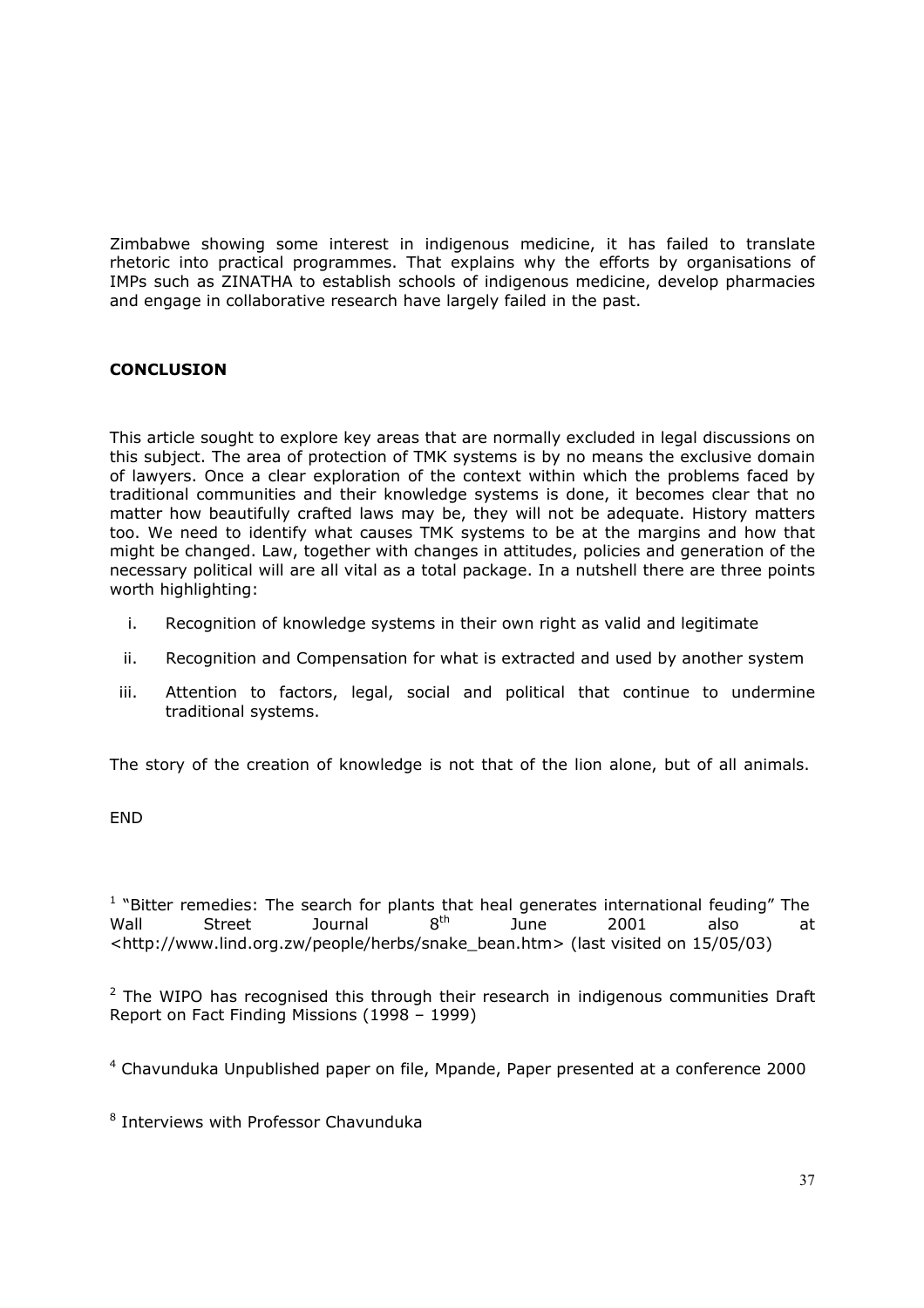<sup>9</sup> Interview with Mr Kanda in Harare. Mrs Chando does not believe in the traditional systems and believes that the practices are ungodly and that IMPs are agents of evil.

 $10$  Fanon also refers to the difficulty that Algerian medical doctors trained in Western medicine had in relating to their local communities (1965).

 $11$  Similar pieces of legislation were passed in a number of colonies in Sub-Saharan Africa and in New Zealand, the Tohunga Suppression Act is a prime example

<sup>12</sup> Interviews with Mr Mushita and Professor Gundidza in Harare

 $13$  Although the law prescribes these rules, the reality on the ground is that due to lack of funding, the TMC is largely ineffectual.

<sup>14</sup> Also echoed by Professor Gundidza and Dr Mashava in interviews.

<sup>15</sup> Interview with Sekuru Sibanda in Harare

16 See also *"No Cure for School of Traditional Medicine's Financial Problems"* Article in The Daily News (Zimbabwe) 19/11 2002

18 Chavunduka, Unpublished Paper 2001

19 Speech by Professor Chavunduka at a workshop in Harare March 2002

<sup>20</sup> Interview with Professor Chavunduka. He added, "The idea was not to say that western medicine is bad or that indigenous medicine is better. We fight for the recognition that indigenous medicine has value and we also accept western medicine. We are against people who ridicule the indigenous system and dismiss it yet in the dark of the night they come and pick up the medicine and develop it within their system. That is dishonesty"

<sup>21</sup> Established under section 3 of the Intellectual Property Tribunal Act (26 : 08)

<sup>22</sup> Section 111 (b) (i) of the Constitution of Zimbabwe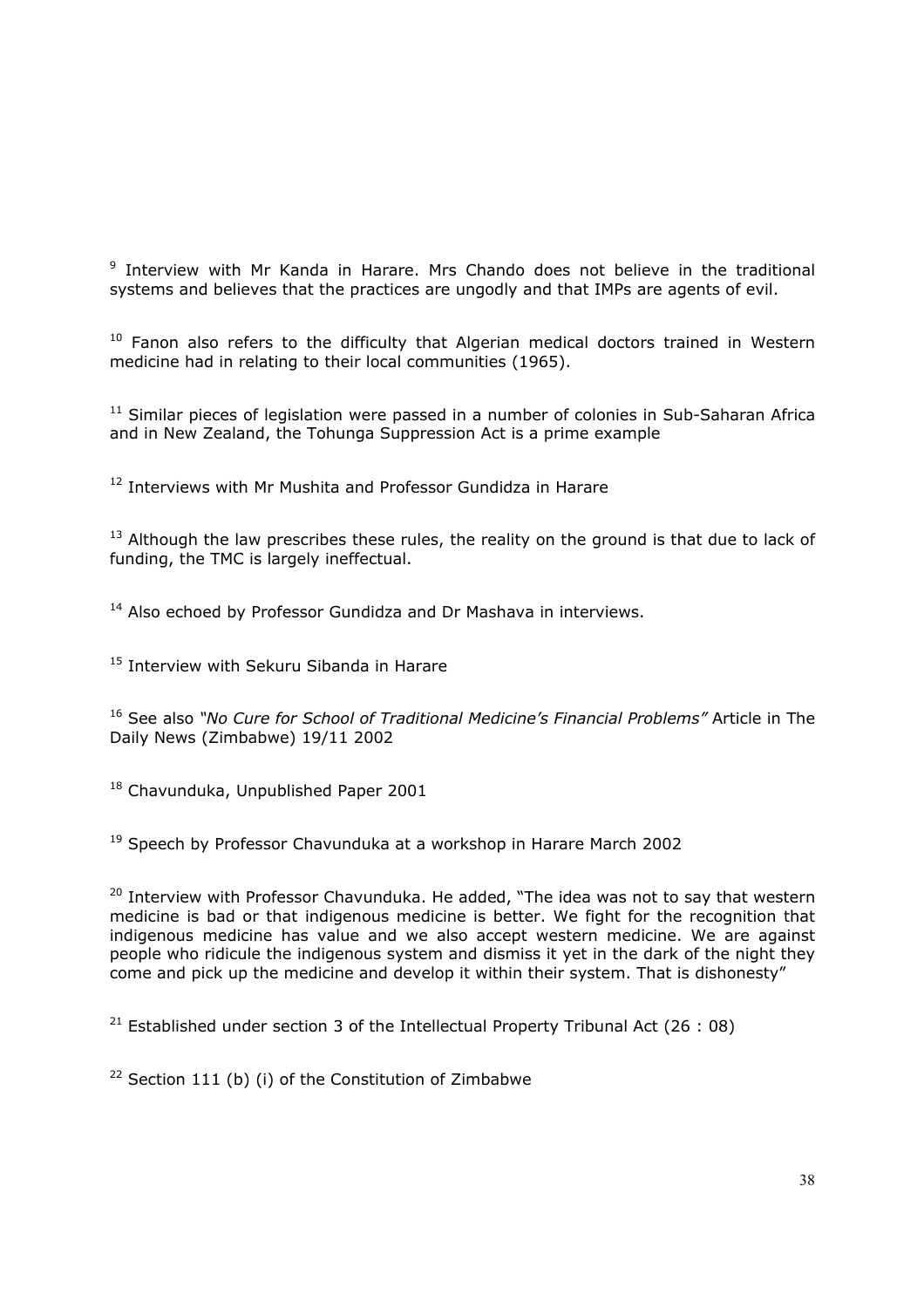<sup>23</sup> Examples of previous legislation dealing separately with environmental issues include the Natural Resources Act, Noxious Weeds Act, Forestry Act, Seeds Act, Hazardous Substances and Articles Act, etc.

 $24$  "Research Department launches genebank" Report in The Daily News 5 May 2001 It was stated that "The Genebank of Zimbabwe would be responsible for promoting conservation and sustainable utilisation of plant genetic material for food and agriculture" According to the Head of the Genebank

Claid Mujaju. "The Genebank is the pivot for identification and documentation of plant species resources (sic). It collects, characterises, evaluates, stores, regenerates, multiplies and distributes plant genetic resources accessions of indigenous or exotic origin  $\frac{1}{2}$  important for food and agriculture."<sup>25</sup> Interviews with Professor Chavunduka and Professor Gundidza

<sup>26</sup> Interview with Professor Gundidza

<sup>27</sup> Interviews with Dr Ndlovu and Sekuru Sibanda at ZINATHA.

<sup>28</sup> See section below on development of secondary markets

<sup>29</sup> Interview with Chavunduka

30 More recently, there was the popular marketing of a liquid product called *Musimboti*, which was also touted as a cure for everything. Again ZINATHA had to come up and clear the issue with the public. Interestingly *Musimboti* was being sold even in major shops and not just on the streets.

 $31$  Mpande 2002 – Unpublished paper supplied during fieldwork

 $32$  In the years since 2000 Zimbabwe has been engulfed in a political and economic crisis which has seen the destruction of commercial agriculture as a result of unlawful farm invasions.

<sup>33</sup> It has been reported that "their remarkable fertility and very easy dissemination of their seeds leads to propagation that is virtually out of control in the Eastern Highlands." Article by Mills H. **" Campaign to restore indigenous flora and fauna gathers momentum"** in The Daily News 30 November 2000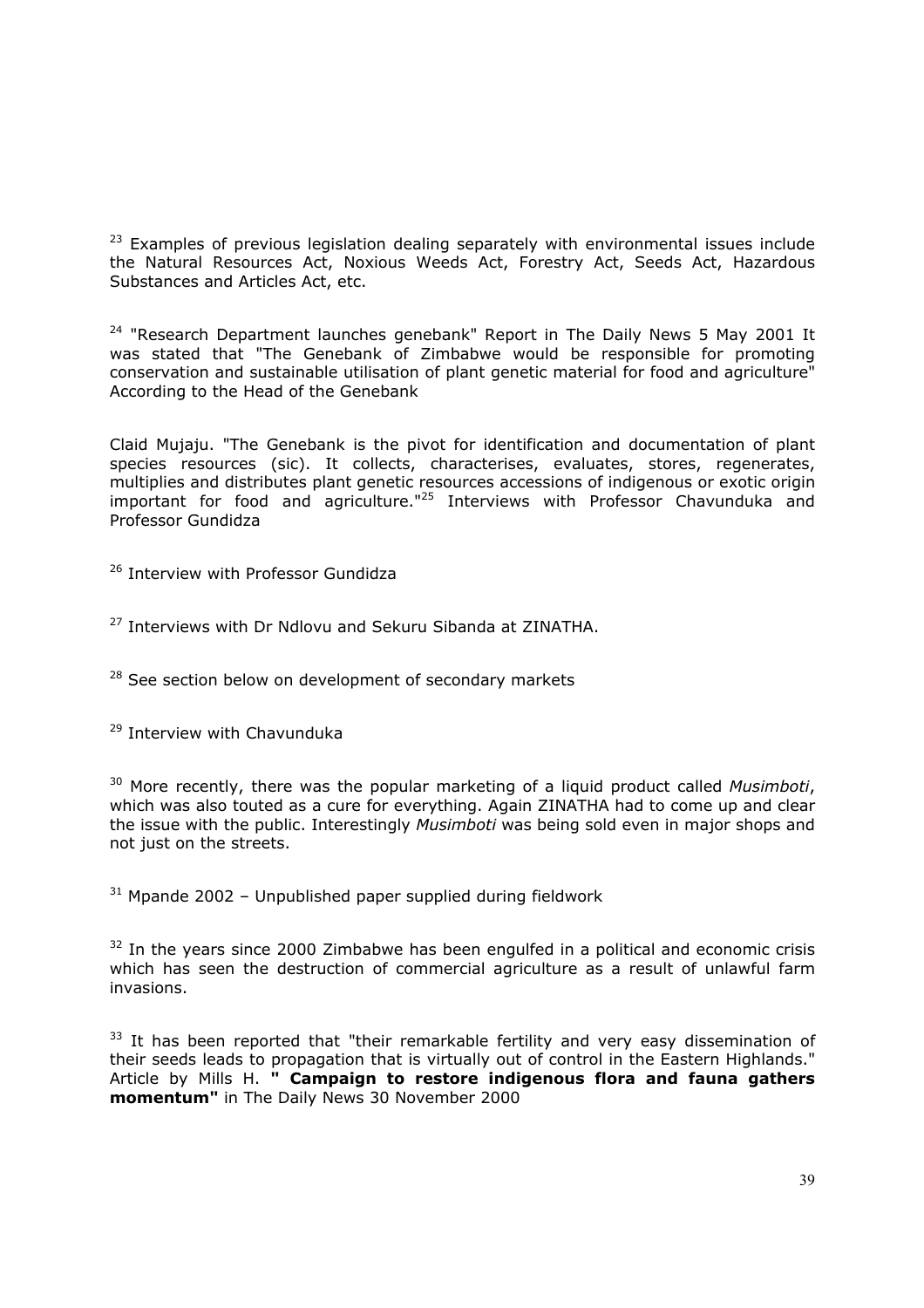<sup>34</sup> See article by Mukumbira R. "Shock treatment for widows as pandemic ravages Zimbabwe" AfricaNews March 2002 located at [http://www.peacelink.it/afrinews/72\\_issue/p1.html](http://www.peacelink.it/afrinews/72_issue/p1.html) (last visited 20/01/04) Also another article in which ZINATHA requests for the arrest of the *Tsikamutanda* who are using fake ZINATHA certificates "Arrest Witch-Hunters, Says Zinatha" July 24 2004 located at <http://allafrica.com/stories/printable/200407260134.html>(last visited on 28/07/04)

 $35$  "Too old to be sacrificed" The Zimbabwe Standard  $18<sup>th</sup>$  – 24<sup>th</sup> April 1999

 $36$  "Ritual murders and trade in body parts on the increase" The Sunday Mail,  $18<sup>th</sup>$  April 1999, "Couple in alleged ritual killing granted bail" The Daily News 30<sup>th</sup> March 1999

 $37$  According to Kenneth Gumbo in Zvishavane, "Of all patients suffering from asbestosrelated ailments I have examined, those whose problems have also been attended to by traditional healers have worsened. This is probably due to the conditions in which patients are attended to. The utensils used to mix the medicine are not sterilised. The environment is always dirty and polluted because traditional healers always have one thing or another to burn. Poisonous or not, plants are prescribed for everything." He is quoted by Mukumbira R. in an article "More People Turn to Traditional Medicine" published at <http://lists.peacelink.it/afrinews/msg00192.html>(last visited on 12 May 2004)

<sup>38</sup> Interviews with Professor Gundidza at the University of Zimbabwe

<sup>39</sup> There is need for more detailed research to discover the detailed connections between language and environmental diversity.

<sup>40</sup> Maffi points out that the Draft Universal Declaration of Linguistic Rights submitted to UNESCO in 1996 has not been widely accepted or approved by the agency. Regional policies such as the European Charter on Regional and Minority Languages which was adopted in 1992 has fared better since it has been signed by a number of European countries. .

 $41$  Already there are some efforts to promote the revitalisation of indigenous languages. This has been demonstrated by such international organisations such as *Terralingua*: Partnerships for Linguistic and Biological Diversity. It was formed for the purpose of promoting linguistic and cultural diversity and supporting the links between linguistic and biological diversity. The strength in the diversity of languages has been replaced by arguments for the strength and unity provided by using the dominant languages (Maffi 2002).